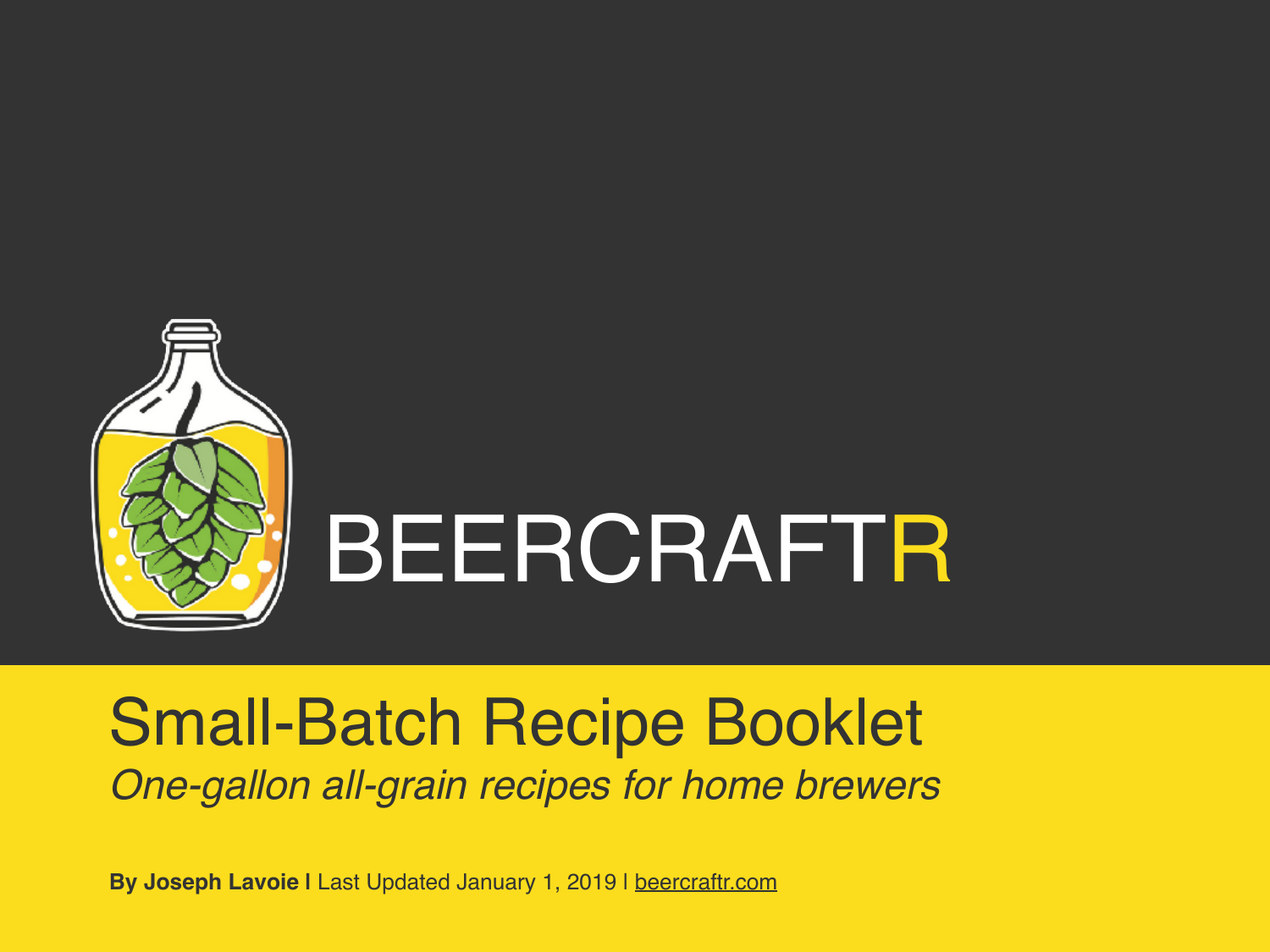# Introduction



# Why I created this booklet

Although I started out as a 5-gallon brewer, that all changed when I moved to a small house in downtown Toronto with no basement and no storage, save a small shed in the backyard.

On the outside our home looks like a house, but on the inside, it functions as a two-story condo. My wife and three kids call this place home and love it. But it was built in the 1940s, which means there is no storage space of any kind.

Since moving here, all my 5-gallon gear has been sitting in the shed, collecting dust. At first I was discouraged, thinking I'd have to give up a hobby I loved. But when I convinced my wife to give me one small shelf in the upstairs closet for me to store bottled beer, I became a small-batch brewer.

But, I had a big problem. Most of the recipes I found online were written for 5-gallon brewers. I was stuck converting recipes, or developing my own. The few one-gallon recipes I found were limited in style. I wanted more. And that's one of the reasons I created **[BeerCraftr.com](http://beercraftr.com).** 

I've been building up a recipe collection, and continue to expand the recipe section at BeerCraftr (<https://www.beercraftr.com/1-gallon-beer-recipes/>). This recipe booklet is updated every time I add a new recipe to the website. So, make sure to visit often to get the latest version. If you received this booklet via email, you'll automatically get new ones. Not on the list? Download the latest copy from **[BeerCraftr.com](http://beercraftr.com)** and you'll get on the list.  $\mathfrak{p}$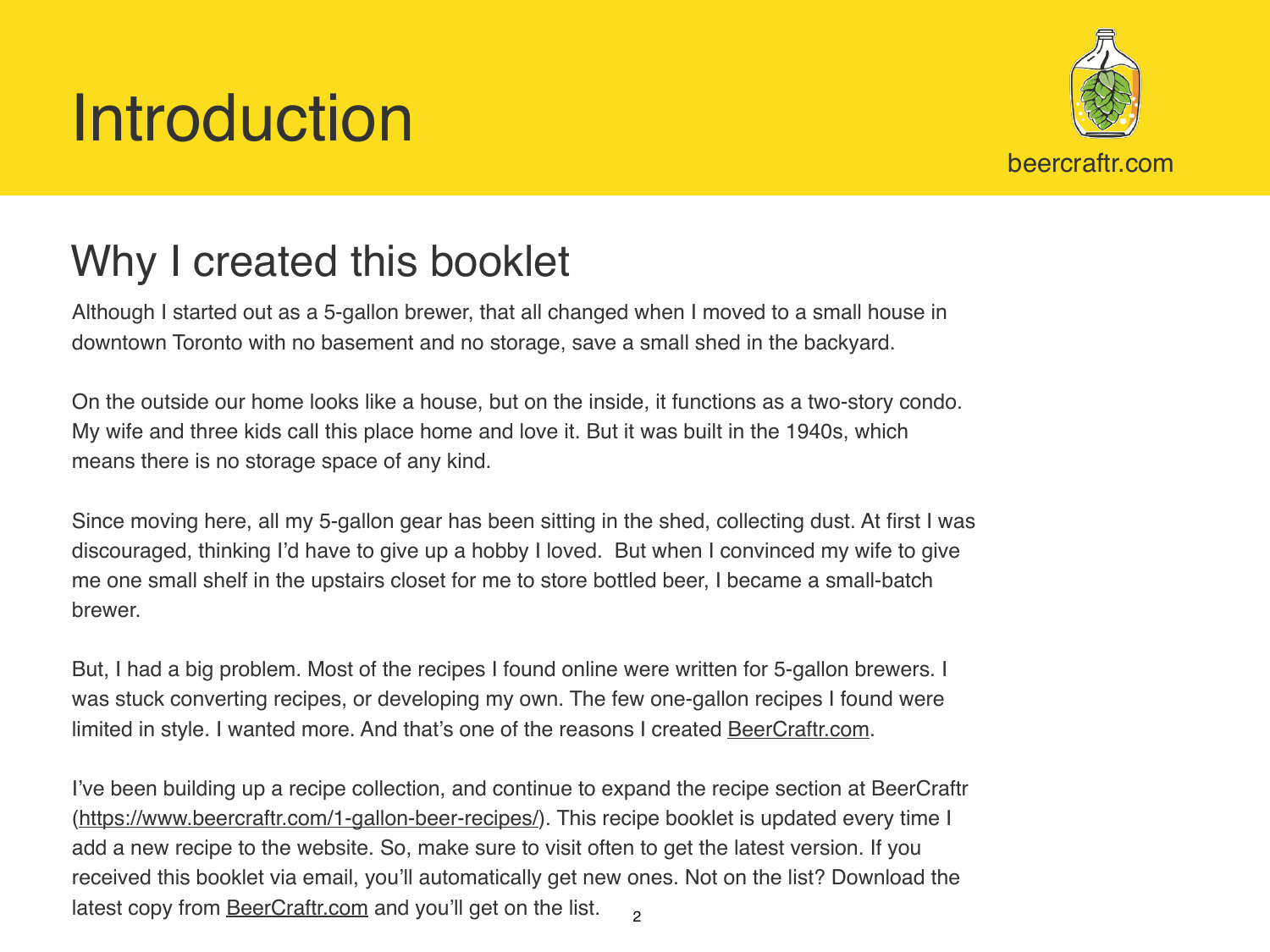# How to use this booklet



# If you have never brewed before…

If you have never brewed before, you'll want to start by reading my Beginner's Guide to Small-Batch Brewing. [You can find it here.](http://beercraftr.com/learn-to-brew-beer) I recommend starting here because this booklet does not contain step-by-step recipes. As you'll soon learn, brewing craft beer follows the same steps from one recipe to another (for the most part). It's the ingredients that change from one recipe to another, as well as boil time, and from time to time, special instructions.

# For the experienced brewer…

**These are 1.3 gallon, all-grain, BIAB (Brew-in-a-bag) recipes**. For each recipe, I've included:

- A short description of the beer style or recipe
- Target Original Gravity (OG)
- Target Final Gravity (FG)
- Bitterness (IBUs)
- Estimated ABV
- Mash details (grains are in yellow)
- Boil and fermentation details (hops are in green with alpha content in brackets)

## *Why 1.3 gallons?*

*Because I like to have extra wort at the end of the boil, and to make up for losses when bottling, or when taking a hydrometer reading, leaving me with 1 gallon on bottling day.*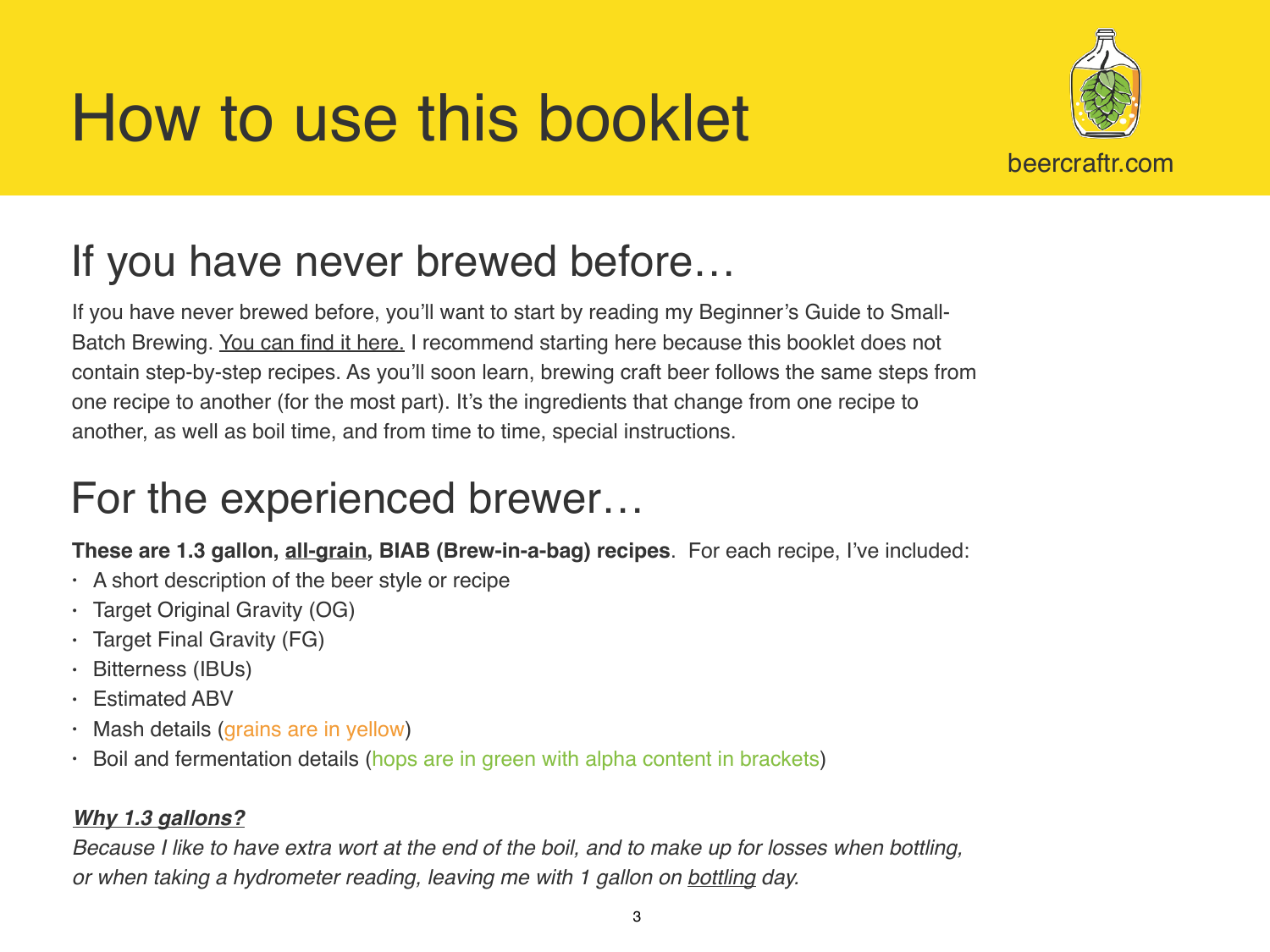# Additional Resources



# Useful guides, tutorials, and tips

Whether you're a new brewer or have been at it for a while, you might find these articles useful as you plan your next beer.

- [No-Stress Brew Day Checklist](https://www.beercraftr.com/brew-day-checklist/)
- [Introduction to Hopping Methods](https://www.beercraftr.com/introduction-hopping-methods/)
- [How to correct low \(or high\) original gravity](https://www.beercraftr.com/correct-original-gravity/)
- [How to Bottle Homebrew](https://www.beercraftr.com/bottling-day/)
- [Managing Your Fermentation](https://www.beercraftr.com/how-to-manage-your-fermentation/)
- [Understanding Malt: The Soul of Your Beer](https://www.beercraftr.com/malt/)
- [Understanding Hops: Beer's Spice Mix](https://www.beercraftr.com/hops/)
- [Understanding Water: Beer's Body](https://www.beercraftr.com/water/)
- [Brewing with Fruits and Spices](https://www.beercraftr.com/fruit-and-spice/)
- [How to evaluate your beer](https://www.beercraftr.com/how-to-evaluate-your-beer/)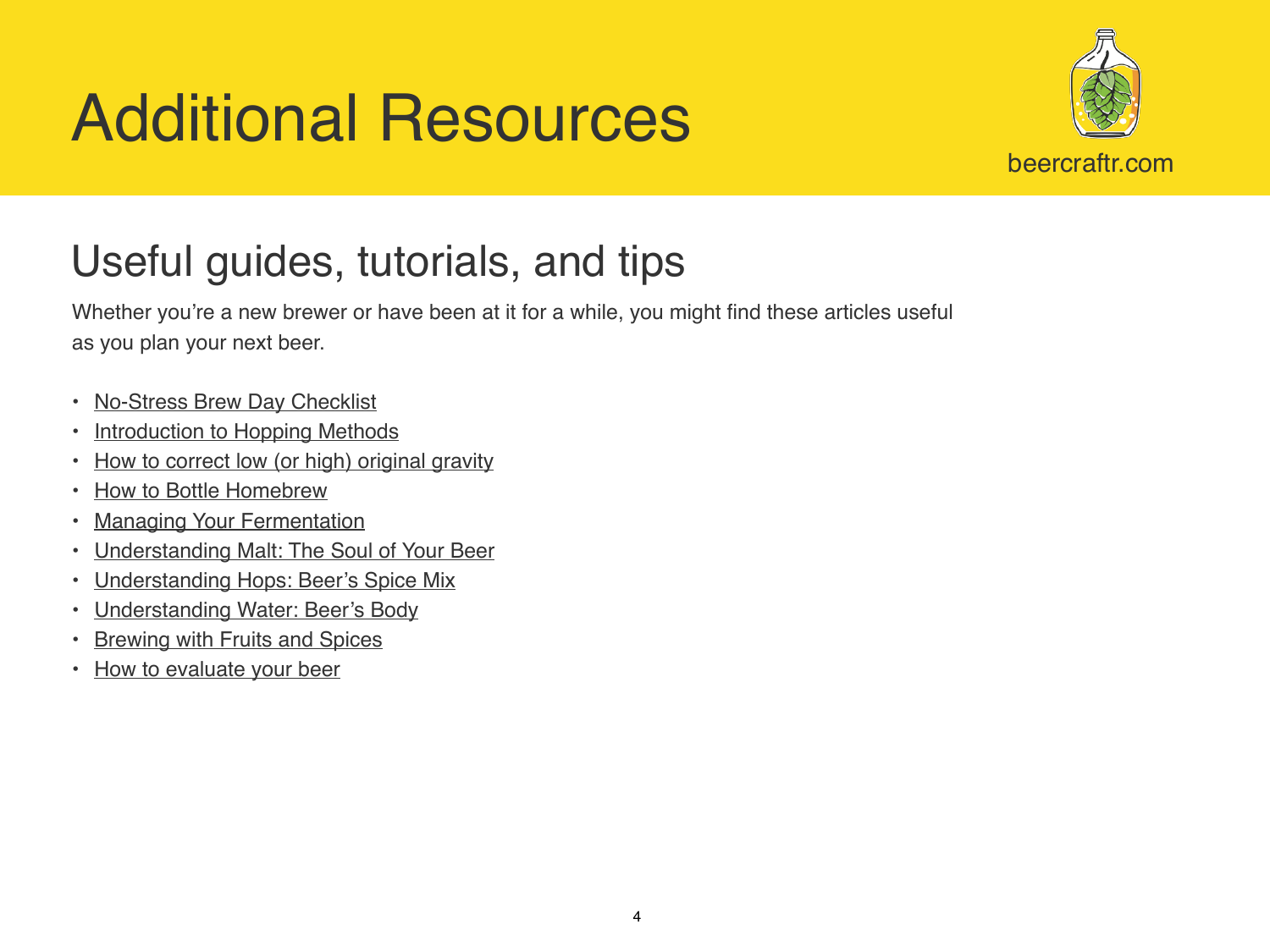# 1. English IPA



• On this side of the Atlantic, we love our North American-style IPAs, but there's still something to be said for the original English IPA. If you haven't read up on the history of this beer, [please do so.](https://www.beercraftr.com/beer-style-english-india-pale-ale/) It's fascinating stuff. During the British occupation of India, an enterprising Brit decided to develop a beer that could survive the long and hot journey to India, a journey which resulted in too many spoiled beers. A heavy hand with the hops would prove to do the trick and prove to be wildly popular with British expats in India. Can't blame them right?

# Recipe Profile

| OG          | 1.056      |
|-------------|------------|
| FG          | 1.017      |
| <b>IBUs</b> | 53.4       |
| <b>ABV</b>  | 5.1%       |
| Boil        | 90 minutes |

- Mash
- 2 lbs 3 oz UK Pale Malt (2-row)
- 4 oz Crystal Malt 60L

## **Mash Profile:**

- 162°F (strike temp)
- 156°F (steep temp)
- 60 minute steep
- $\cdot$  11.4 quarts (10.75 litres)

## **Mash Out:**

 $\cdot$  168°F (7 minutes)

- 90 *minutes*
	- 0.30 oz Challenger (7.5%)
- *10 minutes*
	- $\cdot$  0.25 oz First Gold (7.5%)
- **• SafAle English Ale Yeast (S-04)**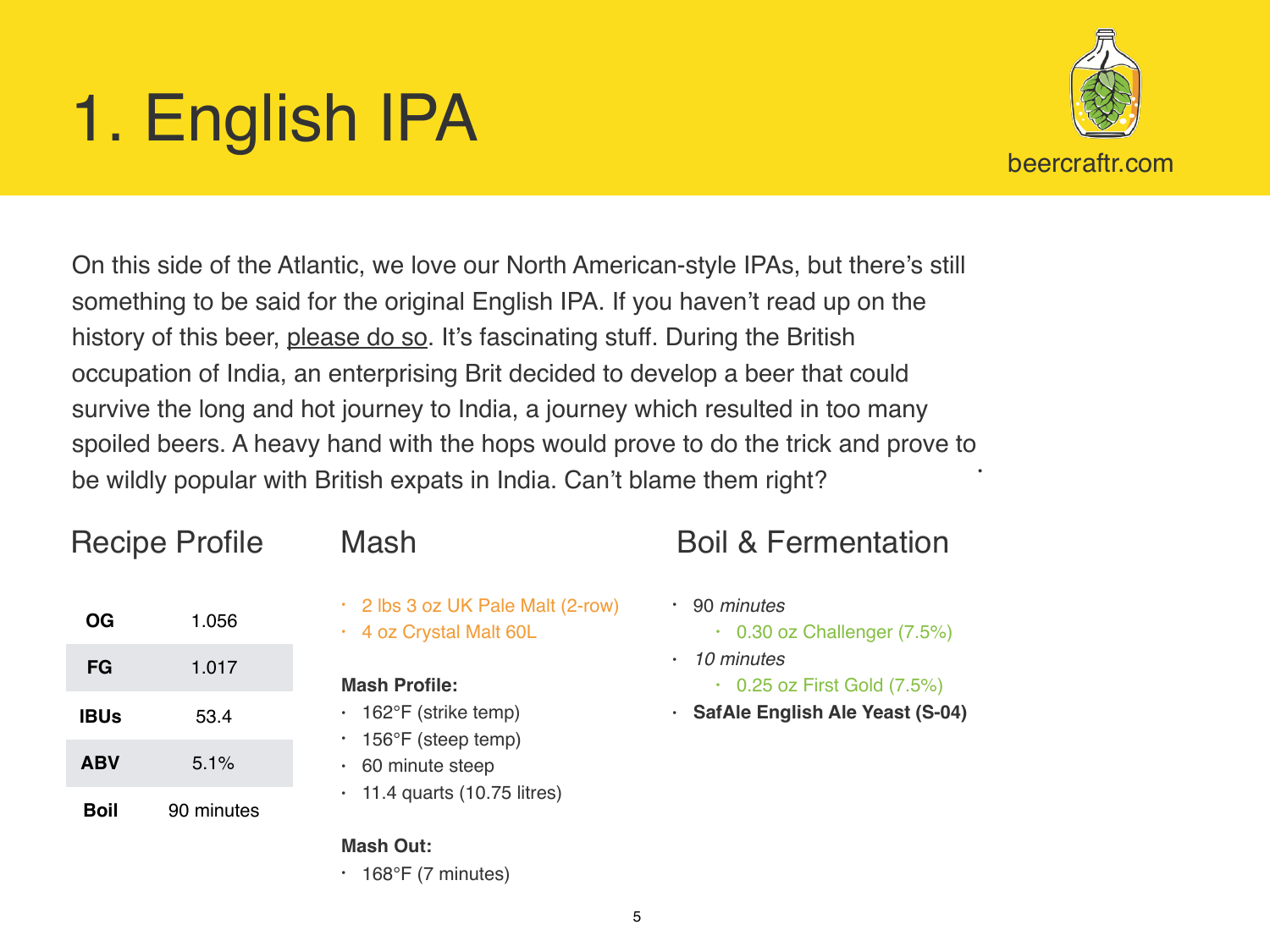# 2. Extra Special Bitter (ESB)



ESBs tend to be darker gold or a copper colour. And if you've ever had the perfect pint of ESB (no doubt with your eyes closed picturing yourself in a London pub), you'll notice that it is lightly carbonated by North American standards. Don't let the name fool you. It might be labelled bitter, but by today's standards, you'll find ESBs to be nicely balanced.

|             | <b>Recipe Profile</b> | $\vert \epsilon$ |
|-------------|-----------------------|------------------|
| <b>OG</b>   | 1.058                 | $\overline{2}$   |
| <b>FG</b>   | 1.017                 |                  |
| <b>IBUs</b> | 45                    | Mas              |
| <b>ABV</b>  | 5.3%                  | 1<br>1:          |
| <b>Boil</b> | 90 minutes            | 6                |

## ash

- .25 lbs Pale Malt, Maris Otter
- oz Crystal Malt 60L
- oz Chocolat Malt

### **sh Profile:**

- 63°F (strike temp)
- 156°F (steep temp)
- 60 minute steep
- 11.4 quarts (10.75 litres)

## **Mash Out:**

 $\cdot$  168°F (7 minutes)

- 90 *minutes*
	- 0.5 oz East Kent Goldings  $(4.5\%)$
- *End of boil*
	- 0.25 oz East Kent Goldings
- **• SafAle English Ale Yeast (S-04)**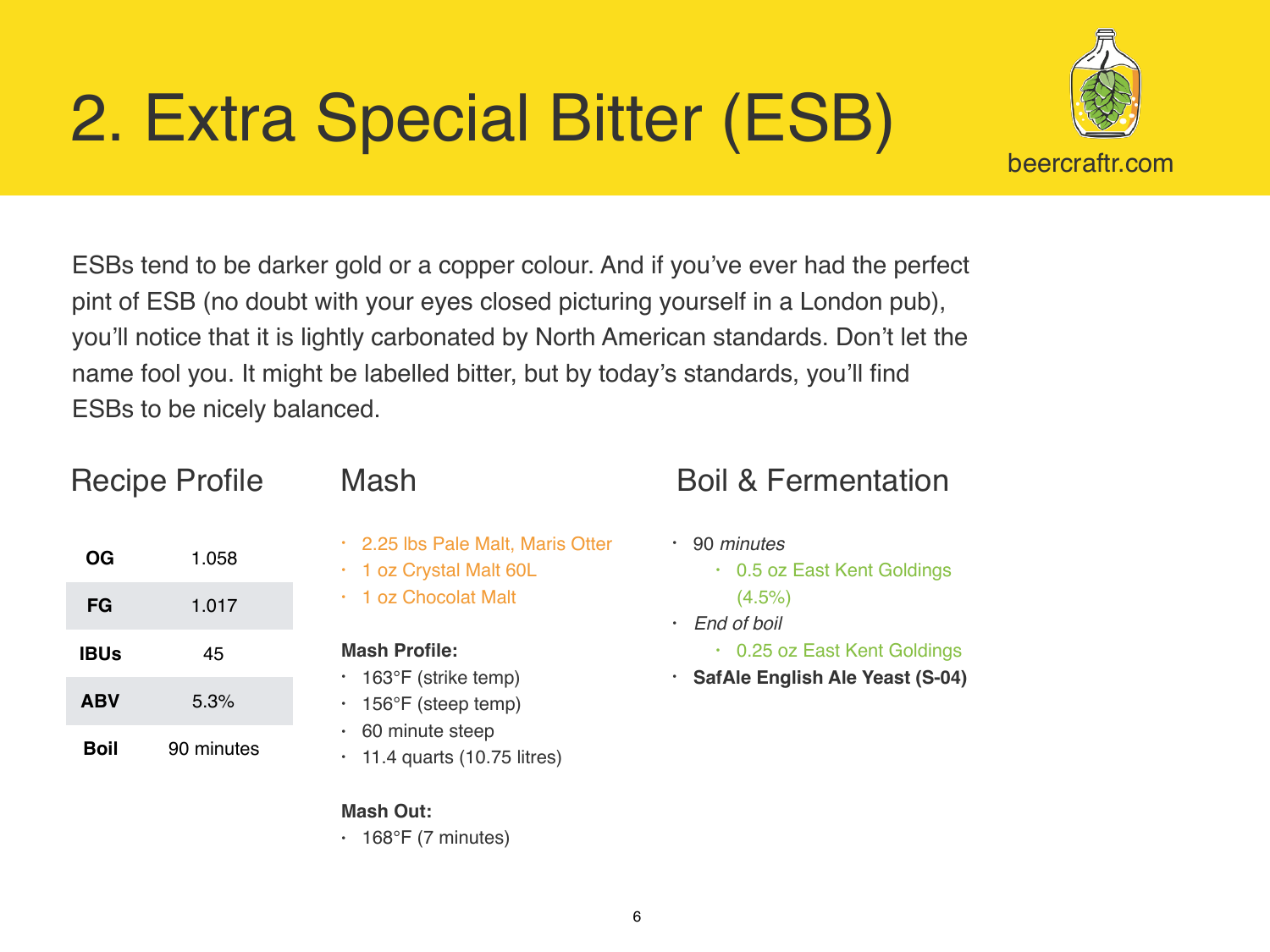# 3. California Common



If you ever wanted to make your own version of Anchor's spectacular steam beer, give this California Common Beer recipe a try. This is one of the great American beer styles and Anchor was one of the pioneer microbreweries that kick-started a movement that has most of us now enjoying the best selection of beer we've ever had. So, if for no other reason, make a batch of this brew to pay your respects to one of the greats (which you could also do by drinking an Anchor in one hand as you make this beer)! You'll thank yourself later.

## Recipe Profile

**OG** 1.049

**FG** 1.014

**IBUs** 36

**ABV** 4.5%

**Boil** 60 minutes

- 2 lbs Pale Malt (6-row)
- 3 oz Crystal Malt 120L

### **Mash Profile:**

- 158°F (strike temp)
- 152°F (steep temp)
- 75 minute steep
- $\cdot$  9.5 quarts (9 litres)

## **Mash Out:**

 $\cdot$  168°F (7 minutes)

- 60 *minutes*
	- 0.15 oz Northern Brewer (8.9%)
- 15 *minutes*
	- 0.10 oz Northern Brewer
- *End of boil*
	- 0.10 oz Northern Brewer
- **• California Lager Yeast (WYeast Labs-2112)**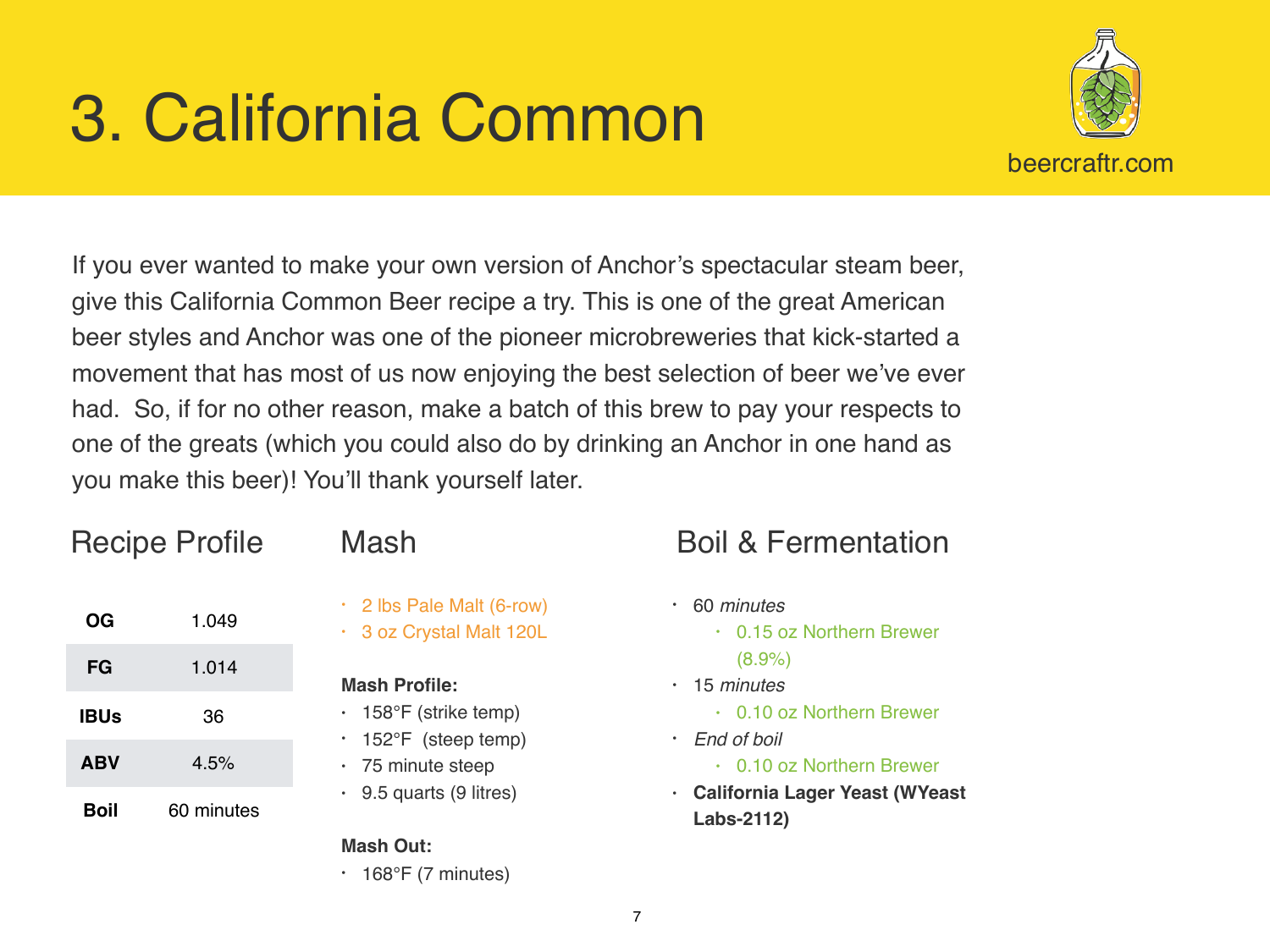# 4. Hefeweizen



This beer would not have been legal when Germany still had it's purity law. Why? Because it contains wheat. And wheat wasn't one of the three ingredients allowed under the law (barley, hops and water). Thankfully, this beer style survived the iron grip of government regulations and we can all enjoy its unique banana and clove flavours which are often complemented with spiciness. If you're not a hop head or you want an easy-sipping beer on a hot summer day, this beer will take good care of you.

# Recipe Profile

| OG          | 1.047      |
|-------------|------------|
| FG          | 1.009      |
| <b>IBUs</b> | 14         |
| <b>ABV</b>  | 5.1%       |
| Boil        | 90 minutes |

## Mash

- 1.75 lbs German Pilsner Malt
- 4 oz Caramel Wheat Malt

### **Mash Profile:**

- 154°F (strike temp)
- 148°F (steep temp)
- 90 minute steep
- $\cdot$  11.4 quarts (10.75 litres)

## **Mash Out:**

 $\cdot$  168°F (7 minutes)

- 60 *minutes*
	- 0.15 oz Hellertauer Hersbrucker (4.0%)
- 15 *minutes*
	- 0.05 oz Hellertauer
		- **Hersbrucker**
- **• Weihensephan Weizen Yeast (Wyeast #3068)**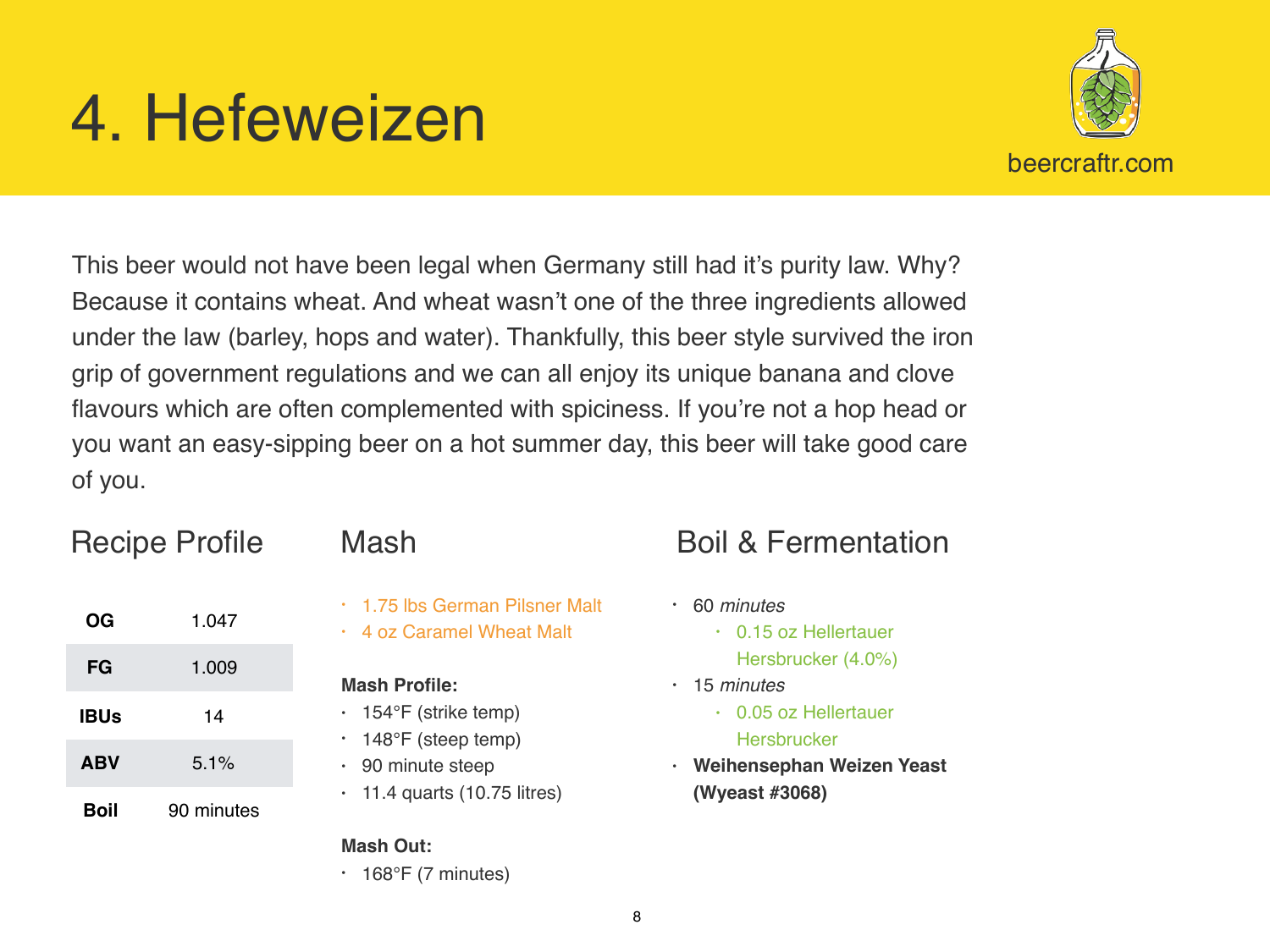# 5. Belgian Dubbel



If you love rich and malty Belgian beers that make a good thing of phenolic flavours, mild hop bitterness and a hint of caramel flavours, look no further—a Belgian Dubbel should do the trick. The ABV on this one borders on the edge—it could be a Tripel, but by today's standards, it still counts as a dubbel. If you want to try your own hand at a Trappist beer, wait no more. This recipe has your name all over it.

# Recipe Profile

| OG         | 1.070      |
|------------|------------|
| FG         | 1.013      |
| IBUs       | 25         |
| <b>ABV</b> | 7.5%       |
| Boil       | 90 minutes |

## Mash

- 2.25 lbs Bel. Pilsner (2-row)
- 4 oz Belgian Biscuit Malt
- 2.5 oz Aromatic Malt

### **Mash Profile:**

- 158°F (strike temp)
- 152°F (steep temp)
- 75 minute steep
- $\cdot$  11.4 quarts (10.75 litres)

## **Mash Out:**

 $\cdot$  168°F (7 minutes)

- *• 90 minutes*
	- 5 oz Candi Sugar, Amber
- 60 *minutes*
	- $\cdot$  0.15 oz Aurora (8.25%)
- 15 *minutes*
	- $\cdot$  0.10 oz Saaz (4.0%)
- **• Belgian Ale Yeast (WYeast Labs-1214)**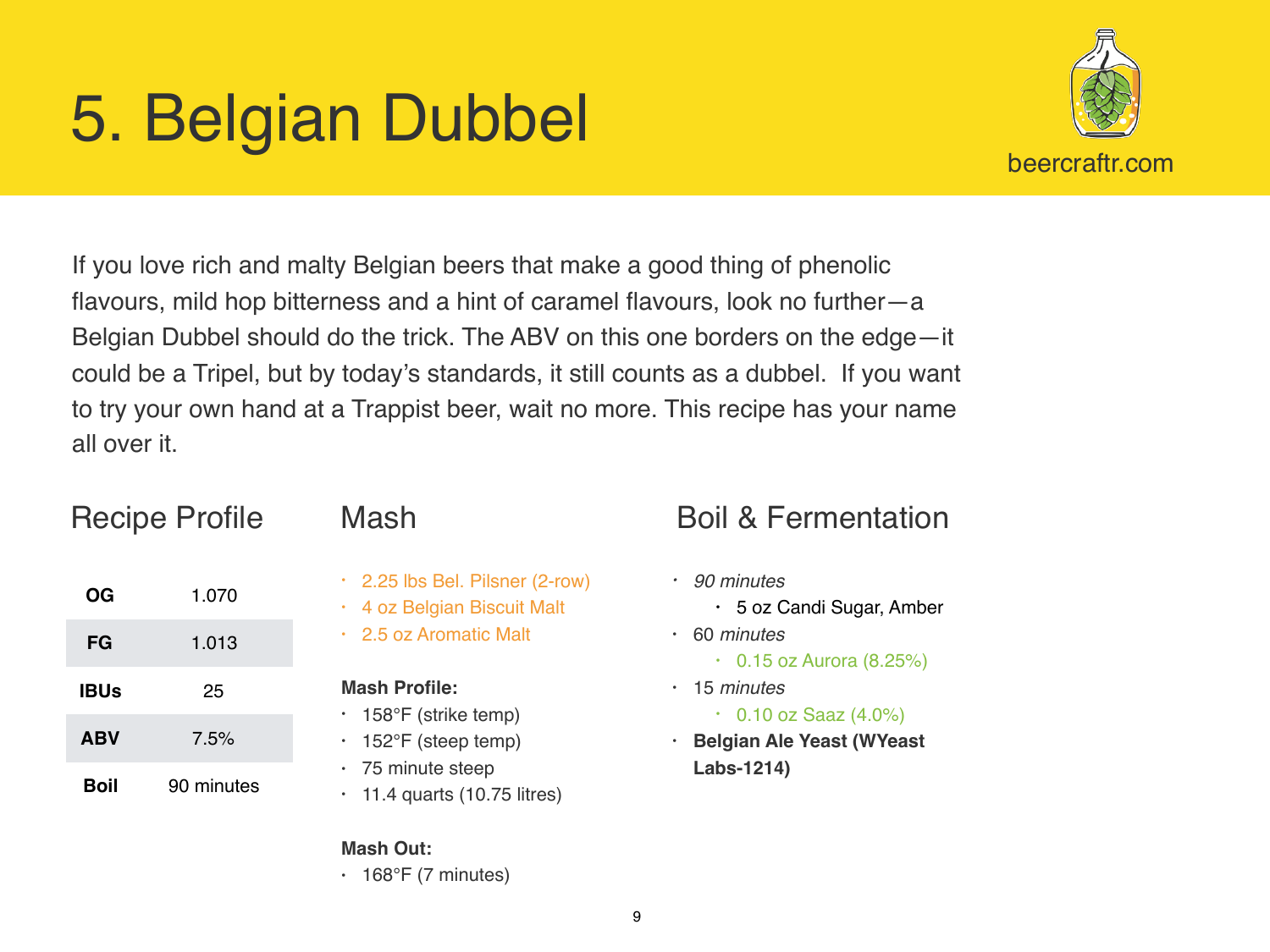# 6. Blonde Ale



Belgian Blondes are easy-drinking beers that typically have a low hop bitterness. They often have fruity ester flavours, which is a good thing in this beer style. For this one, we're going with light sweetness, and low spices. It's designed to be an easy-going, easy-sipping blonde for those of you who love Belgian beers.

# Recipe Profile

| Mash |
|------|
|------|

| ОG          | 1.053      |
|-------------|------------|
| FG          | 1.010      |
| <b>IBUs</b> | 26         |
| <b>ABV</b>  | 5.7%       |
| Boil        | 60 minutes |

- 2 lbs Bel Pale Malt (2-row)
- 4 oz Caramel Malt 10L

## **Mash Profile:**

- 153°F (strike temp)
- 148°F (steep temp)
- 90 minute steep
- $\cdot$  9.5 quarts (9 litres)

## **Mash Out:**

 $\cdot$  168°F (7 minutes)

- *• 60 minutes*
	- $\cdot$  0.15 oz Perle (8.0%)
- *5 minutes*
	- $\cdot$  0.20 oz Cascade (5.5%)
- **• Belgian Ale Yeast (WYeast Labs-1214)**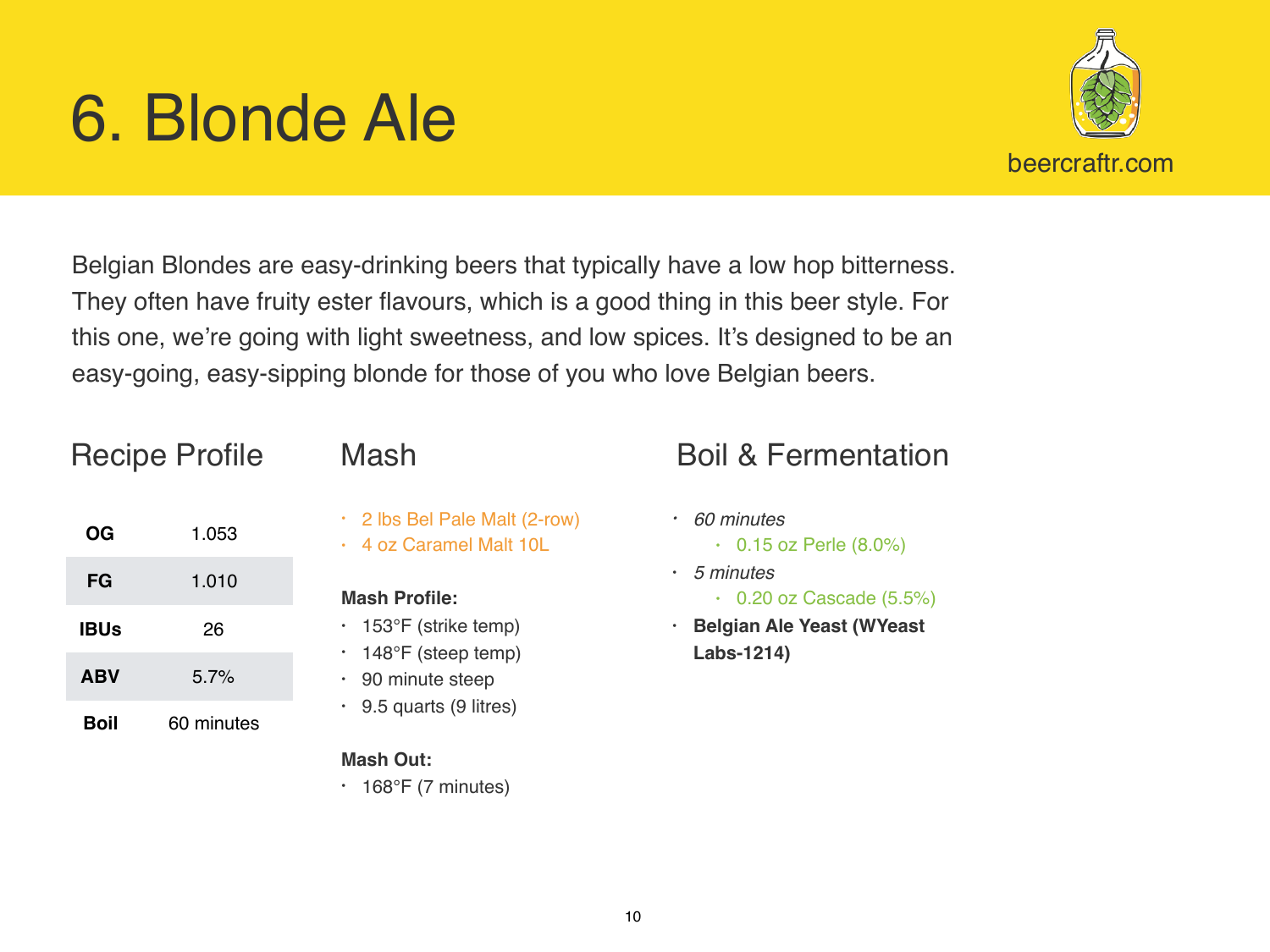# 7. American Pale Ale



In a world where American IPAs get all the attention, it can be easy to overlook its more humble cousin, the American Pale Ale. But to overlook this [beautiful style](http://www.beercraftr.com/beer-style-american-pale-ale/) would be to make a grave mistake. When Ken Grossman of Sierra Nevada Fame created his iconic pale ale, he not only ignited the modern craft beer movement in North America, he created a whole new beer style, and one any beer lover should brew at least once in their lifetime.

## Recipe Profile

**OG** 1.055

**FG** 1.013

**IBUs** 46

**ABV** 5.5%

**Boil** 60 minutes

- 2 lbs US Pale Malt (2-row)
- 4 oz Caramel Malt 30L
- 2 oz Cara-Pils/Dextrine

### **Mash Profile:**

- 159°F (strike temp)
- $\cdot$  152°F (steep temp)
- 60 minute steep
- $\cdot$  9.5 quarts (9 litres)

### **Mash Out:**

 $\cdot$  168°F (7 minutes)

- *• 60 minutes*
	- 0.10 oz Citra (12%)
- *15 minutes*
	- $\cdot$  0.10 oz Citra
	- $\cdot$  0.15 oz Amarillo (8.5%)
- 1 *minute*
	- $\cdot$  0.15 oz Citra
	- 0.15 oz Amarillo
- **• American Ale Yeast (WYeast Labs 1056)**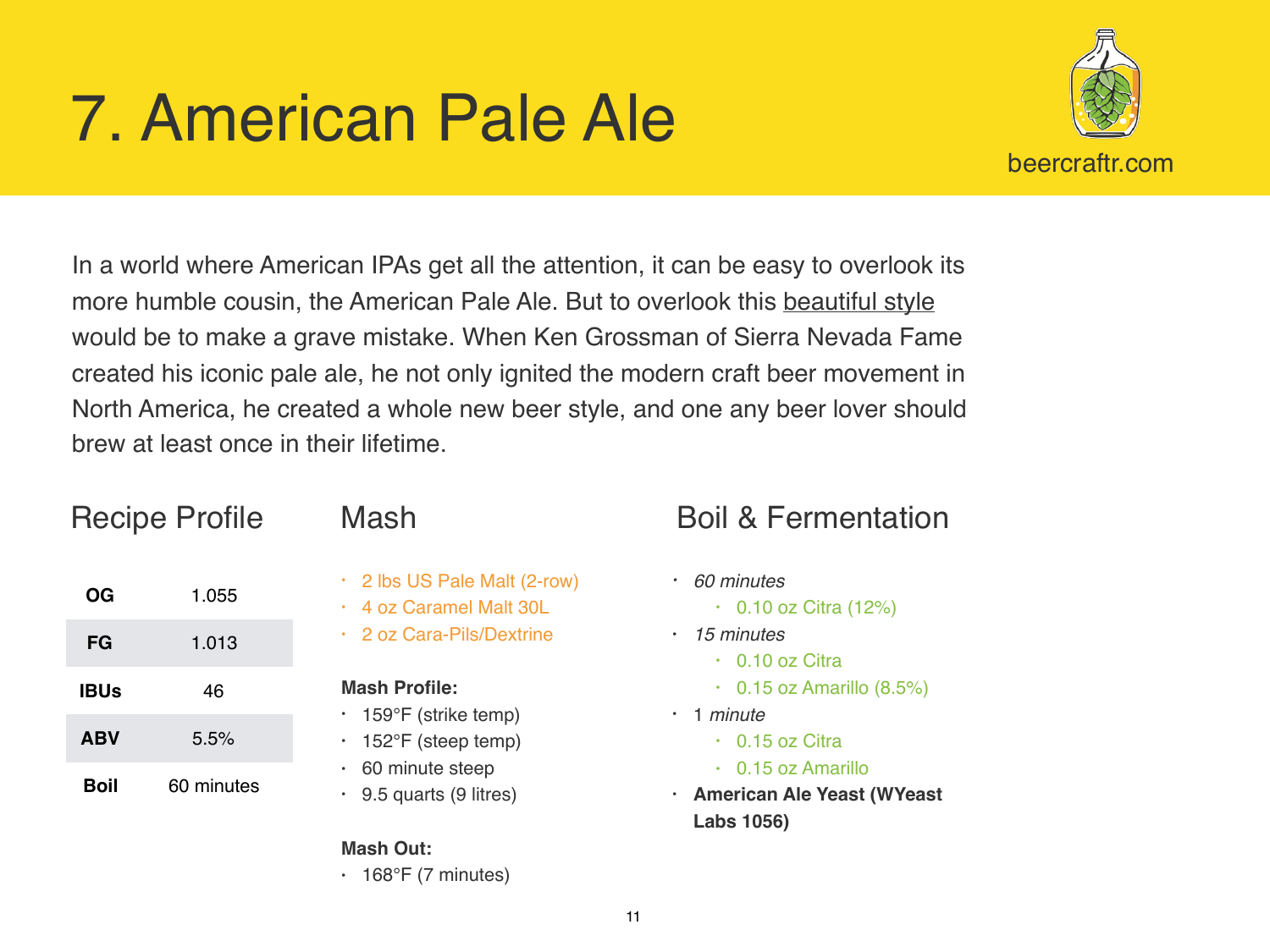# 8. Abbey Beer



I'm mesmerized by the complexities of Belgian beer. The good ones have flavour characteristics more commonly associated with wine—complex and especially smooth (perhaps too smooth!). There's also something seemingly contradictory about the idea of monks brewing beer, but in the 7th century, Cistercian rules called on monks to live a life of self-reliance and to be hospitable. At the time, beer was safer than water, and thus hospitable. Those were some lucky pilgrims!

## Recipe Profile

| OG          | 1.059      |
|-------------|------------|
| FG          | 1.011      |
| <b>IBUs</b> | 19         |
| <b>ABV</b>  | 6.3%       |
| Boil        | 90 minutes |

## Mash

- 2.25 lbs Belgian Pilsner (2 row)
- 5 oz Munich Malt 20L

### **Mash Profile:**

- 153°F (strike temp)
- 148°F (steep temp)
- 90 minute steep
- $\cdot$  11.4 quarts (10.75 litres)

# Boil & Fermentation

- *• 60 minutes*
	- $\cdot$  0.15 oz Willamette (4.1%)
- *15 minutes*
	- $\cdot$  0.20 oz Fuggles (4.1%)
- **• Belgian Ale Yeast (WYeast Labs 1214)**

### **Mash Out:**

 $\cdot$  168°F (7 minutes)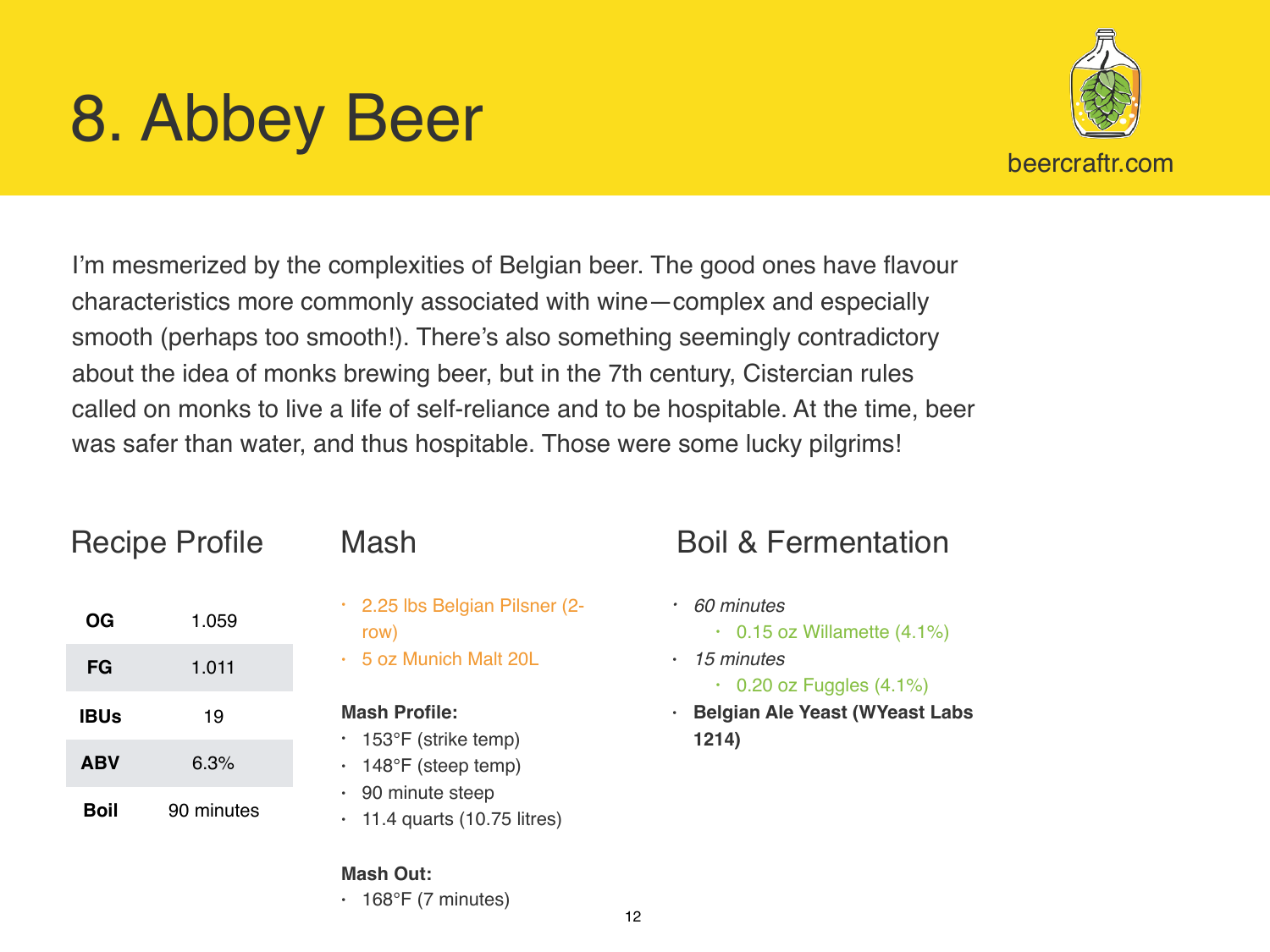# 9. Dry Stout



Stout is a fascinating beer with no less than four distinct styles of its own: classic (dry), foreign, sweet, and imperial. The dry stout really is the standard and we should all strive to have a good one in our repertoire—one we could almost make in our sleep. I hope this does that. I've kept it simple with only one hop variety so you can experiment with the dosage to your liking. However, to stay within the style, I'd only experiment with the amount of aroma hops (near the end of the boil), and do so in small degrees. Treat this recipe as a blank canvass to work from.

## Recipe Profile

| OG          | 1.050      |
|-------------|------------|
| FG          | 1.014      |
| <b>IBUs</b> | 37         |
| <b>ABV</b>  | 4.7%       |
| Boil        | 60 minutes |

- Mash
- 2 lbs UK Pale (2-row)
- 4 oz Roasted Barley

## **Mash Profile:**

- 162°F (strike temp)
- 156°F (steep temp)
- 60 minute steep
- 9.4 quarts (8.9 litres)

## **Mash Out:**

 $\cdot$  168°F (7 minutes)

- *• 60 minutes*
	- $\cdot$  0.15 oz UK Target (11%)
- 5 *minutes*
	- 0.15 oz UK Target
- **• London Ale Yeast (WYeast Labs-1028)**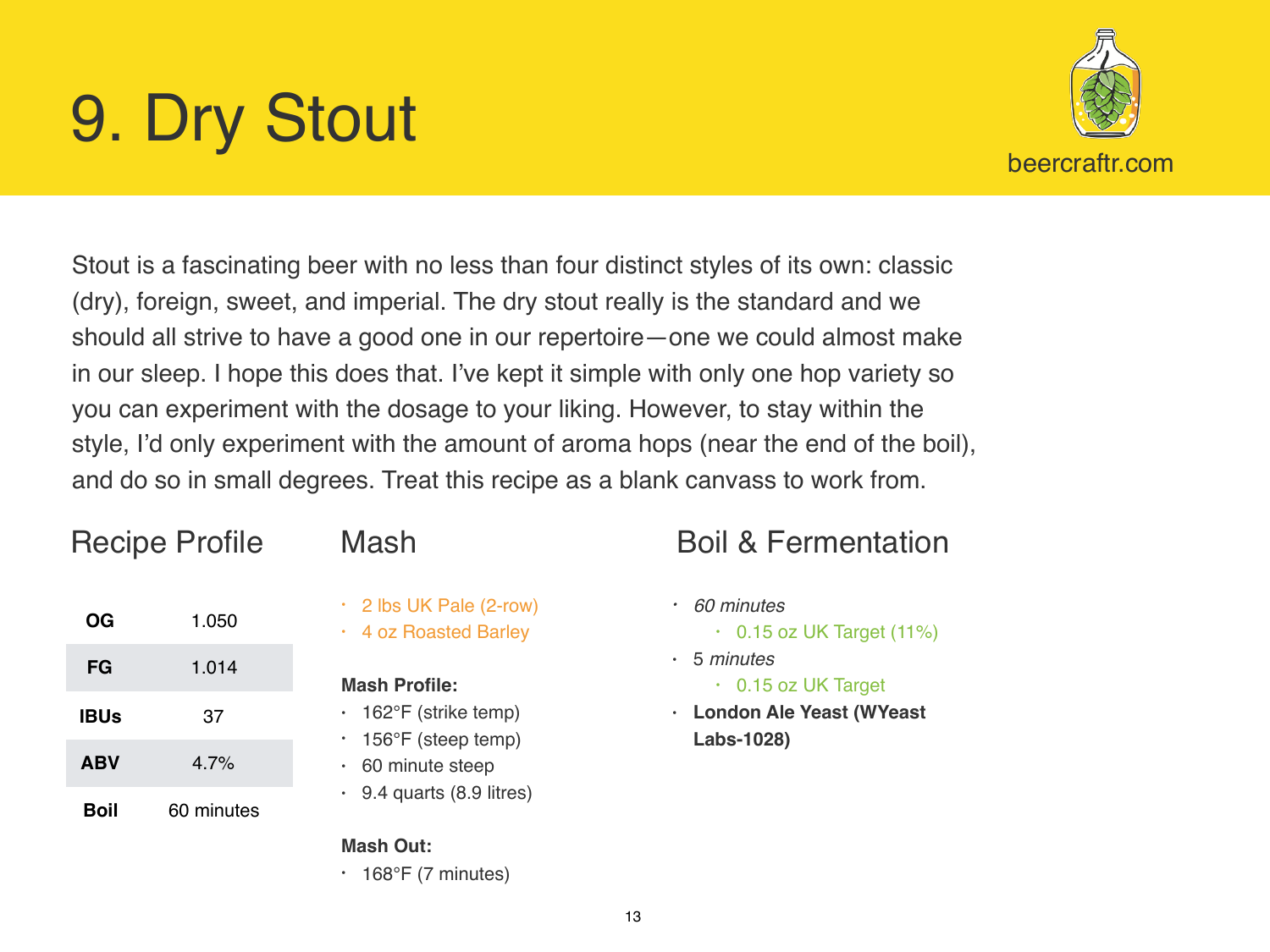# 10. Northern English Brown



Before the 1700s, most beers were brown—hence why *pale* ales would eventually become a huge hit. As many of the beer styles we enjoy today, this one has its origins in England. Southern English tends to be on the sweet side, carries a malty and caramel finish, and rarely exceeds an ABV of 4.2%. By comparison, Northern English (think Newcastle) hovers around 5% ABV and is relatively dry. It's an overlooked beer style that deserves a little more love.

# Recipe Profile

| <b>OG</b>   | 1.048      |
|-------------|------------|
| FG          | 1.014      |
| <b>IBUs</b> | 22         |
| <b>ABV</b>  | 4.5%       |
| Boil        | 90 minutes |

## Mash

- $\cdot$  1.15 lbs 4 oz UK Pale (2-row)
- 8 oz Caramel Malt 30L
- 1.5 oz Chocolate Malt

### **Mash Profile:**

- 162°F (strike temp)
- 156°F (steep temp)
- 60 minute steep
- $\cdot$  11 quarts (10.5 litres)

### **Mash Out:**

 $\cdot$  168°F (7 minutes)

- *• 90 minutes*
	- $\cdot$  0.20 oz Fuggles (4.5%)
- 5 *minutes*
	- 0.30 oz East Kent Goldings (5.0%)
- **• British Ale II Yeast (WYeast Labs-1335)**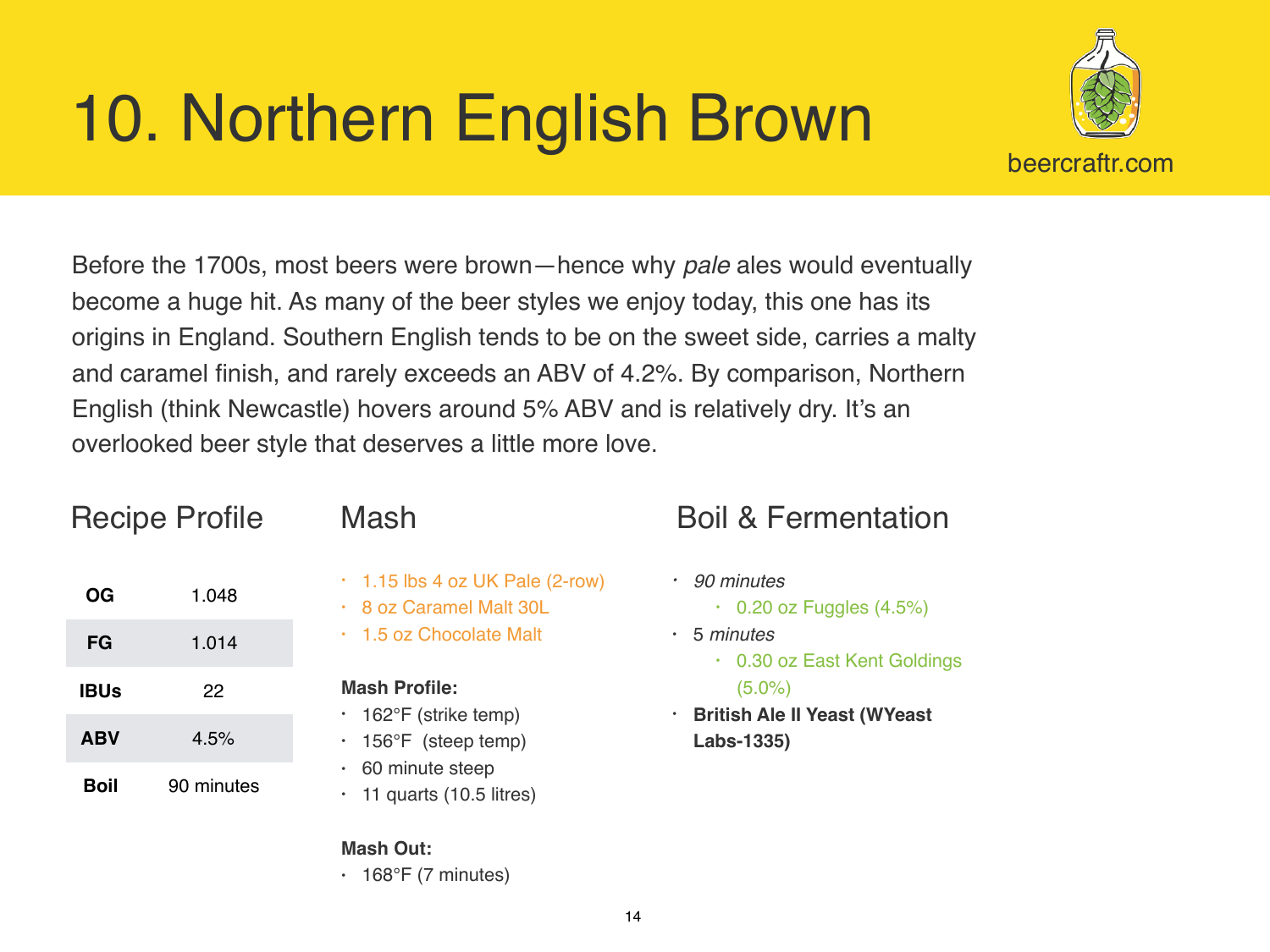# 11. Scotch Ale



It probably comes as no surprise that the Scots have their own distinct flavour and beer style. Scotland, the land of scotch whiskey, grows a lot of barley. It's a crop that has been readily available to brewers in the land of lovat tweed, so it comes as no surprise that Scotland has a unique brewing culture. While barley may have been an easy crop to grow in Scotland, hops were a bit more challenging. Hence the sweet malt-forward flavour profile of this classic style.

## Recipe Profile

| OG         | 1.086      |
|------------|------------|
| FG         | 1.026      |
| IBUs       | 33         |
| <b>ABV</b> | 7.9%       |
| Boil       | 60 minutes |

## Mash

- 3.25 lbs UK Pale Malt (2-row)
- 4 oz Amber Malt
- 4 oz Caramel Malt 120L

### **Mash Profile:**

- 165°F (strike temp)
- 156°F (steep temp)
- 60 minute steep
- 10 quarts (9.4 litres)

### **Mash Out:**

 $\cdot$  168°F (7 minutes)

- *• 60 minutes*
	- 0.30 oz East Kent Goldings  $(5.6\%)$
- 3*0 minutes*
	- 0.10 oz East Kent Goldings
- **• Edinburgh Ale Yeast (White Labs WLP028)**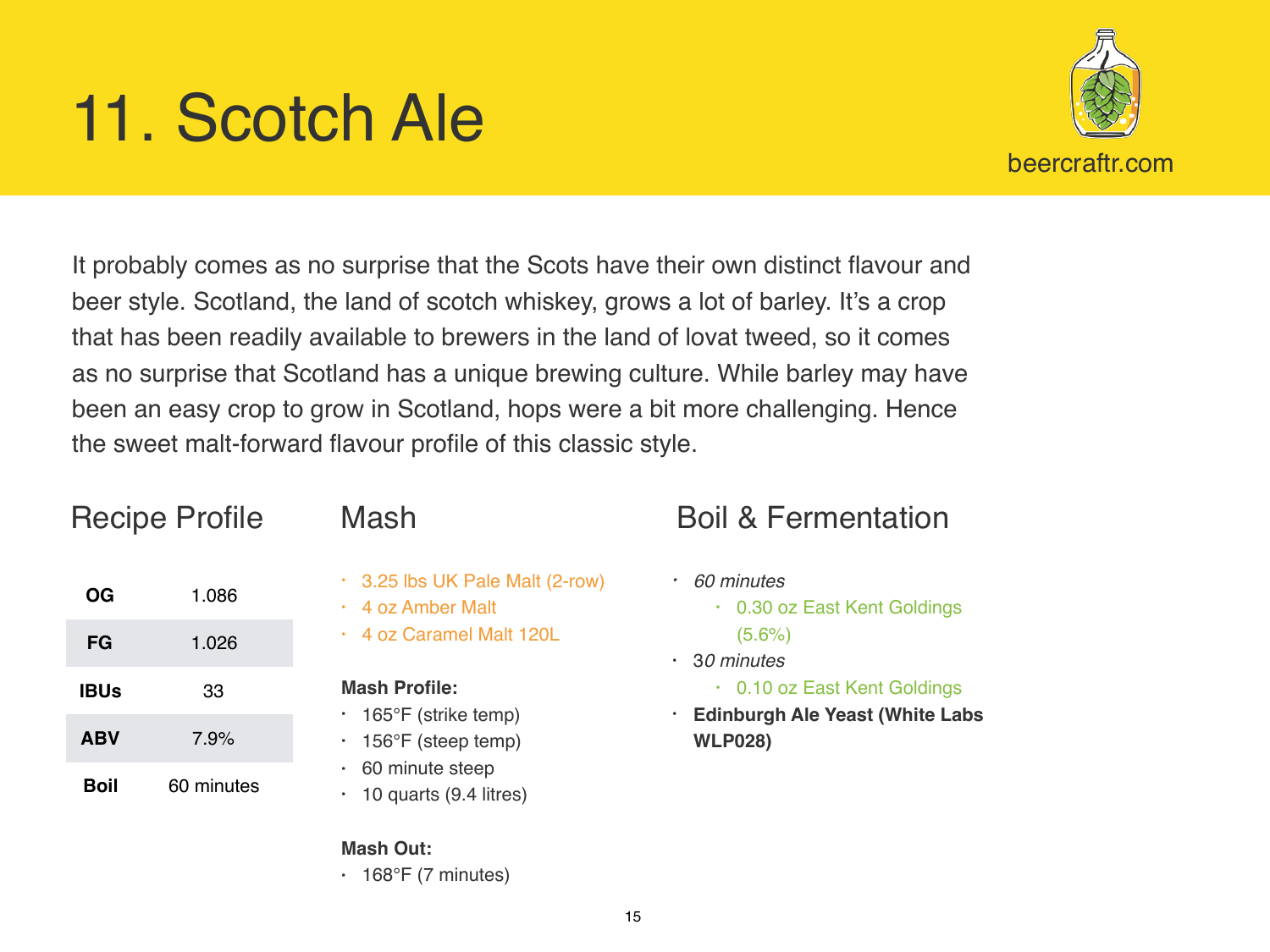# 12. Imperial IPA



This recipe has so many hops, I have no room to write a description! It's the perfect beer to serve your hop-head drinking pals. Seriously, look at the IBU count on this bad boy and see if they can handle it.

## Recipe Profile

| OG          | 1.093      |
|-------------|------------|
| FG          | 1.025      |
| <b>IBUs</b> | 104 (!!!)  |
| <b>ABV</b>  | 9.1%       |
| Boil        | 60 minutes |

## Mash

- 3.5 lbs US Pale Malt (2-row)
- 6 oz Caramel Malt 10L
- 2 oz Caramel Malt 60L

## **Mash Profile:**

- 165°F (strike temp)
- 156°F (steep temp)
- 60 minute steep
- $\cdot$  10 quarts (9.4 litres)

### **Mash Out:**

 $\cdot$  168°F (7 minutes)

- *• 60 minutes*
	- $\cdot$  0.30 oz Motueka (7%)
- 3*0 minutes*
	- 0.50 oz Motueka
- *• 10 minutes*
	- 0.25 oz Nelson Sauvin (12%)
- *• 5 minutes*
	- 0.25 oz Nelson Sauvin
- *• 1 minute*
	- 1 oz Motueka
	- 0.5 oz Nelson Sauvin
- **• Safale American Yeast (Fermentis #05)**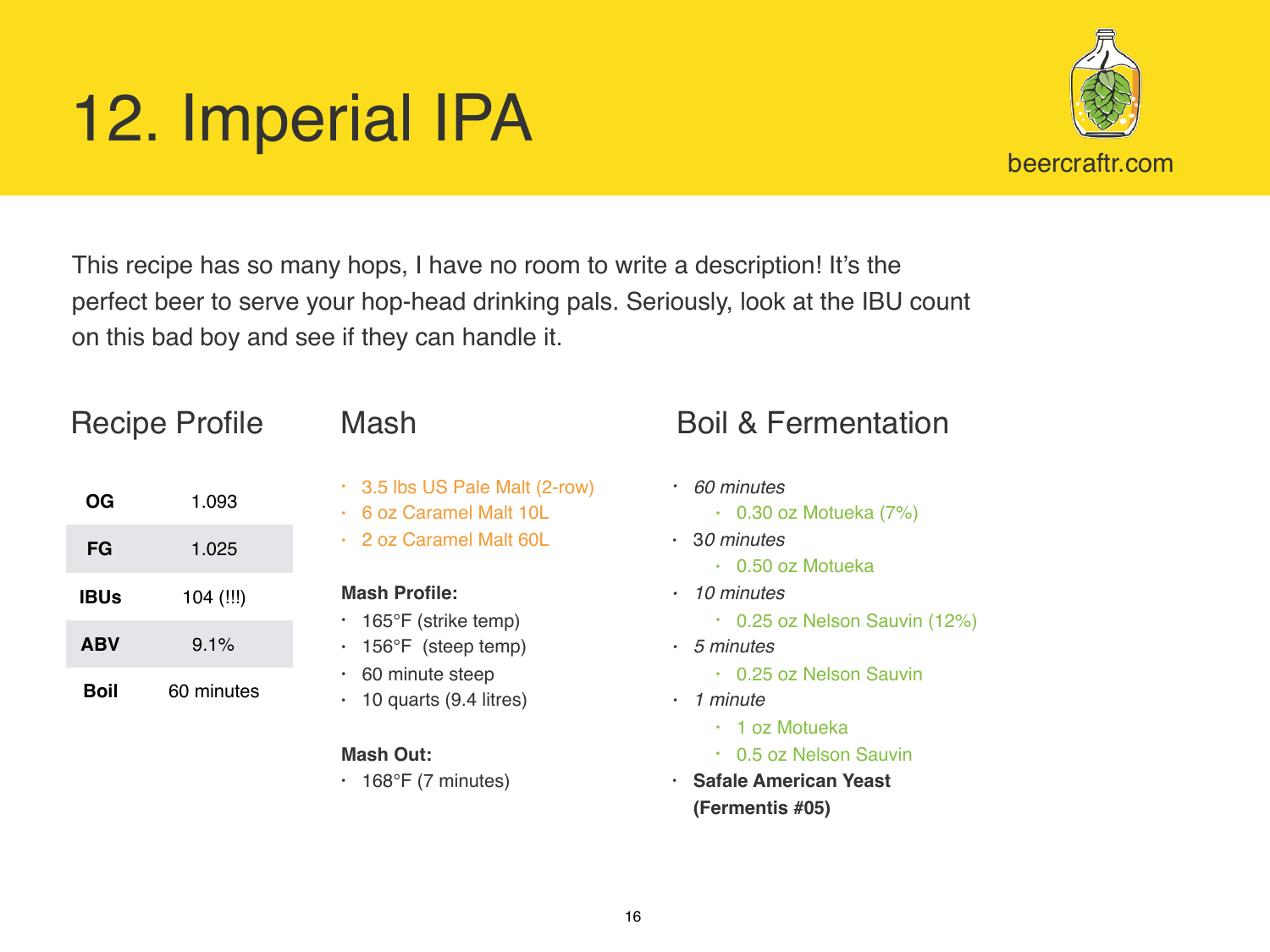# 13. Christmas Ale



You're going to want to make this a Christmas tradition. Ginger, cloves, cinnamon, the spicy notes of Belgian yeast—what's not to love about this recipe? Treat this as a starting point. Make it your own family recipe. You could toss in some orange peel or some nutmeg to mix things up a bit. Egg nog is soooooo 1765.

# Recipe Profile

| ОG          | 1.082      |
|-------------|------------|
| FG          | 1.021      |
| <b>IBUs</b> | 35         |
| <b>ABV</b>  | 8.1%       |
| Boil        | 60 minutes |

- 1.75 lbs Bel Pale Malt (2-row)
- 1 lb Vienna Malt
- 8 oz Caramel Malt 60L
- 2 oz Dark Candi Sugar
- 2 oz Honey Malt

### **Mash Profile:**

- $\cdot$  164°F (strike temp)
- $\cdot$  156°F (steep temp)
- 60 minute steep
- $\cdot$  9.75 quarts (9.25 litres)

## **Mash Out:**

 $\cdot$  168°F (7 minutes)

- *• 60 minutes*
	- $\cdot$  0.20 oz Saaz Hops (4%)
	- 0.20 oz Styrian Goldings  $(5.4\%)$
- *20 minutes*
	- 3 Star Anise
- *• 15 minutes*
	- 0.10 oz Styrian Goldings
- *• 10 minutes*
	- 1 oz Fresh Cut Ginger Root
	- 3 cloves
	- 1 Cinnamon Stick
- *• 5 minutes*
	- $\cdot$  0.10 oz Saaz
- **• Belgian Ale Yeast (Wyeast 1762)**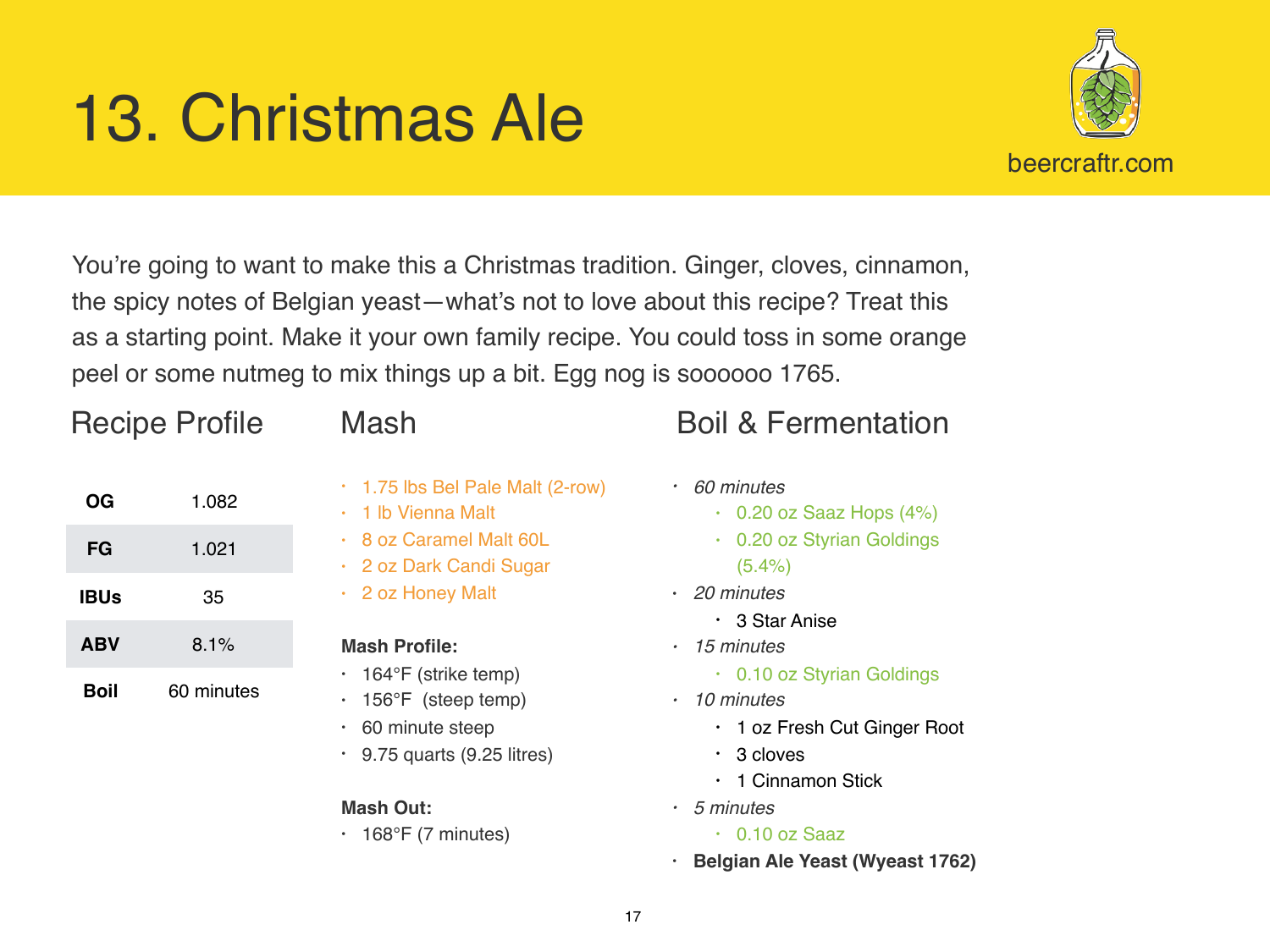# 14. Ginger Saison



I got the idea for this recipe from Sam Calagione's home-brew recipe book. The original is a partial mash extract recipe. I adopted it to my own liking, and for allgrain, one-gallon brewing. Ginger is one of my favourite beer ingredients, and it shines in this recipe. It's good for your digestion, so this beer must be good for you, right?

| <b>Recipe Profile</b> |            |  |
|-----------------------|------------|--|
| OG                    | 1.066      |  |
| FG                    | 1.012      |  |
| <b>IBUs</b>           | 45         |  |
| <b>ABV</b>            | 7.2%       |  |
| <b>Boil</b>           | 90 minutes |  |
|                       |            |  |

- 1.75 lbs Bel. Pilsner Malt
- 8 oz Munich Malt
- 4 oz Caramel Wheat Malt

### **Mash Profile:**

- 154°F (strike temp)
- 147°F (steep temp)
- 90 minute steep
- $\cdot$  11.3 quarts (10.7 litres)

## **Mash Out:**

 $\cdot$  168°F (7 minutes)

- *• 60 minutes*
	- 0.40 oz Hallertauer (5.7%)
- *• 15 minutes*
	- 4 oz Clear Candi Sugar
- *• 12 minutes*
	- 1 oz Fresh Cut Ginger Root
- *• 5 minutes*
	- 0.20 oz Styrian Goldings  $(1.75\%)$
- **• Belgian Saison I Yeast (WLP565)**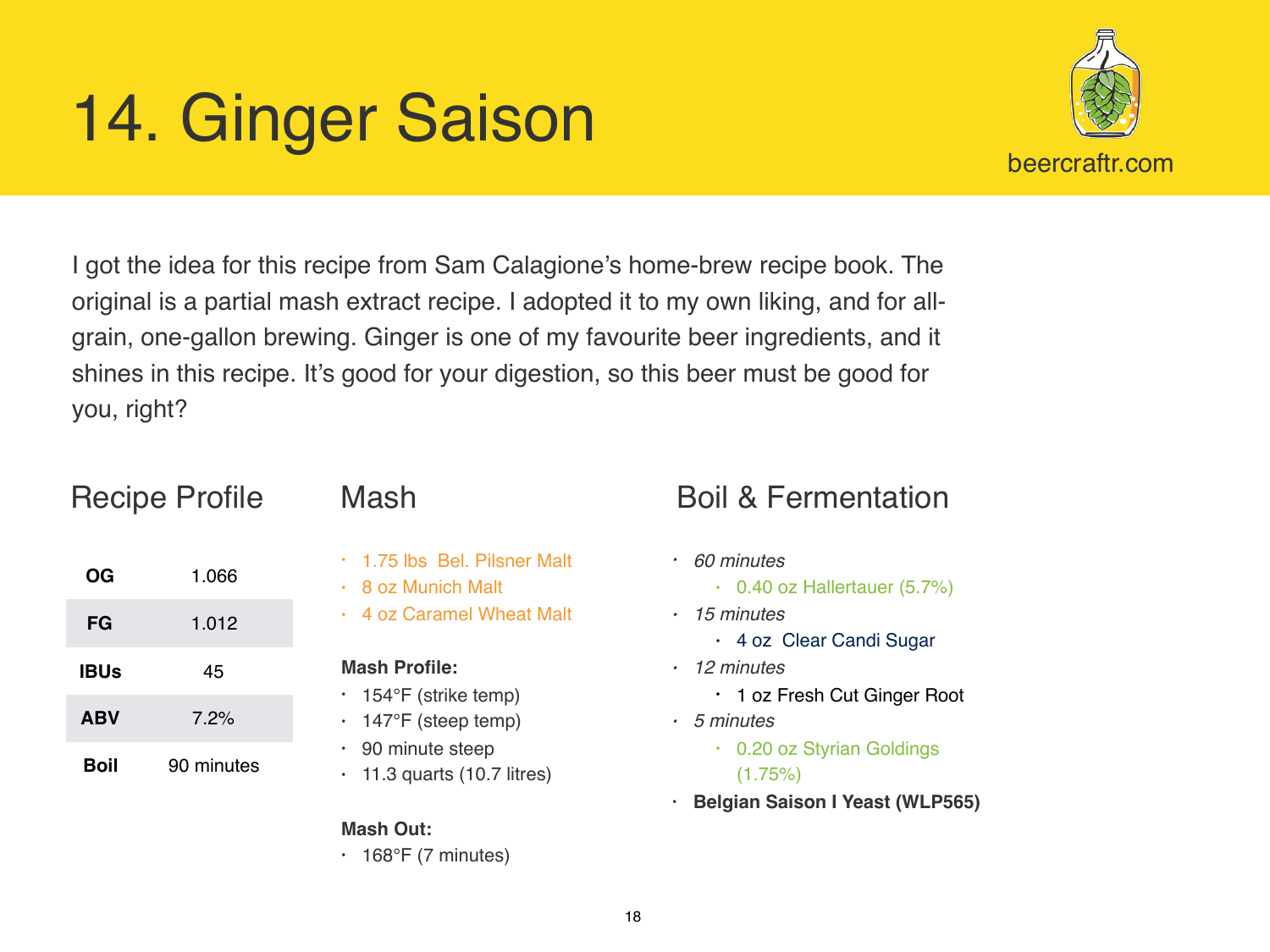# 15. American IPA



This is the beer style that got me hooked on craft beer. I remember it clear as day. I was in Madison, Wisconsin working on a political campaign. My colleagues thought this "Canuck" should try some "proper" American beer. It was love as first taste.

## Recipe Profile

| OG          | 1.070      |
|-------------|------------|
| FG          | 1.015      |
| <b>IBUs</b> | 61         |
| <b>ABV</b>  | $7.4\%$    |
| <b>Boil</b> | 60 minutes |

- - 2.75 lbs US Pale Malt (2-row)
	- 4 oz Caramel Malt

## **Mash Profile:**

- 159°F (strike temp)
- 152°F (steep temp)
- 75 minute steep
- $\cdot$  9.75 quarts (9.25 litres)

## **Mash Out:**

 $\cdot$  168°F (7 minutes)

- *• 60 minutes*
	- $\cdot$  0.25 oz Willamette (5.5%)
- *• 20 minutes*
	- $\cdot$  0.25 oz Cascade (5.5%)
- *• 10 minutes*
	- 0.25 oz Amarillo Gold (8.5%)
- *• 5 minutes*
	- 0.25 oz Amarillo Gold
	- 0.25 oz Cascade
- *• End of Boil*
	- 0.25 oz Amarillo Gold
- **• Safale American Ale Yeast (Fermentis #05)**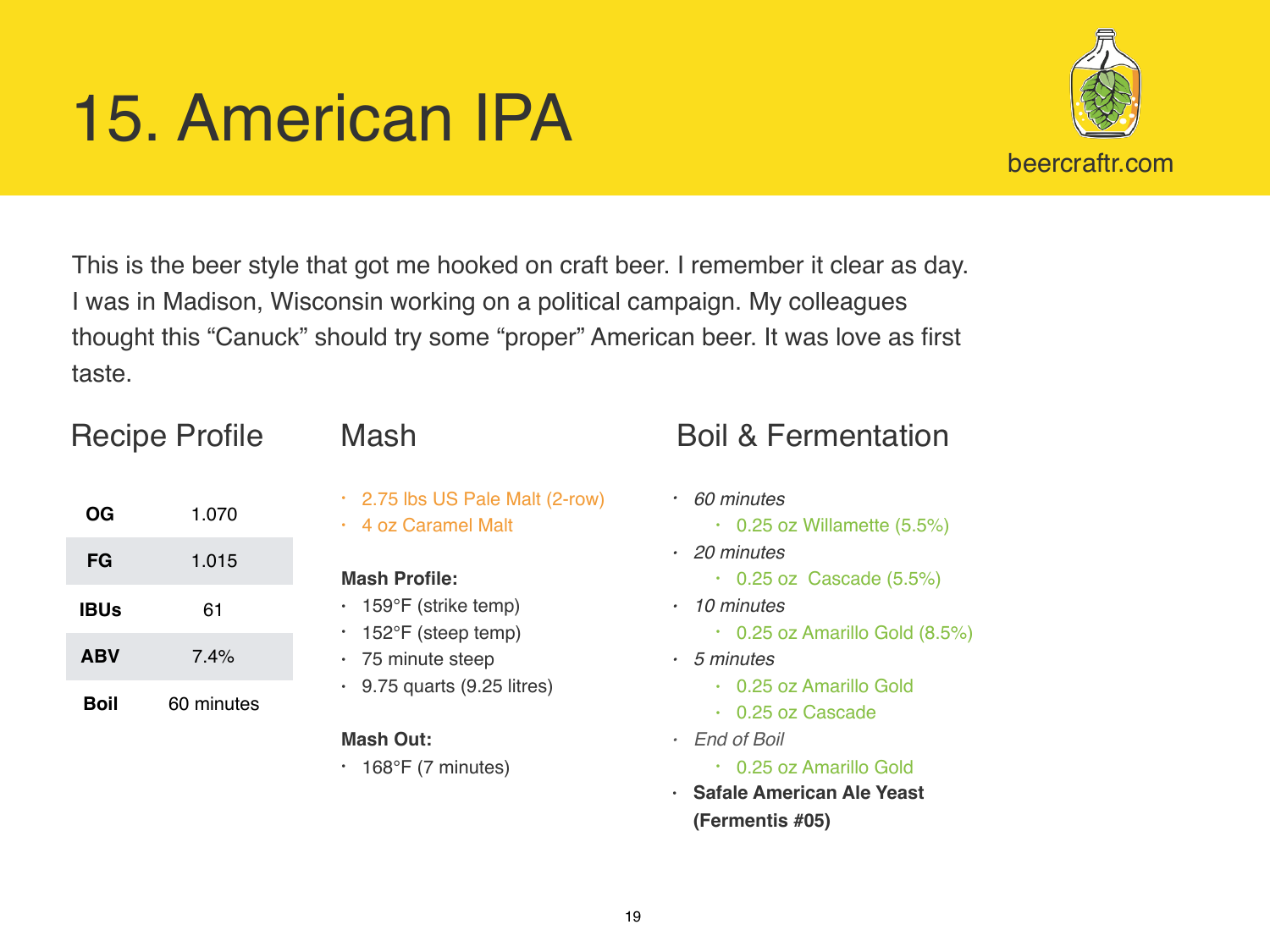# 16. Pumpkin Ale



### beer. Recipe Profile

| OG          | 1.060      |
|-------------|------------|
| FG          | 1.017      |
| <b>IBUs</b> | 44         |
| <b>ABV</b>  | 5.7%       |
| Boil        | 60 minutes |

- 
- 2 lbs US Pale Malt (6-row)
- 8 oz Caramunich Malt
- 4 oz Special B Malt
- 1 lb Pumpkin purée\* (end of the mash)

### **Mash Profile:**

- 160°F (strike temp)
- 154°F (steep temp)
- 60 minute steep
- $\cdot$  9.5 quarts (9 litres)

## **Mash Out:**

 $\cdot$  168°F (7 minutes)

- *• 60 minutes*
	- $\cdot$  0.20 oz Simcoe (11.6%)
- *• 15 minutes*
	- $\cdot$  0.20 oz Saaz (2.1%)
- *• 12 minutes*
	- 0.20 oz Fresh Cut Ginger
	- 1 cinnamon stick
	- $\cdot$  1 clove
- *• End of Boil*
	- 0.20 oz Saaz
- **• Safale English Ale Yeast (Fermentis #S-04)**

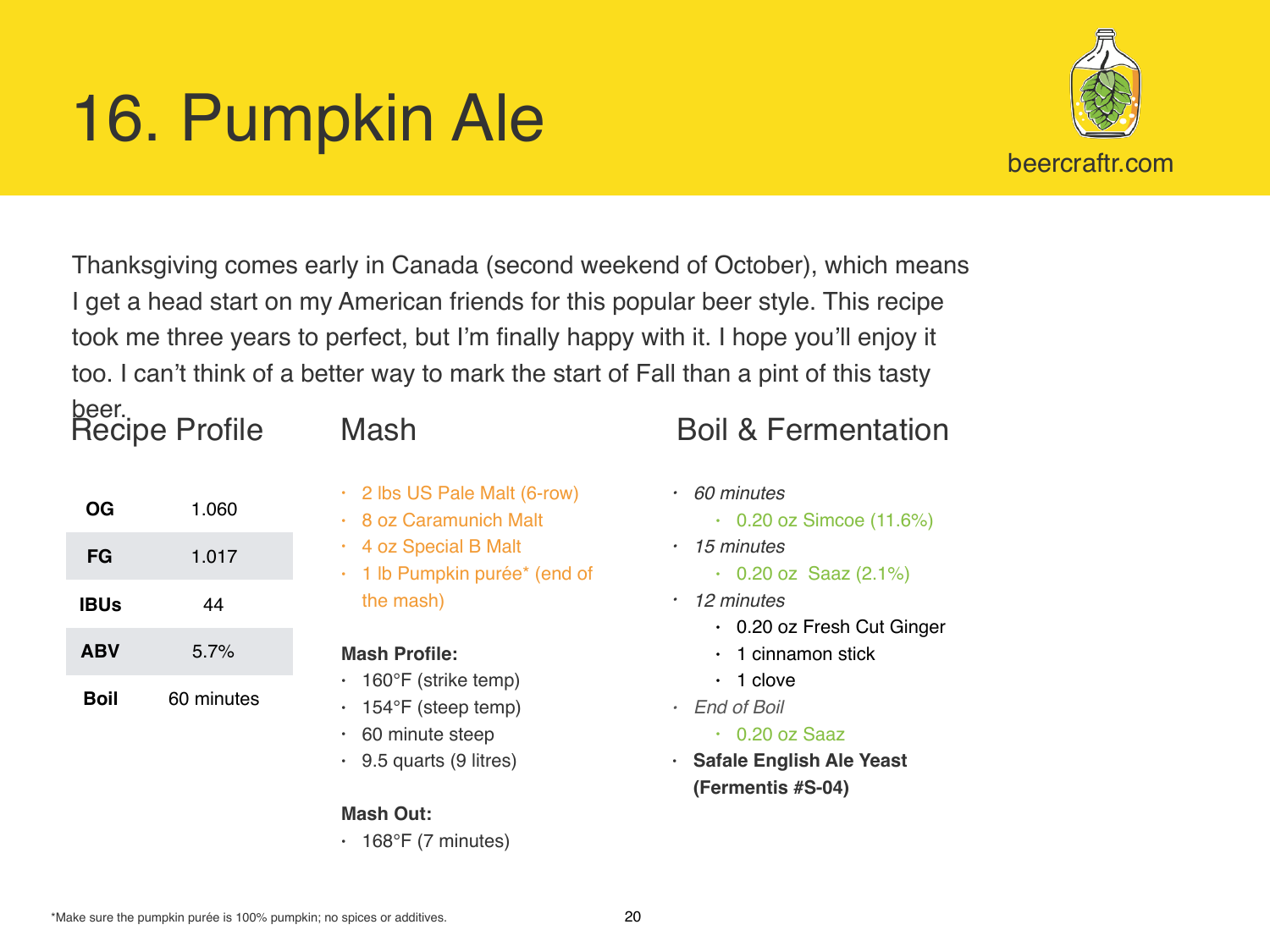# 17. Mild

This style seems to be coming back from the dead (or seeing a birth of sorts in North America). Deliberately low in alcohol, mild ale is the perfect (if not original!) session ale. I've kept this one low in ABV, in line with modern takes of this once stronger ale.

# Recipe Profile

| OG          | 1.037      |
|-------------|------------|
| FG          | 1.008      |
| <b>IBUs</b> | 23         |
| <b>ABV</b>  | 3.7%       |
| Boil        | 90 minutes |

- 14 oz Maris Otter Pale Malt
- 6 oz Caramel Malt (30L)
- 4 oz Caramel Malt (80L)
- 1 oz Chocolate Malt

### **Mash Profile:**

- 157°F (strike temp)
- 152°F (steep temp)
- 75 minute steep
- $\cdot$  9.25 quarts (8.75 litres)

## **Mash Out:**

 $\cdot$  168°F (7 minutes)

- *• 90 minutes*
	- $\cdot$  0.20 oz Fuggles (4.5%)
- *• 5 minutes*
	- 0.20 oz East Kent Goldings (5.0%)
- **• London Ale Yeast (Wyeast 1028)**

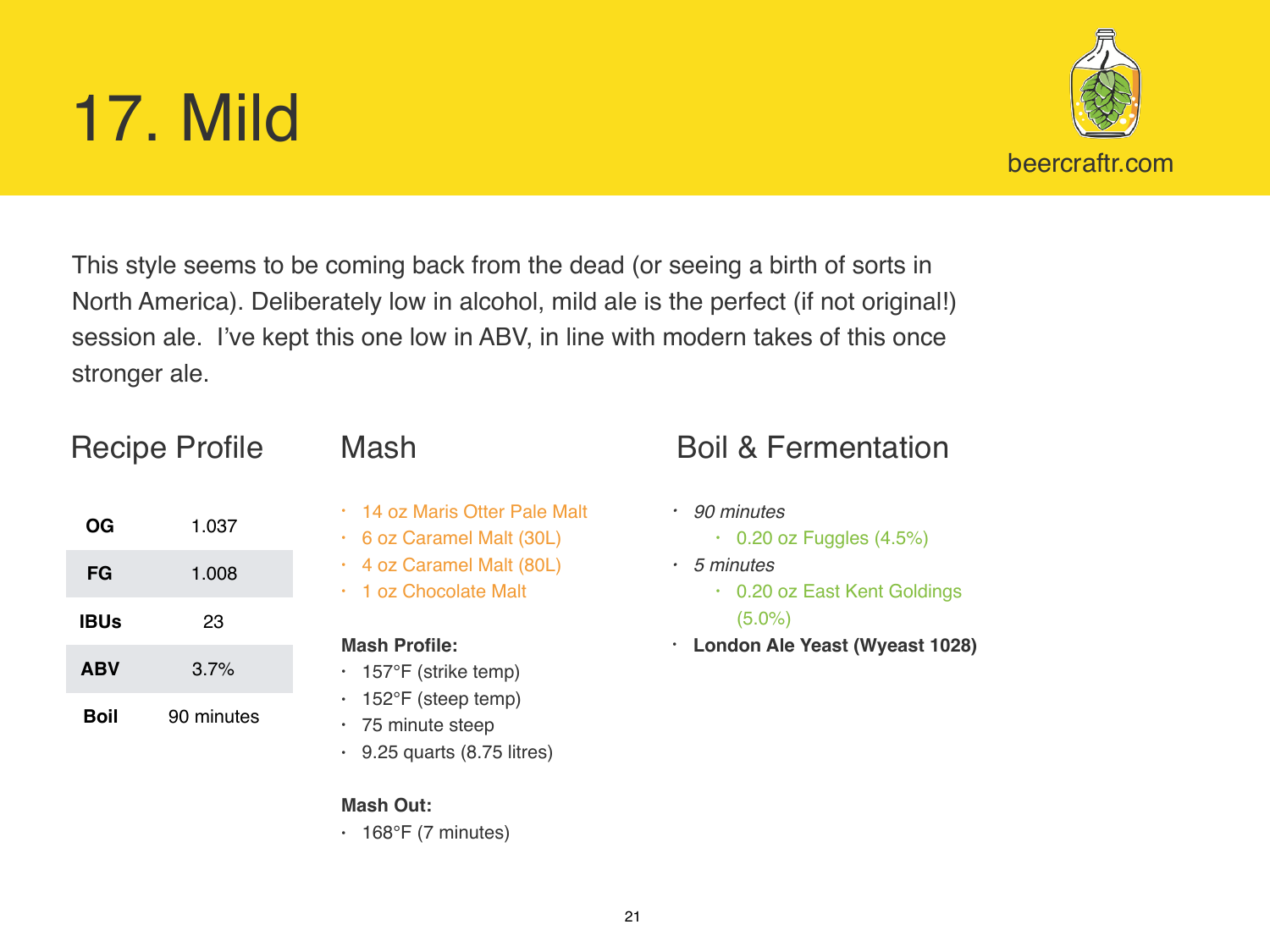# 18. Irish Red Ale



Sometimes you just want an easy-drinking pint with a solid (yet restrained) hit of malt character, with a dash of caramel and toasted notes. If you need a break from hoppy beers, try this one out, and enjoy its beautiful colour.

# Recipe Profile

| OG          | 1.063      |
|-------------|------------|
| FG          | 1.015      |
| <b>IBUs</b> | 26         |
| <b>ABV</b>  | 6.3%       |
| Boil        | 60 minutes |

- 2.25 lbs Maris Otter Pale Malt
- 3 oz Caramel Malt (10L)
- 2 oz Caramel Malt (120L)
- 1 oz Roasted Barley

## **Mash Profile:**

- 160°F (strike temp)
- 152°F (steep temp)
- 75 minute steep
- $\cdot$  9.5 quarts (9 litres)

## **Mash Out:**

 $\cdot$  168°F (7 minutes)

- *• 60 minutes*
	- $\cdot$  0.20 oz Willamette (6%)
- *• 10 minutes*
	- 0.20 oz East Kent Goldings
		- $(4.7\%)$
- **• Danstar Nottingham Yeast**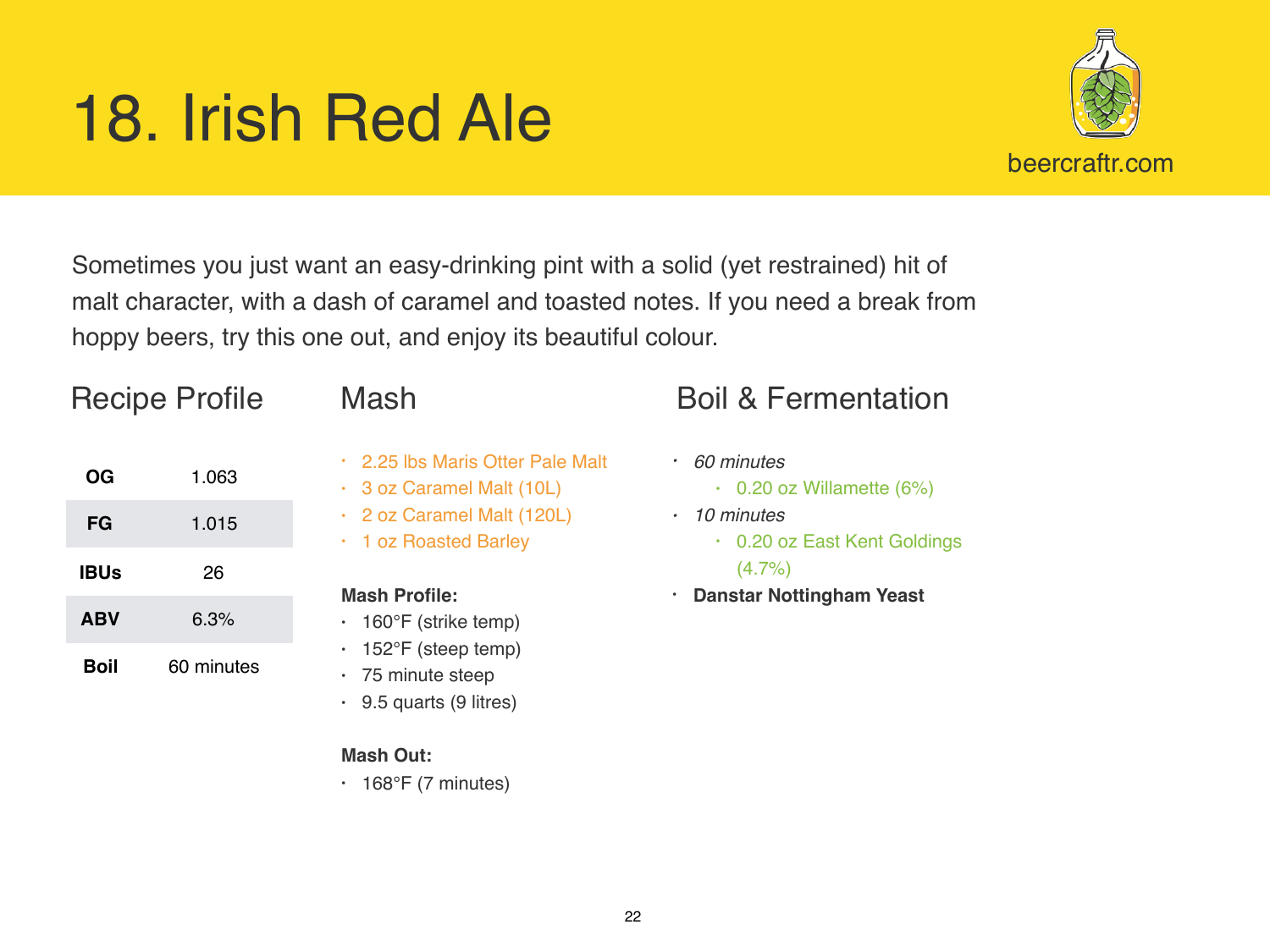# 19. Belgian (Almost Red)



I can't call this a Belgian Red Ale, because it's not a sour beer. It's just a tasty beer with a red hue that puts a delicious yeast to good use. Hops are kept in check, but the strength of the beer will warm your heart on a cold winter's day.

# Recipe Profile

| OG          | 1.071      |
|-------------|------------|
| FG          | 1.016      |
| <b>IBUs</b> | 26         |
| <b>ABV</b>  | 7.2%       |
| Boil        | 60 minutes |

- 2.25 lbs Maris Otter Pale Malt
- 4 oz Caramunich Malt
- 2 oz Aromatic Malt
- 1 oz Chocolate Malt

## **Mash Profile:**

- 163°F (strike temp)
- 156°F (steep temp)
- 60 minute steep
- $\cdot$  9.5 quarts (9 litres)

## **Mash Out:**

 $\cdot$  168°F (7 minutes)

- *• 60 minutes*
	- $\cdot$  0.25 oz Saaz (4.0%)
- *• 15 minutes*
	- 0.25 oz Saaz
- **• Belgian Abbey II Yeast (Wyeast 1762)**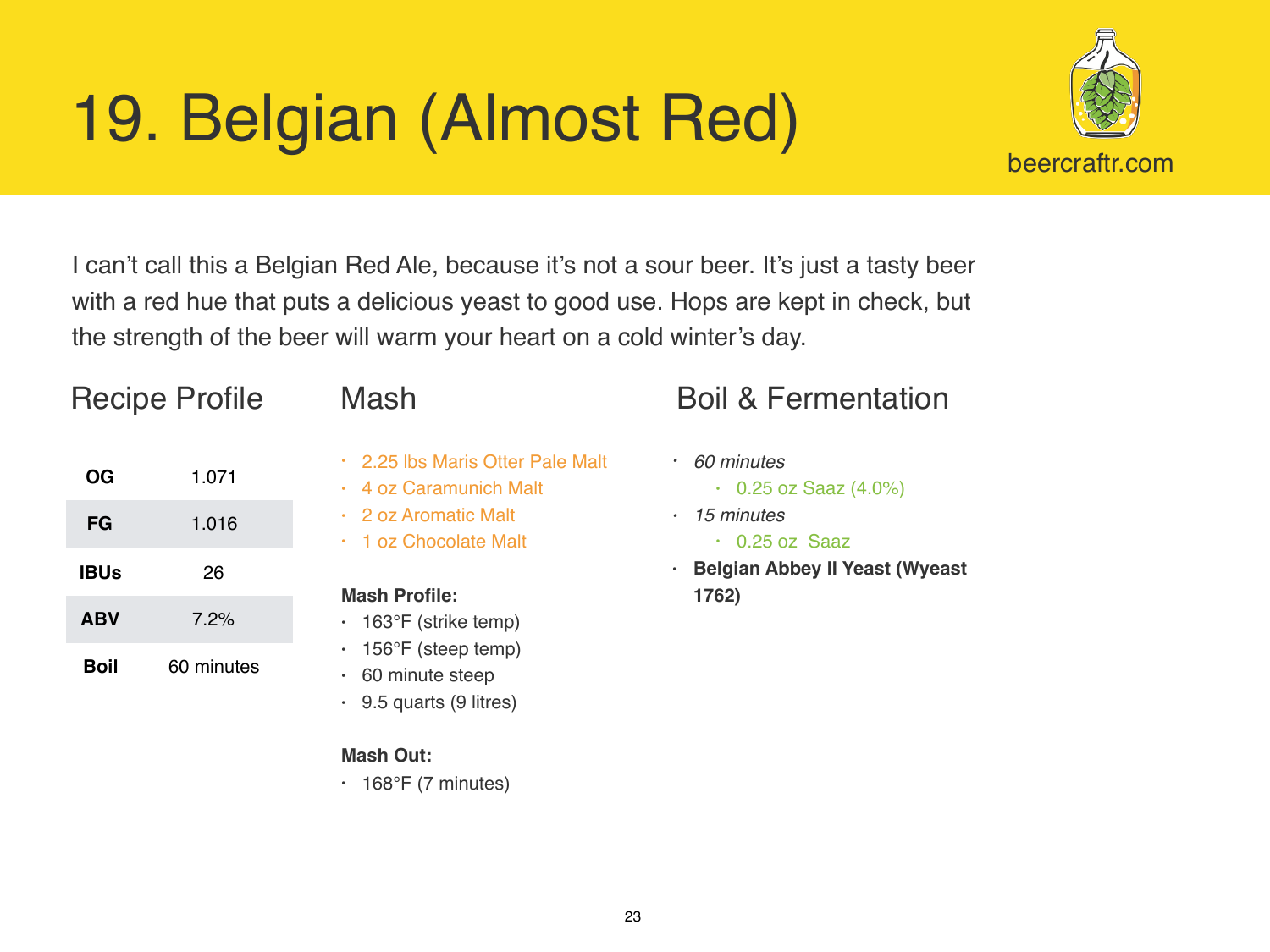# 20. Belgian Stout



A stout for those of us who can't get enough of Belgian beers.

## Recipe Profile

| <b>OG</b>   | 1.082      |
|-------------|------------|
| FG          | 1.020      |
| <b>IBUs</b> | 33         |
| <b>ABV</b>  | 8.3%       |
| Boil        | 90 minutes |

- 2.25 lbs Pilsner 2-Row Malt
- 6 oz Caramunich Malt
- 3 oz Chocolate Malt
- 3 oz Roasted Barley
- 3 oz Special B Malt
- 3 oz Torrified Wheat

### **Mash Profile:**

- 163°F (strike temp)
- 156°F (steep temp)
- 60 minute steep
- $\cdot$  11.5 quarts (11 litres)

## **Mash Out:**

 $\cdot$  168°F (7 minutes)

- *• 90 minutes*
	- *4 oz Dark Candi Sugar*
- *• 60 minutes*
	- 0.15 oz Northern Brewer
		- $(8.5\%)$
- *• 30 minutes*
	- $\cdot$  0.20 oz Fuggles (4.5%)
- *• End of Boil*
	- 0.10 oz Fuggles
- **• Belgian Abbey II Yeast (Wyeast 1762)**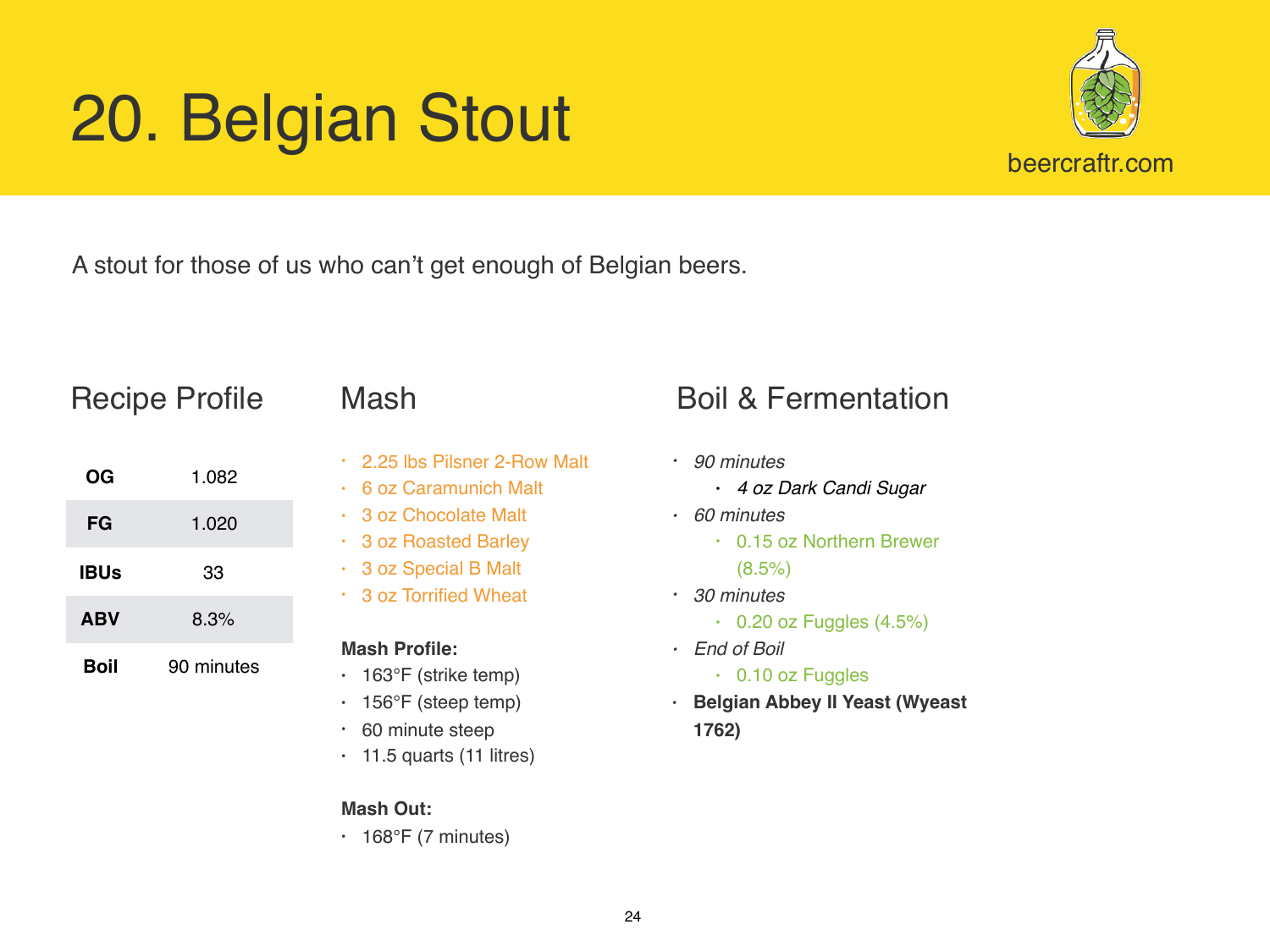# 21. Chocolate Stout



Ditch the box of chocolates for that special someone. Make this instead! This is a good starter recipe. Play around with the cocoa levels to make this your own amazing stout.

# Recipe Profile

| OG          | 1.054      |
|-------------|------------|
| FG          | 1.015      |
| <b>IBUs</b> | 39         |
| <b>ABV</b>  | 5.1%       |
| Boil        | 90 minutes |

- 1.75 lbs Maris Otter
- 3 oz Chocolate Malt
- 2 oz Torrified Wheat
- 2 oz Caramunich Malt
- 1.5 oz Roasted Barley

## **Mash Profile:**

- $\cdot$  161°F (strike temp)
- 156°F (steep temp)
- 60 minute steep
- $\cdot$  11.3 quarts (10.7 litres)

## **Mash Out:**

 $\cdot$  168°F (7 minutes)

# Mash Boil & Fermentation

- *• 90 minutes*
	- 0.20 oz Northern Brewer

## (8.5%)

- *• 15 minutes*
	- *10 g cocoa powder*
- **• American Ale Yeast (Wyeast 1056)**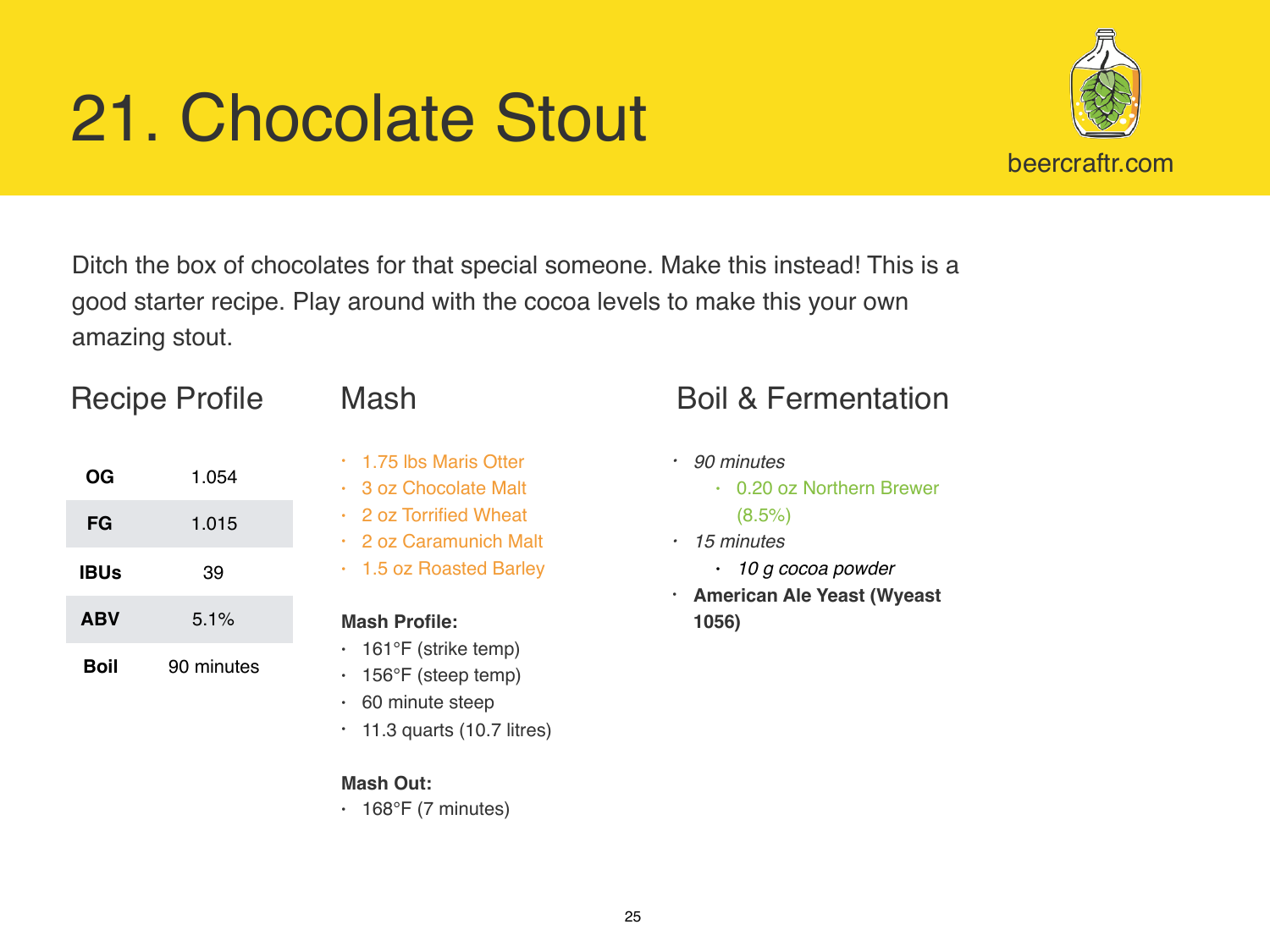# 22. Smoked Porter



This one has a lengthy grain bill. If you don't already have black malt in your pantry, feel free to omit. If you really love smoky flavours, experiment with the amount of smoked malt in your grain bill.

# Recipe Profile

| <b>OG</b>   | 1.054 |
|-------------|-------|
| FG          | 1.015 |
| <b>IBUs</b> | 28    |
| <b>ABV</b>  | 5.1%  |
|             |       |

**Boil** 60 minutes

- 1.5 lbs Pale Ale Malt
- 4 oz Crystal Malt (40L)
- 3 oz CaraPils
- 3 oz Smoked Malt
- 2 oz Chocolate Malt
- 1.5 oz Wheat Malt
- 0.5 oz Black Malt

## **Mash Profile:**

- 163°F (strike temp)
- 156°F (steep temp)
- 60 minute steep
- $\cdot$  9.5 quarts (9 litres)

## **Mash Out:**

 $\cdot$  168°F (7 minutes)

- *• 60 minutes*
	- 0.15 oz Northern Brewer
	- (8.5%)
- *• 15 minutes*
	- 0.10 oz Willamette (5.5%)
- *• End of boil*
	- 0.10 oz Willamette
- **• American Ale Yeast (Wyeast 1056)**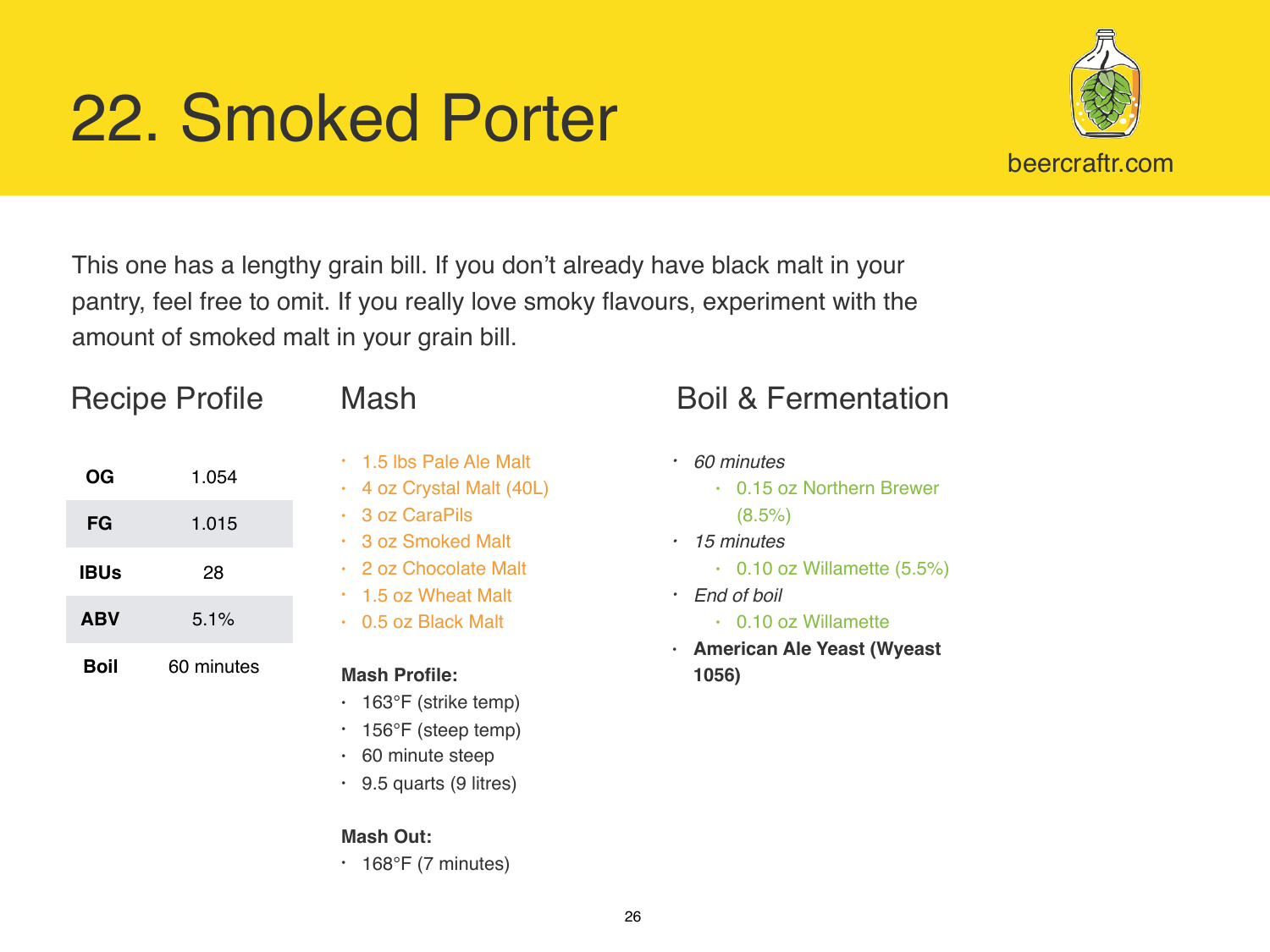# 23. Belgian Witbier



This is one refreshing beer. Wit is the Flemish word for white (or so I'm told)—the colour of this beer's head. This is a pretty complex beer, especially considering the restrained additions in the boil. Enjoy a style made famous in 1800s Belgium, especially on a warm spring day or a scorching summer afternoon.

## Recipe Profile

| OG          | 1.047      |
|-------------|------------|
| FG          | 1.009      |
| <b>IBUs</b> | 17         |
| <b>ABV</b>  | 5.0%       |
| Boil        | 90 minutes |

- 12 oz Belg. Pilsner 2-Row
- 12 oz White Wheat Malt
- 4 oz Flaked Barley
- 4 oz Flaked Wheat

### **Mash Profile:**

- 153°F (strike temp)
- 148°F (steep temp)
- 90 minute steep
- $\cdot$  11 quarts (10.5 litres)

## **Mash Out:**

 $\cdot$  168°F (7 minutes)

- *• 40 minutes*
	- $\cdot$  0.25 oz Saaz (4.0%)
- *• 5 minutes*
	- 2 g coriander seeds
	- 2 g bitter orange peel
- **• Belgian Witbier Yeast (Wyeast 3944)**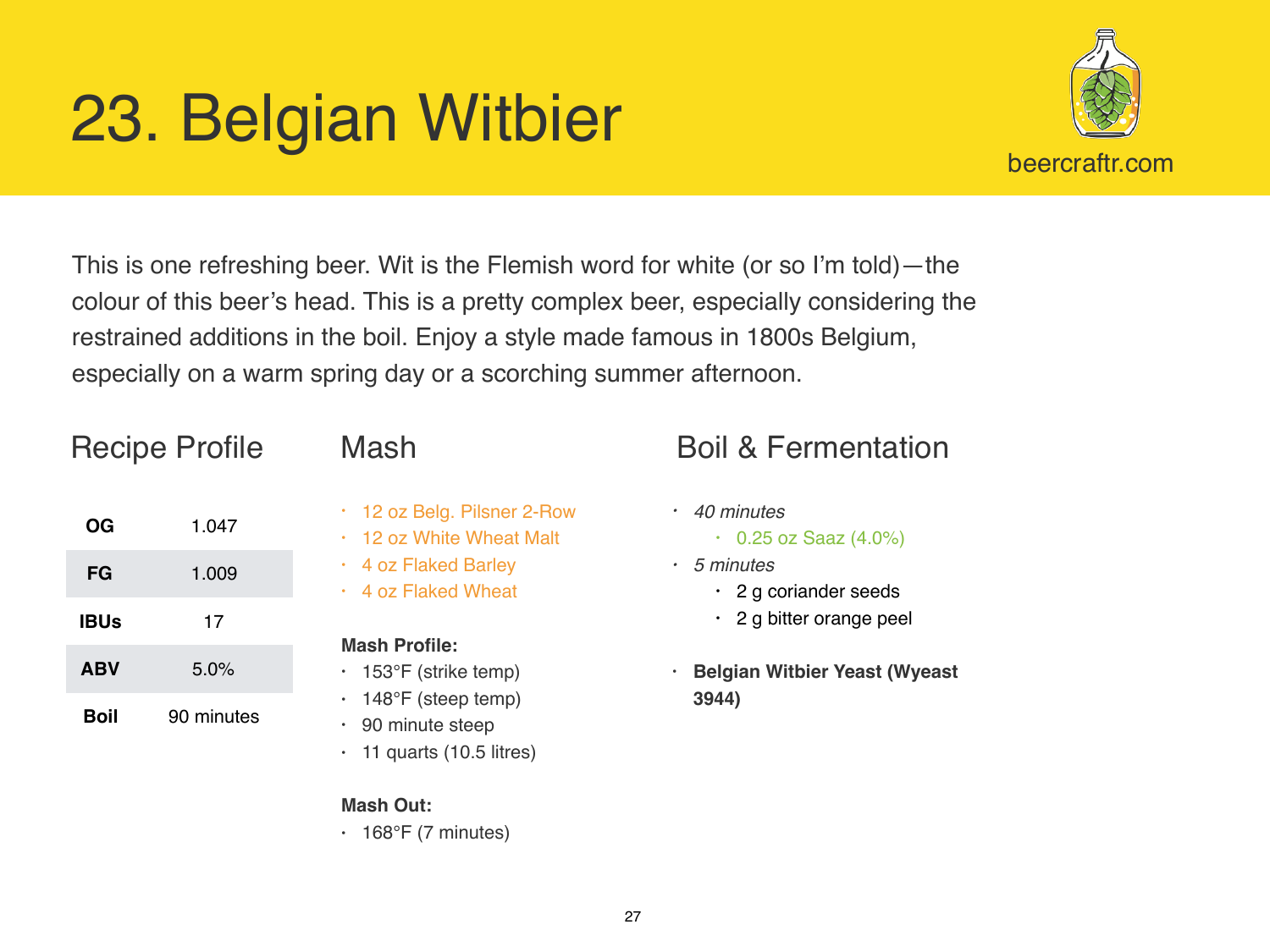# 24. Blanche de Leslieville



Blanche de Chambly is one of Quebec's great beers, and one we Canadians take for granted more than we should. It's readily available on our store shelves, but when it was new to the market, it was one hell of a revelation. Here's my version, named after the beloved Toronto neighbourhood I call home.

| <b>Recipe Profile</b> |            |  |
|-----------------------|------------|--|
| OG                    | 1.047      |  |
| FG                    | 1.009      |  |
| <b>IBUs</b>           | 12         |  |
| <b>ABV</b>            | 5.0%       |  |
| Boil                  | 90 minutes |  |

- 1 lb Belg. Pilsner (2-Row)
- 1 lb Belg. Wheat Malt

## **Mash Profile:**

- 153°F (strike temp)
- $\cdot$  148°F (steep temp)
- 90 minute steep
- $\cdot$  11 quarts (10.5 litres)

## **Mash Out:**

 $\cdot$  168°F (7 minutes)

- *• 30 minutes*
	- $\cdot$  0.2 oz Saaz (4.0%)
- *• 30 minutes*
	- 3 g Grated Ginger Root
- *• 5 minutes*
	- 3 g Coriander Seed
	- 3 g Bitter Orange Peel
- **• Belgian Witbier Yeast (Wyeast 3944)**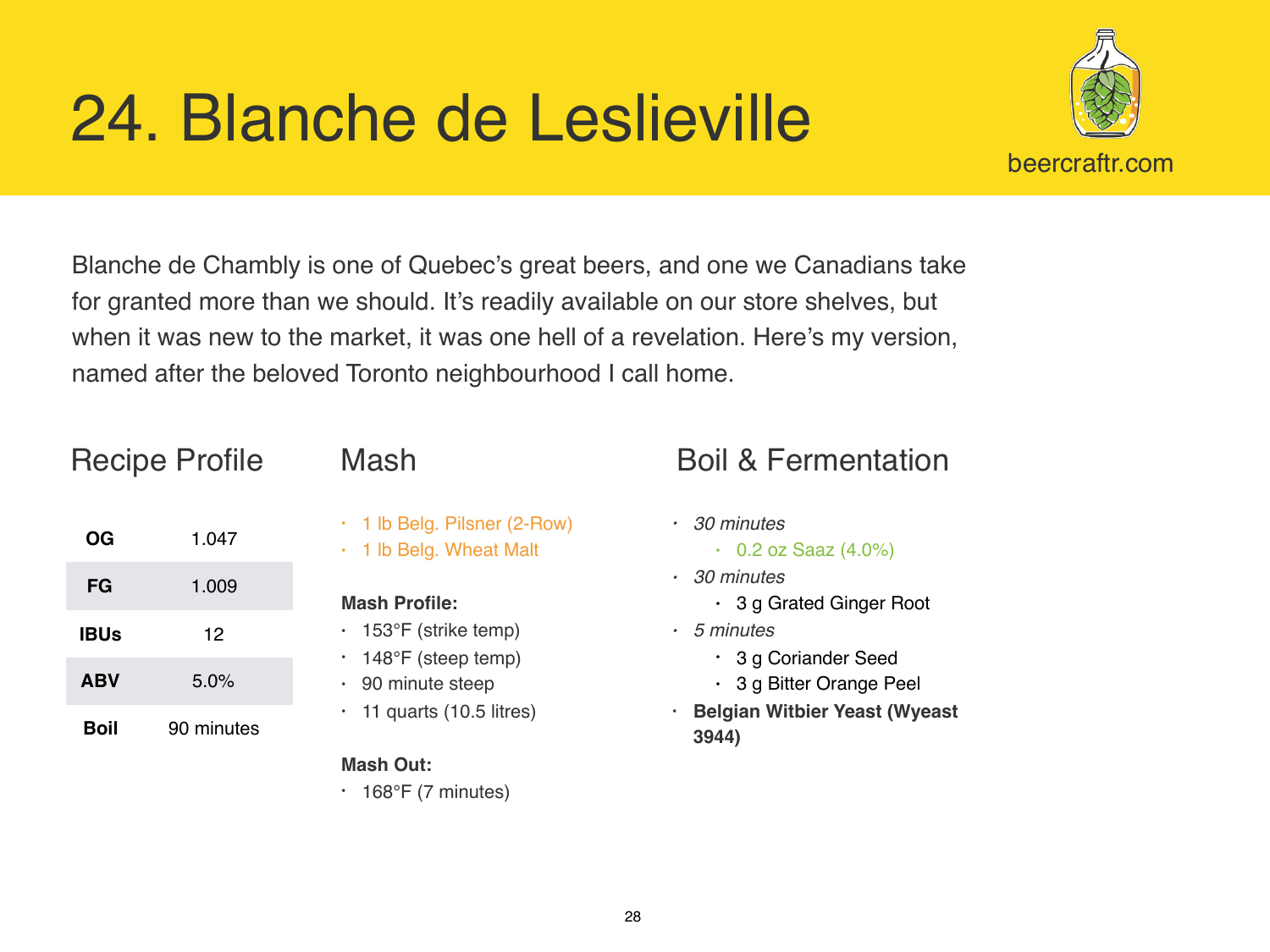# 25. American Wheat



This style should not be confused with its German cousin. This is not a Hefeweizen. You won't find notes of cloves or banana. However, you will notice prominent hop flavour. Here I've opted for New Zealand hops to give this a bright, citrusy profile perfect for warm weather drinking.

## Recipe Profile

| <b>OG</b>   | 1.049      |
|-------------|------------|
| FG          | 1.009      |
| <b>IBUs</b> | 23         |
| <b>ABV</b>  | 5.2%       |
| Boil        | 60 minutes |

- 1 lb US Pale Malt (2-Row)
- 1 lb White Wheat Malt

## **Mash Profile:**

- 153°F (strike temp)
- 148°F (steep temp)
- 90 minute steep
- $\cdot$  9.5 quarts (9 litres)

## **Mash Out:**

 $\cdot$  168°F (7 minutes)

- *• 5 minutes*
	- $\cdot$  0.5 oz Motueka (7.0%)
	- 0.2 oz Sorachi Ace (14%)
- **• American Ale Yeast (Wyeast 1056)**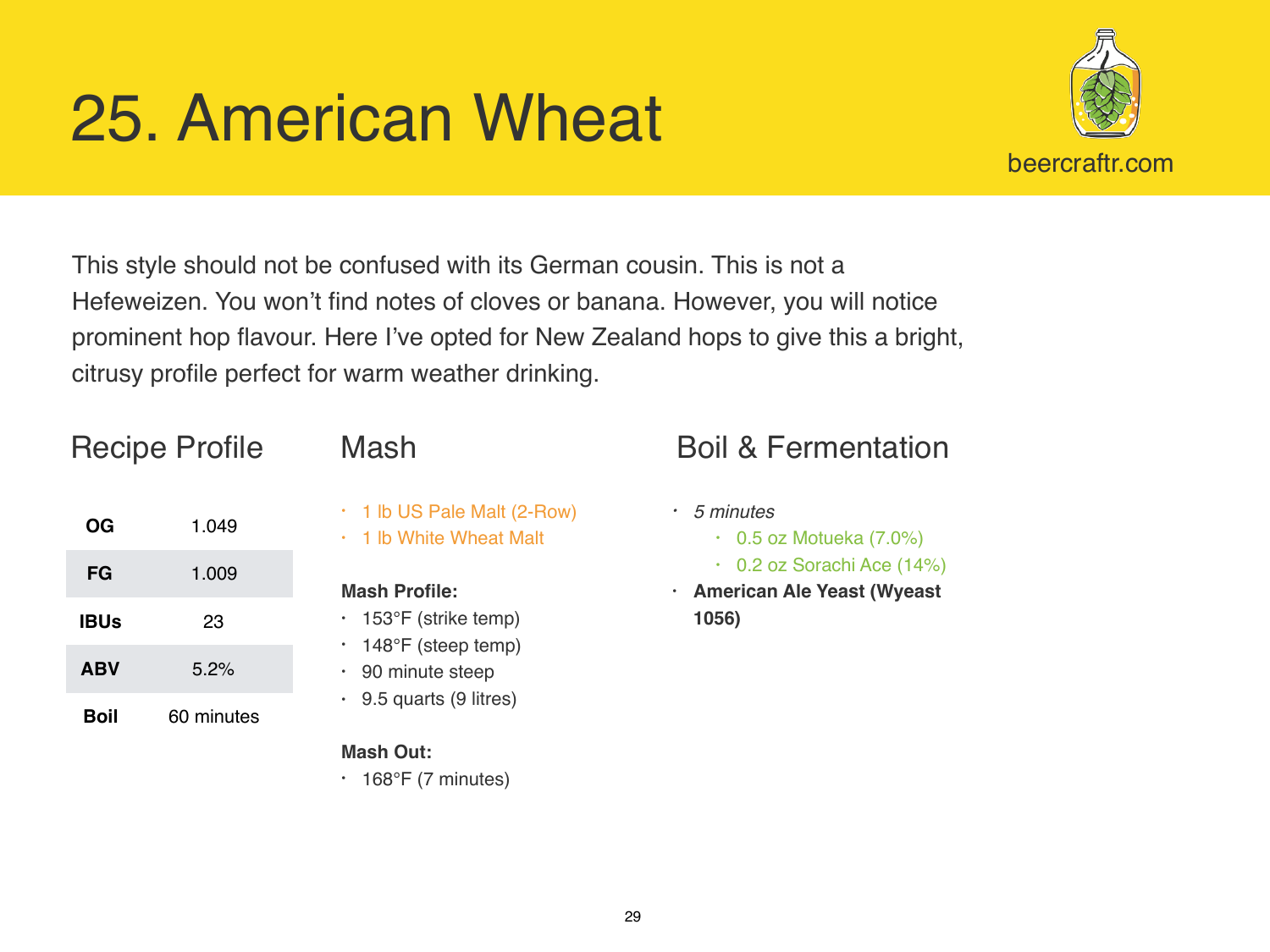*•*

# 26. Boston Lager

It can be easy to forget how tasty the Vienna Lager beer style is, and the powerful role the Boston Brewing Company has played in the craft beer movement with its signature interpretation. I went years without drinking Sam Adams' Boston Lager, and was inspired to brew it after rediscovering such a classic.

## Recipe Profile

| OG          | 1.054      |
|-------------|------------|
| FG          | 1.015      |
| <b>IBUs</b> | 31         |
| <b>ABV</b>  | 5.0%       |
| Boil        | 60 minutes |

• 2 lbs US Pale Malt (2-Row) • 5 oz Caramel Malt (60L)

## **Mash Profile:**

- 162°F (strike temp)
- 156°F (steep temp)
- 60 minute steep
- $\cdot$  9.5 quarts (9 litres)

## **Mash Out:**

 $\cdot$  168°F (7 minutes)

## Mash Boil & Fermentation

- *• 60 minutes*
	- $\cdot$  0.25 oz Tettnang (4.5%)
- *• 15 minutes*
	- 0.25 oz Hallertauer Mittelfrueh  $(4% )$
- *• 1 minute*
	- 0.40 oz Tettnang
- **• Bavarian Lager Yeast (Wyeast 2206)**

# Dry Hop

- *Dry Hop for 3 days*
- 0.25 oz Tettnang

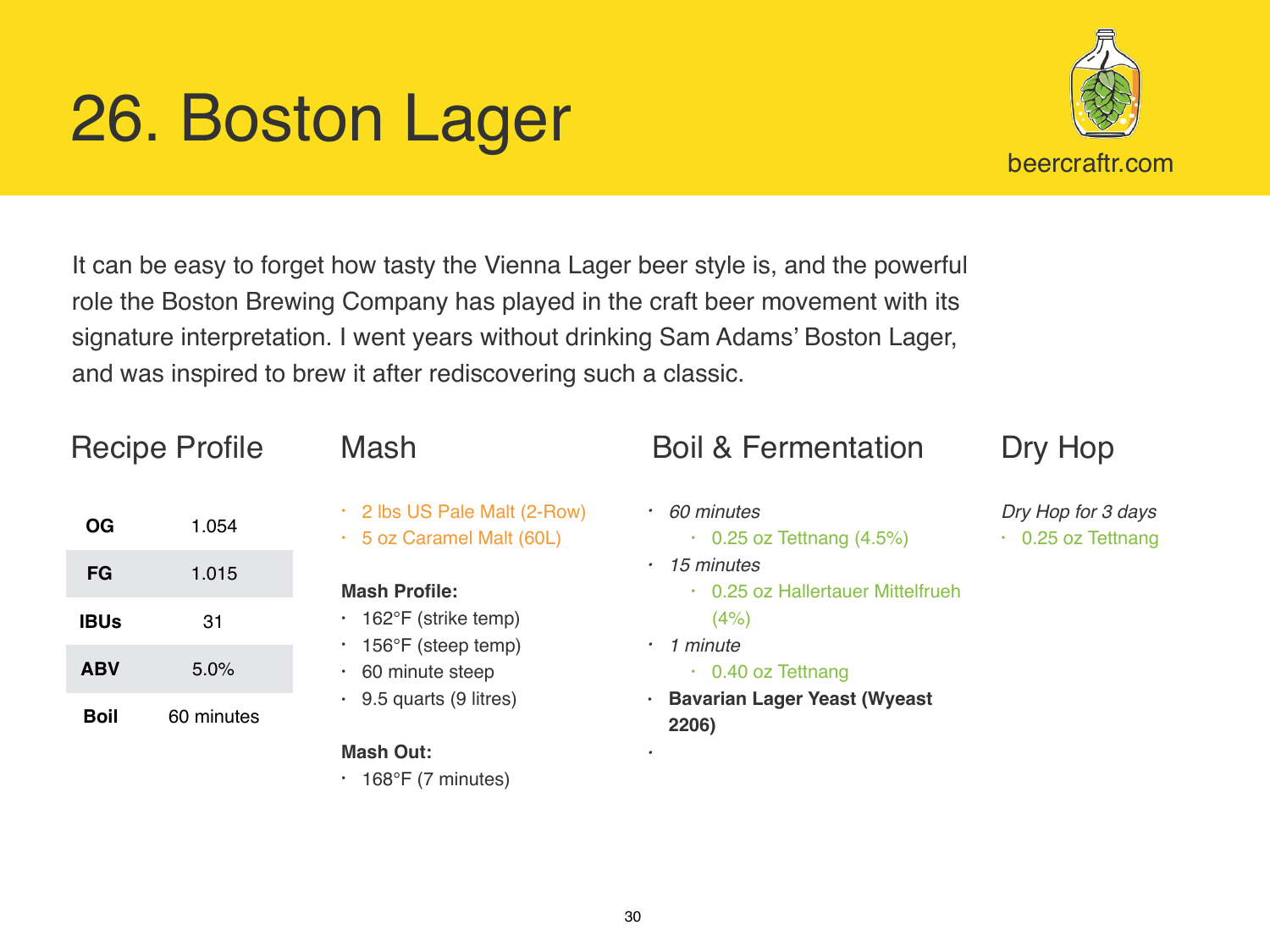### 31

# 27. Edward Ale

Inspired by Hill Farmstead's renowned version of American Pale Ale, this beer is flowery, with impressions of citrus and pine.

## Recipe Profile

| <b>OG</b>   | 1.052 |  |
|-------------|-------|--|
| FG          | 1.012 |  |
| <b>IBUs</b> | 87    |  |

**ABV** 5.3%

**Boil** 60 minutes

## • 2 lbs US Pale Malt (2-Row)

• 4 oz Caramel Malt (40L)

## **Mash Profile:**

- 157°F (strike temp)
- 152°F (steep temp)
- 75 minute steep
- $\cdot$  9.5 quarts (9 litres)

## **Mash Out:**

 $\cdot$  168°F (7 minutes)

## Mash Boil & Fermentation

- *• 60 minutes*
	- 0.05 oz Simcoe (12.7%)
	- $\cdot$  0.05 oz Warrior (16%)
- *• 30 minutes*
	- 0.10 Chinook (13%)
	- $\cdot$  0.10 Columbus (15%)
- *• 2 minutes*
	- 0.25 oz Chinook
	- 0,25 oz Columbus
	- 0.25 oz Simcoe
	- 0.25 oz Warrior
- **• American Ale Yeast (Wyeast 1056)**

# Dry Hop

- *Dry Hop for 7 days*
- 0.60 oz Centennial  $(10\%)$

beercraftr.com

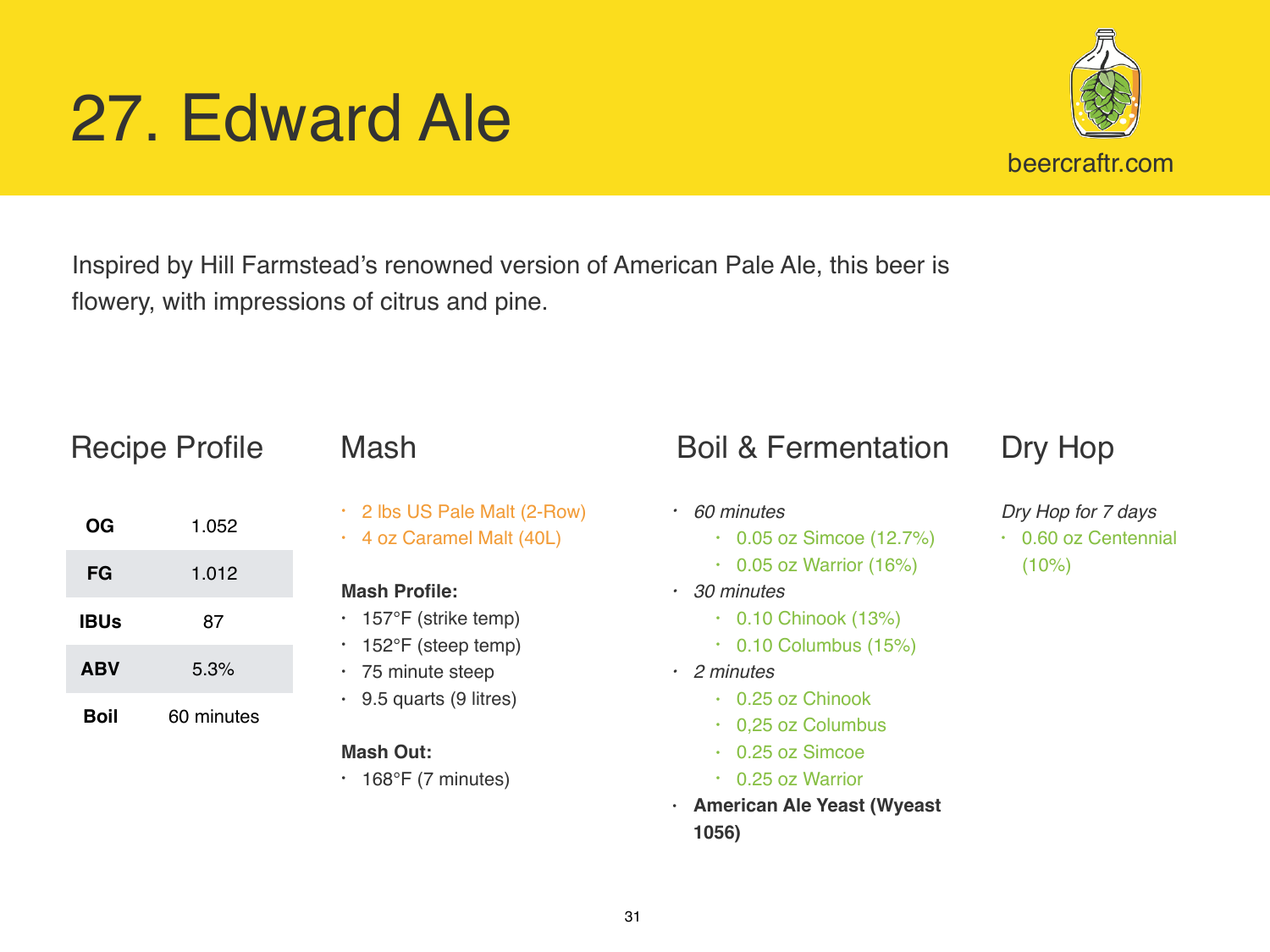# 28. New England IPA



This new beer style isn't officially a style yet, but it's rather delicious. Be a pioneer and beer this hazy, soft, tropical, stone-fruity IPA.

## Recipe Profile

| OG          | 1.067      |
|-------------|------------|
| FG          | 1.014      |
| <b>IBUs</b> | 68         |
| <b>ABV</b>  | 7.0%       |
| Boil        | 60 minutes |

- 2.25 lbs Pale Malt (2-Row)
- 4 oz Flaked Oats
- 2.5 oz Cara-Pils
- *• Additions before the mash:*
- *• 2.7 g Calcium Chloride*
- *• 0.5 g Epsom Salt*
- *• 0.4 g Gypsum*

### **Mash Profile:**

- 155°F (strike temp)
- 149°F (steep temp)
- 60 minute steep
- $\cdot$  9.5 quarts (9 litres)

### **Mash Out:**

 $\cdot$  168°F (7 minutes)

# Mash Boil & Fermentation

### *After the mash, before the boil*

- **0.03 oz each** of Citra (12.5%), El Dorado (14.8%), Mosaic (13.10%) *20 minutes after the boil, while wort cools*
- **0.05 oz each** of Citra, El Dorado, Mosaic

### *30 minutes after the boil*

- **0.09 oz each** of Citra, El Dorado, **Mosaic**
- *40 minutes after the boil*
- **0.04 oz each** of Citra, El Dorado, Mosaic
- **• London Ale II (Wyeast 1318)**

# Dry Hop

### Dry Hop for 8 days

- **0.15 oz each** of Citra, El Dorado, Mosaic Dry Hop for 4 days
- **0.20 oz each** of Citra, El Dorado, Mosaic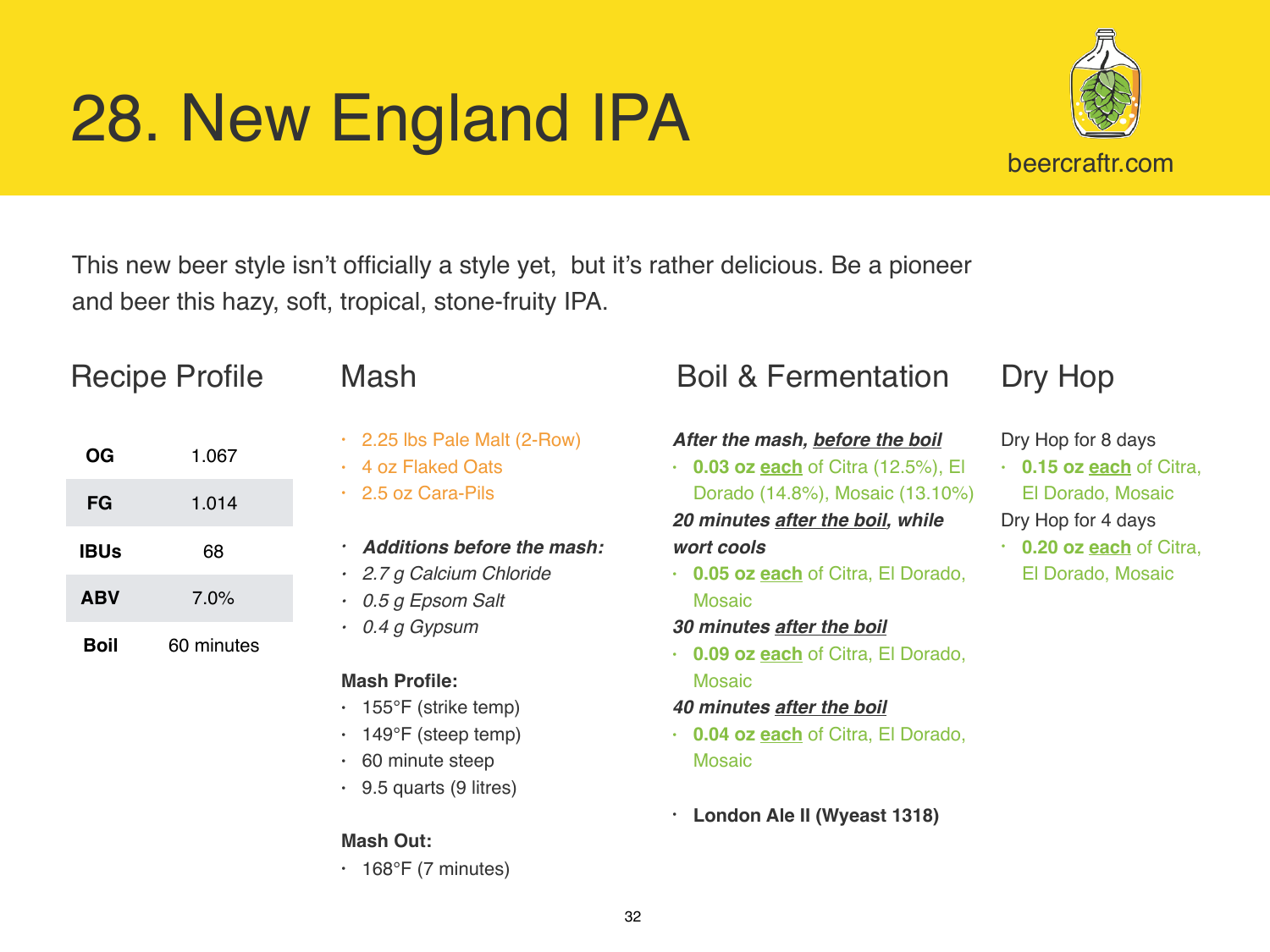# 29. Session IPA



# Recipe Profile

| OG          | 1.050      |
|-------------|------------|
| FG          | 1.011      |
| <b>IBUs</b> | 39         |
| <b>ABV</b>  | 5.2%       |
| Boil        | 60 minutes |

- 1.75 lbs Pale Malt (2-Row)
- 4 oz Cara-Pils
- 1.5 oz Crystal Malt (10L)
- 1.5 oz Munich Malt (10L)

## **Mash Profile:**

- 157°F (strike temp)
- $\cdot$  152°F (steep temp)
- 75 minute steep
- $\cdot$  9.5 quarts (9 litres)

### **Mash Out:**

 $\cdot$  168°F (7 minutes)

## Mash Boil & Fermentation

• 0.95 oz Amarillo Gold

**• Safale American Yeast -** 

**Fermentis #05**

• 0.25 oz Amarillo Gold (8.5%)

*• 60 minutes*

*• 0 minutes*

- Dry Hop
- Dry Hop for 4 days
	- 0.50 oz Amarillo Gold

33

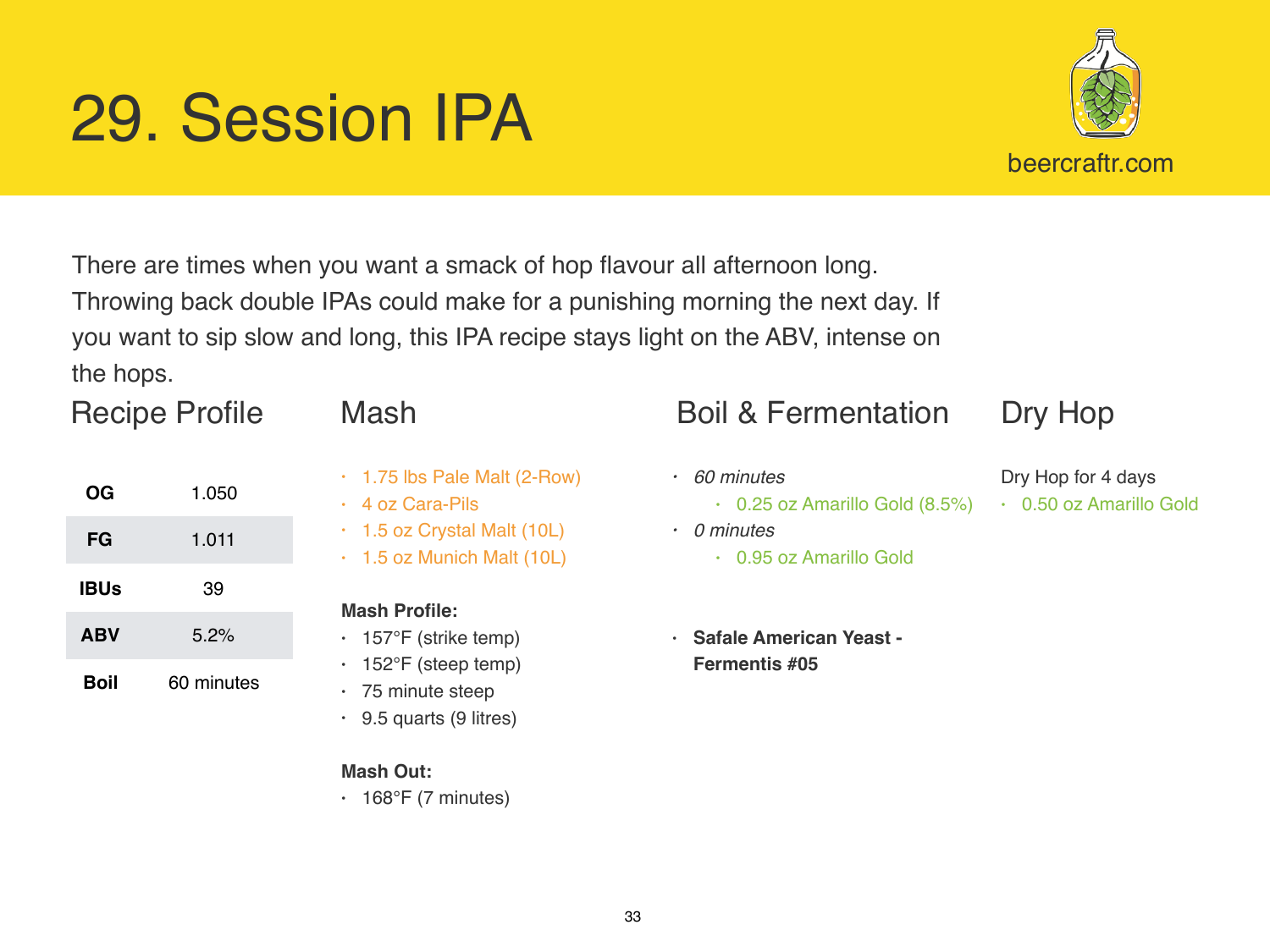# 30. Spiced Saison



I could tinker with saison recipes without ever touching another style. Saisons offer so much variety and I just love how spicy you can make it while still producing a balanced beer. This one has a classic spice mix that augments the yeast so well.

# Recipe Profile

| OG          | 1.055      |
|-------------|------------|
| FG          | 1.018      |
| <b>IBUs</b> | 23         |
| <b>ABV</b>  | 5.2%       |
| Boil        | 90 minutes |

- 1.5 lbs Belgium Pilsner Malt
- 8 oz Vienna Malt
- 6 oz Munich Malt (10L)

## **Mash Profile:**

- 162°F (strike temp)
- 156°F (steep temp)
- 60 minute steep
- $\cdot$  11 quarts (10.5 litres)

## **Mash Out:**

 $\cdot$  168°F (7 minutes)

- *• 60 minutes*
	- 0.20 oz Hallertauer (4.8%)
- *• 15 minutes*
	- 0.10 oz East Kent Goldings  $(5%)$
	- 1.5 g Ginger Root
	- 1.5 g Bitter Orange Peel
	- 1.5 g Sweet Orange Peel
	- 1.5 g Star Anise
	- 1.5 g Black Peppercorn
- **• Belgian Saison Yeast (#WLP565)**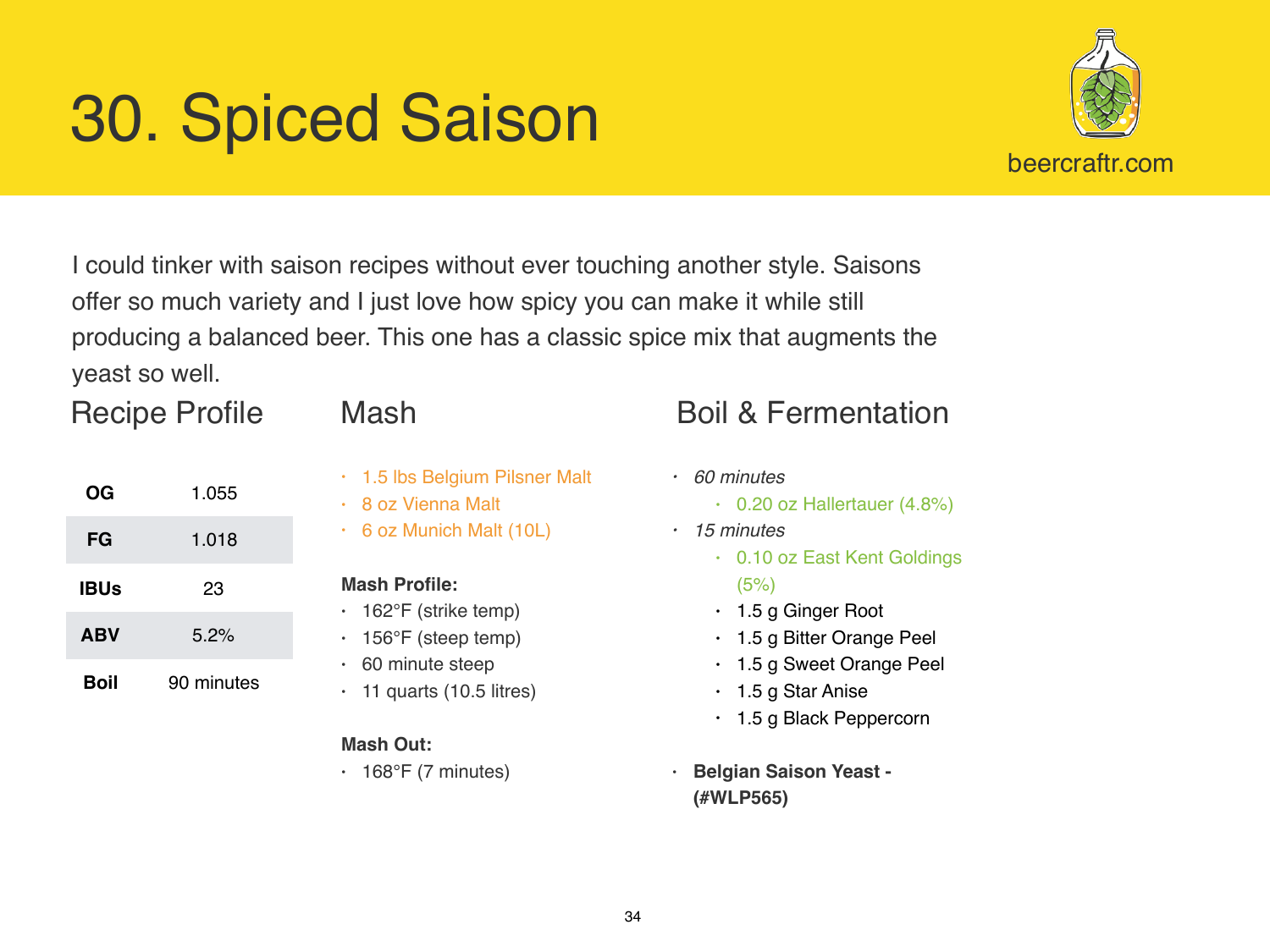# 31. Black IPA

I'm a late convert to this style, long of the view that it was a fad that would pass. Well, the style remains, and I concede that a black IPA is a thing of beauty. It's a style that elegantly contrasts roasted caramel notes with the grassy or tropical flavours. Why not, right?

## Recipe Profile

| OG          | 1.065      |
|-------------|------------|
| FG          | 1.017      |
| <b>IBUs</b> | 59         |
| <b>ABV</b>  | 6.3%       |
| Boil        | 60 minutes |

- 
- 2.25 lbs Pale Malt (2-Row)
- 4 oz Munich Malt (10L)
- 2.5 oz Carafa III
- 2.5 oz Caramunich Malt

### **Mash Profile:**

- 163°F (strike temp)
- 156°F (steep temp)
- 60 minute steep
- $\cdot$  9.5 quarts (9 litres)

### **Mash Out:**

 $\cdot$  168°F (7 minutes)

## Mash Boil & Fermentation

- *• 55 minutes*
	- $\cdot$  0.25 oz Columbus (14%)
- *• 0 minutes*
	- 0.25 oz Columbus
	- 0.50 oz Centennial (10%)
- **• Safale American Yeast Fermentis #05**

# Dry Hop

## Dry Hop for 5 days

- 0.40 oz Chinook  $(13%)$
- 0.50 oz Centennial

beercraftr.com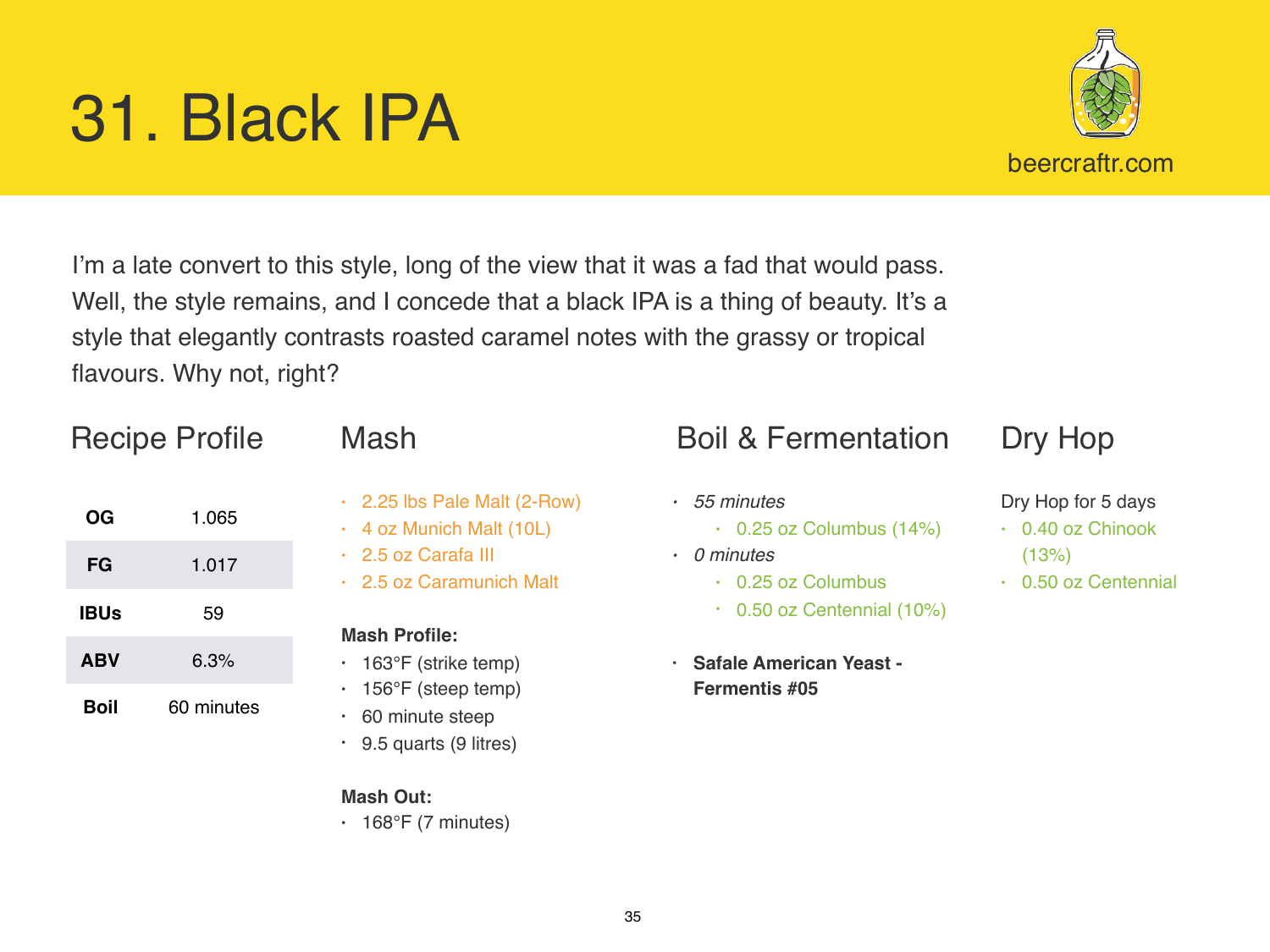# 32. HALO Tokyo Rose **Saison**

beercraftr.com

HALO is an amazing brewery in Toronto. I met one of the founders when they were looking for seed funding. Sadly, I was a month too late in pledging my support. I wanted to invest because of this one beer. The brewery has since [shared its recipe](https://halobrewery.com/beer/Tokyo_Rose) for the world. I've adapted it for one-gallon BIAB brewing here. If you're ever in Toronto, pay HALO a visit—they're fellow homebrewers gone pro.

**OG** 1.062

**FG** 1.011

**IBUs** 24

**ABV** 6.8%

**Boil** 90 minutes

|  | Mash |  |
|--|------|--|
|--|------|--|

- 2 lbs Pilsner Malt (2-Row)
- 3 oz White Wheat Malt
- 1.5 oz Munch Malt
- 1.0 oz Flaked Wheat
- 0.5 oz Caramunich Malt

### **Mash Profile:**

- 163°F (strike temp)
- 156°F (steep temp)
- 60 minute steep
- $\cdot$  11 quarts (10.5 litres)

## **Mash Out:**

 $\cdot$  168°F (7 minutes)

- *• 90 minutes*
	- 0.03 oz Hallertauer (4.8%)
- *• 15 minutes*
	- 0.07 oz Sorachi Ace (12%)
- *• 5 minutes*
	- 0.08 oz Sorachi Ace
- *• End of boil*
	- *• 10g Rosehip*
	- *• 3 oz Corn Sugar (dextrose)*
- *• [Whirlpool](https://www.beercraftr.com/introduction-hopping-methods/) for 30 minutes*
	- 0.09 oz Sorachi Ace
	- 0.04 Hallertauer
- **• French Saison Yeast (Wyeast 3711)**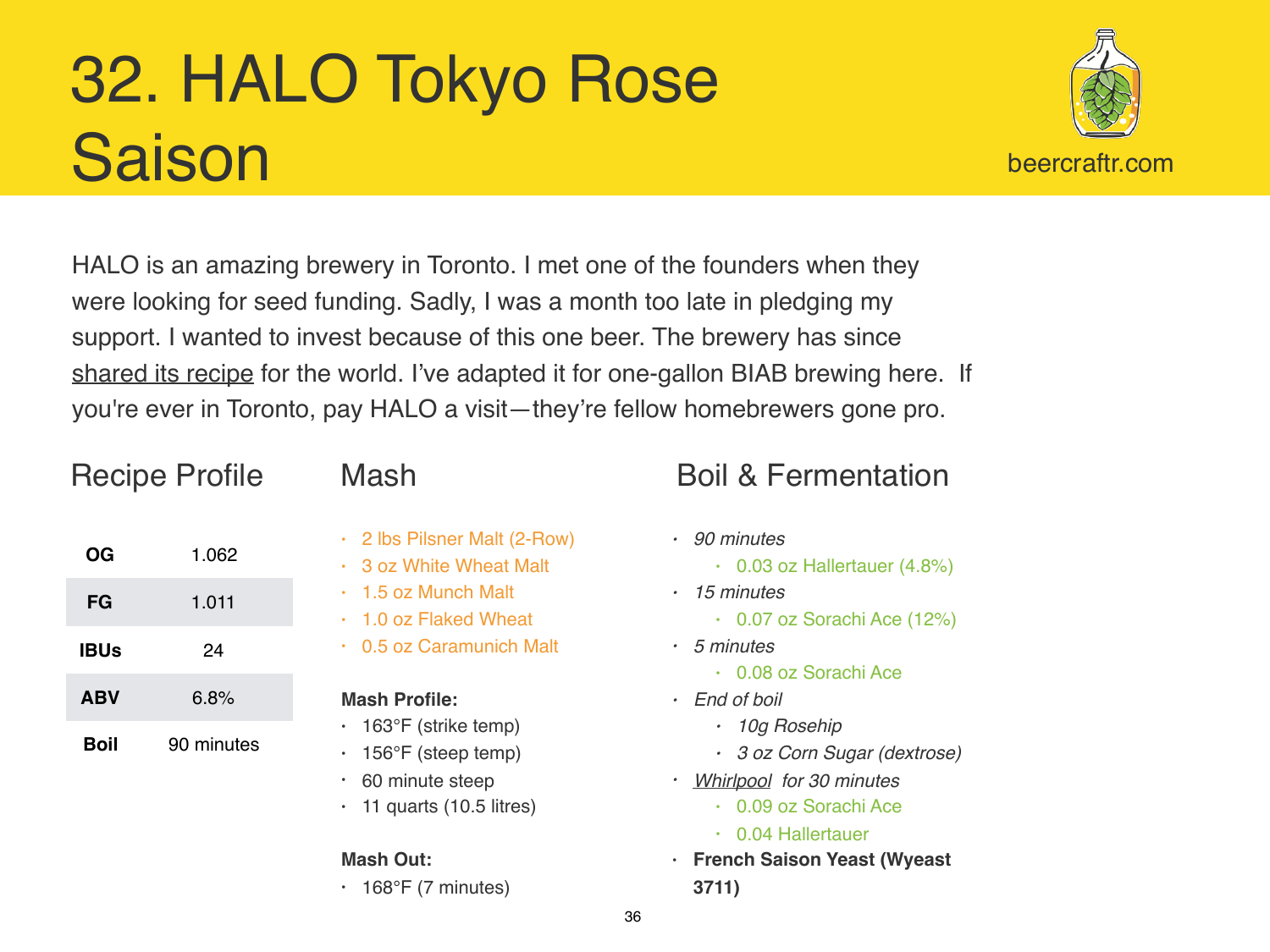# 33. Coconut Brown Ale



### **Additional Notes**:

I toasted the coconut chips manually. I recommend taking this extra step. You'll get a fresher roast, and you control how much flavour you add to the final brew.

Spread the coconut chips on a cookie sheet and bake at 325ºF for 5-10 minutes, keeping a close eye on it; it can burn quickly.

\_\_\_\_\_\_\_\_\_\_\_\_

On bottling day, you want to create a bottling solution that has been infused with coconut.

To make the coconut solution, steep 45 g of untoasted coconut chips in 750ml of just-off-the-boil water, for 20 minutes.

Strain out the chips, add your priming sugar, bring back to the boil, for at least 10 minutes, or as long as it takes to get down to 185 ml of priming solution.

Two of my closest friends celebrated their wedding in summer 2017, and I wanted to toast them with a beer they could call their own. They had recently spent a week in Asheville, North Carolina and raved about the coconut brown ales (and porters) that brew mecca had on offer. So, I thought, why not make them their own version? This is it, and it's worth the extra effort. I originally had to brew a larger batch; this one is the scaled down version for 1-gallon brewing.

## Recipe Profile

| OG          | 1.051      |
|-------------|------------|
| FG          | 1.014      |
| <b>IBUs</b> | 28         |
| <b>ABV</b>  | 4.8%       |
| Boil        | 60 minutes |

- 1.75 lbs Pale Malt (2-row)
- 4 oz Crystal Malt (60L)
- 2 oz Chocolate Malt
- 2 oz Victory Malt
- 0.25 lbs toasted coconut chips

### **Mash Profile:**

- 162°F (strike temp)
- 156°F (steep temp)
- 60 minute steep
- 9.5 quarts (9 litres)

### **Mash Out:**

 $\cdot$  168°F (7 minutes)

- *• 60 minutes*
	- 0.20 oz Northern Brewer  $(7.5\%)$
- *• 10 minutes*
	- *• 0.25 lbs toasted coconut chips*
- **• American Ale Yeast (Wyeast 1056)**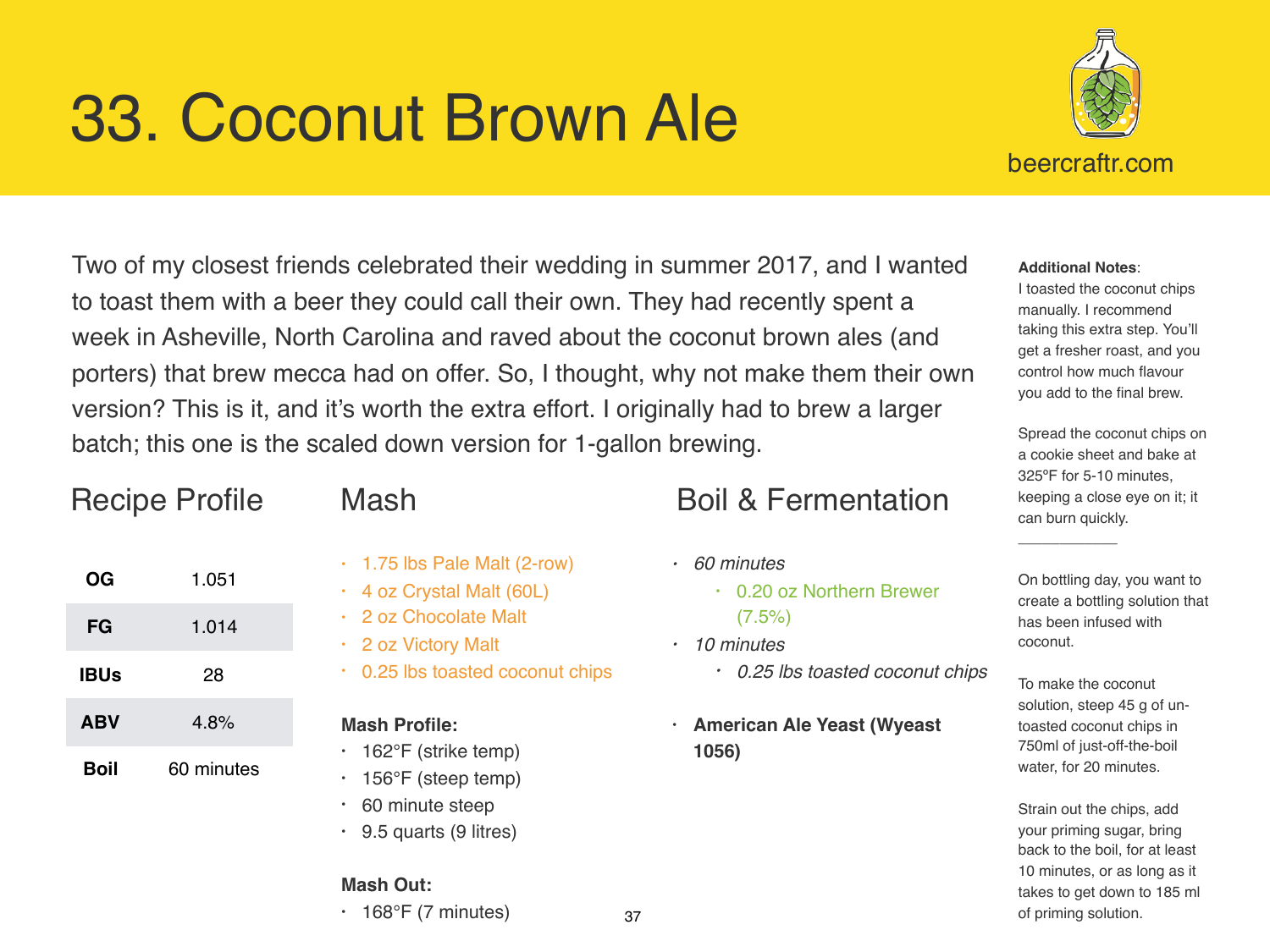# 34. Salty Coriander Gose



Gose might be my preferred summer beer. I brewed this Gose ale recipe as a perfect start to any fun sunny evening with friends. It's not too sour, and the sea

salt and coriander seeds give the beer that perfect balance. You could sip on this bad boy by all day long. And I love a sessional sour beer. Far too many of today's sour beers take it a notch too far with the tart. This one is restrained.

|             | <b>Recipe Profile</b> |  |
|-------------|-----------------------|--|
| OG          | 1.051                 |  |
| FG          | 1.012                 |  |
| <b>IBUs</b> | 15                    |  |
| <b>ABV</b>  | 5.1%                  |  |
| Boil        | 90 minutes            |  |
|             |                       |  |

- 1.25 lbs Wheat Malt
- 13 oz Pilsner Malt (2-row)

### **Pilsner Step Mash Profile:**

- $\cdot$  96°F (acid rest temp) for 5 min
- 126°F (protein rest) over 15 min
- 145°F (Saccharification 1) over 11 min and hold for 35 min,
- 162°F (Saccharification 2) over 9 minutes and hold for 20 min
- $\cdot$  11 quarts (10.5 litres)

## Mash Boil & Fermentation

- *• 45 minutes*
	- 0.10 oz Perle (8.0%)
- *• 10 minutes*
	- *• 0.20 oz Coriander Seed*
	- *• 0.10 oz Sea Salt*
- **• Lactobacillus (Wyeast 5335) for souring**
- **• Weihenstephen Weizen Yeast (Wyeast 3068) for fermentation**

### **Additional Notes**:

This is the first sour beer in my recipe booklet. If you are new to kettle souring, the process is pretty straightforward: you need to sour the beer with lactobacillus after the mash. Pitch the lactobacillus when the mashed wort cools to 90°F (32°C). Cover and let sour for 24-72 hours. The longer, the more tart the final beer. I personally love a 48 hour sour.

Once you are done souring the beer, you resume brew day as you would a normal brew day: bring your wort to the boil, which will kill off unwanted bacteria, and resume brew-day as you would any other.

38

**Mash Out:**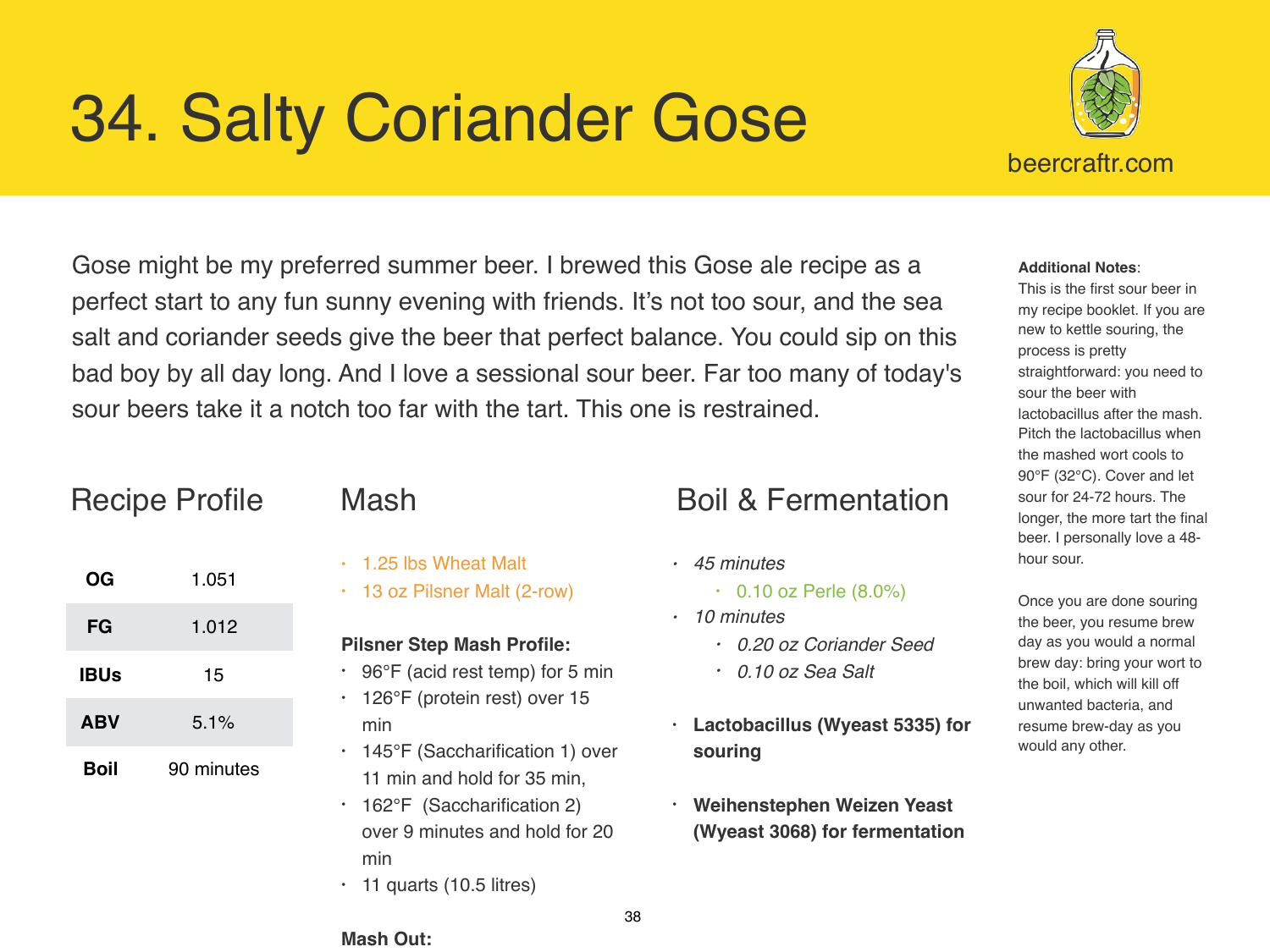# 35. Breakfast Stout



This is by no means a clone of the famous Breakfast Stout made by Founder's Brewing Company. But it it's a similar beer in spirit. I love coffee stouts and when the original Breakfast Stout finally hilt the store shelves in Toronto, I couldn't get enough of it. This is my own version of this recipe which has strong notes of coffee and chocolate, with the smooth mouthfeel that only oats can provide.

| OG          | 1.070      |
|-------------|------------|
| FG          | 1.021      |
| <b>IBUs</b> | 50         |
| <b>ABV</b>  | 7.5%       |
| Boil        | 60 minutes |

Recipe Profile

- 3 lbs Pale Malt (2-Row)
- 6 oz Flaked Oats
- 4 oz Chocolate Malt
- 3 oz Roasted Barley
- 2 oz Black Malt
- 1 oz Caramel Malt (120L)

## **Mash Profile:**

- 164°F (strike temp)
- 155°F (steep temp)
- 60 minute steep
- 10.5 quarts (10 litres) water

# Mash Boil & Fermentation

- *• 60 minutes*
	- 0.25 oz Nugget (12.4%)
- *• 30 minutes*
	- 0.15 oz Willamette (4.8%)
- *• End of the boil*
	- $\cdot$  0.15 oz Willamette (4.8%)
	- 25 g organic, dark hot chocolate powder
	- 25 g freshly ground dark roast coffee beans
- **• White Labs California Ale (WLP 001)**

## **Mash Out:**

• 168°F (7 minutes)

39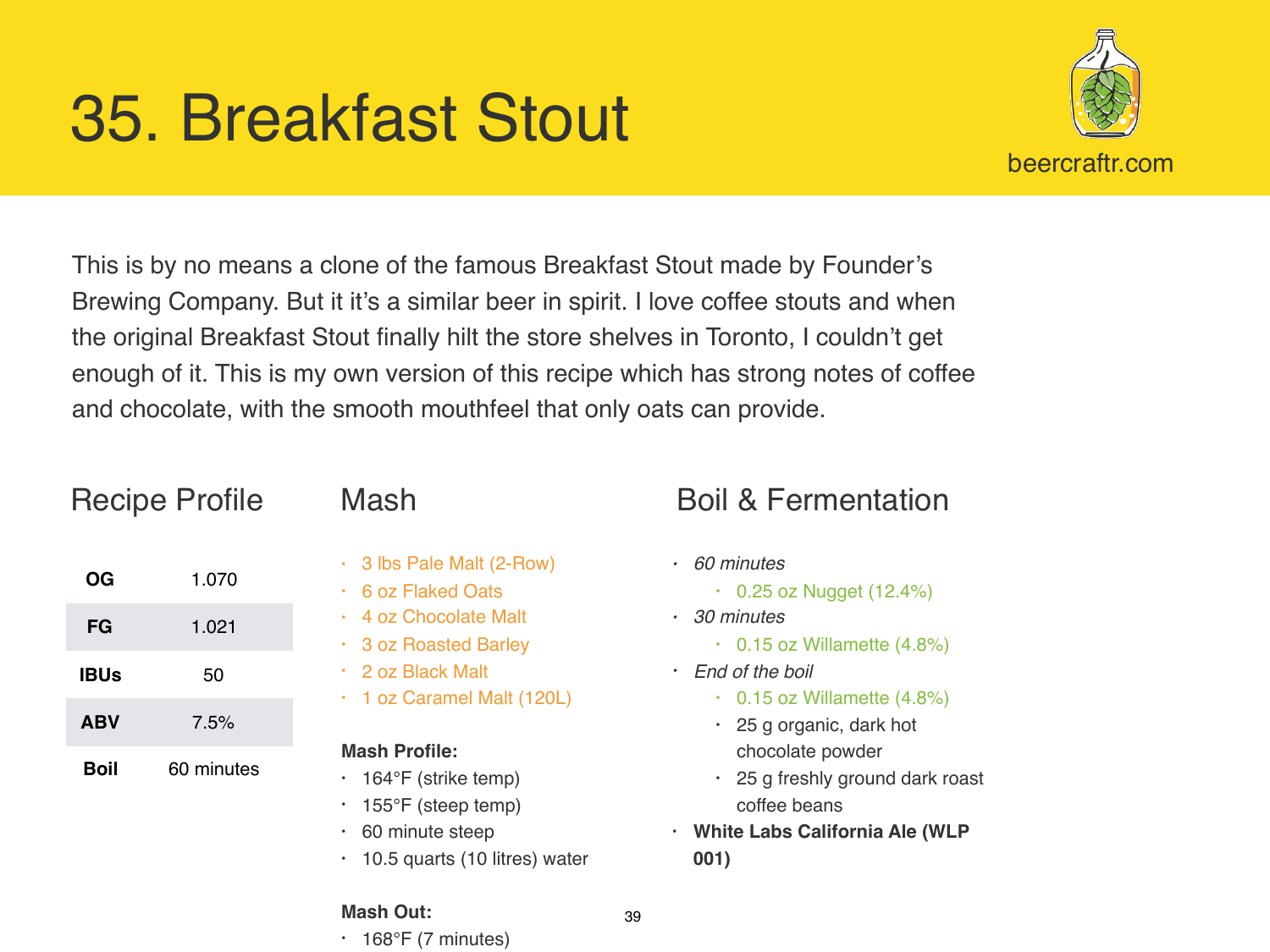# 36. Scottish Export 80



If you're looking to showcase and enjoy a malt-forward beer, this is a user-friendly recipe. The grains really shine in this recipe, giving you the chance to explore the pronounced cereal and biscuit notes of this particular grain bill. With a low ABV, you can have a couple of these in a session and properly explore this underappreciated style. If you want to have fun with this one, taste the specialty grains and adjust the ratio to your liking. Be sure to keep 85% of the grain bill for the pale

## malt. Recipe Profile

**OG** 1.044

| <b>Mash</b> |
|-------------|
|-------------|

- 2 lbs 2 oz Pale Malt (2-Row)
- 4 oz Caramel Malt (80L)
- 2 oz Brown Malt

# **FG** 1.012 **IBUs** 27 **ABV** 4.4% **Boil** 60 minutes

- **Mash Profile:**
- 162°F (strike temp)
- $\cdot$  156°F (steep temp)
- 60 minute steep
- $\cdot$  10 quarts (9.5 litres)

## **Mash Out:**

 $\cdot$  168°F (7 minutes)

- *• 60 minutes*
	- $\cdot$  0.25 oz Challenger (6.8%)
- **• Wyeast Scottish Ale (#1728)**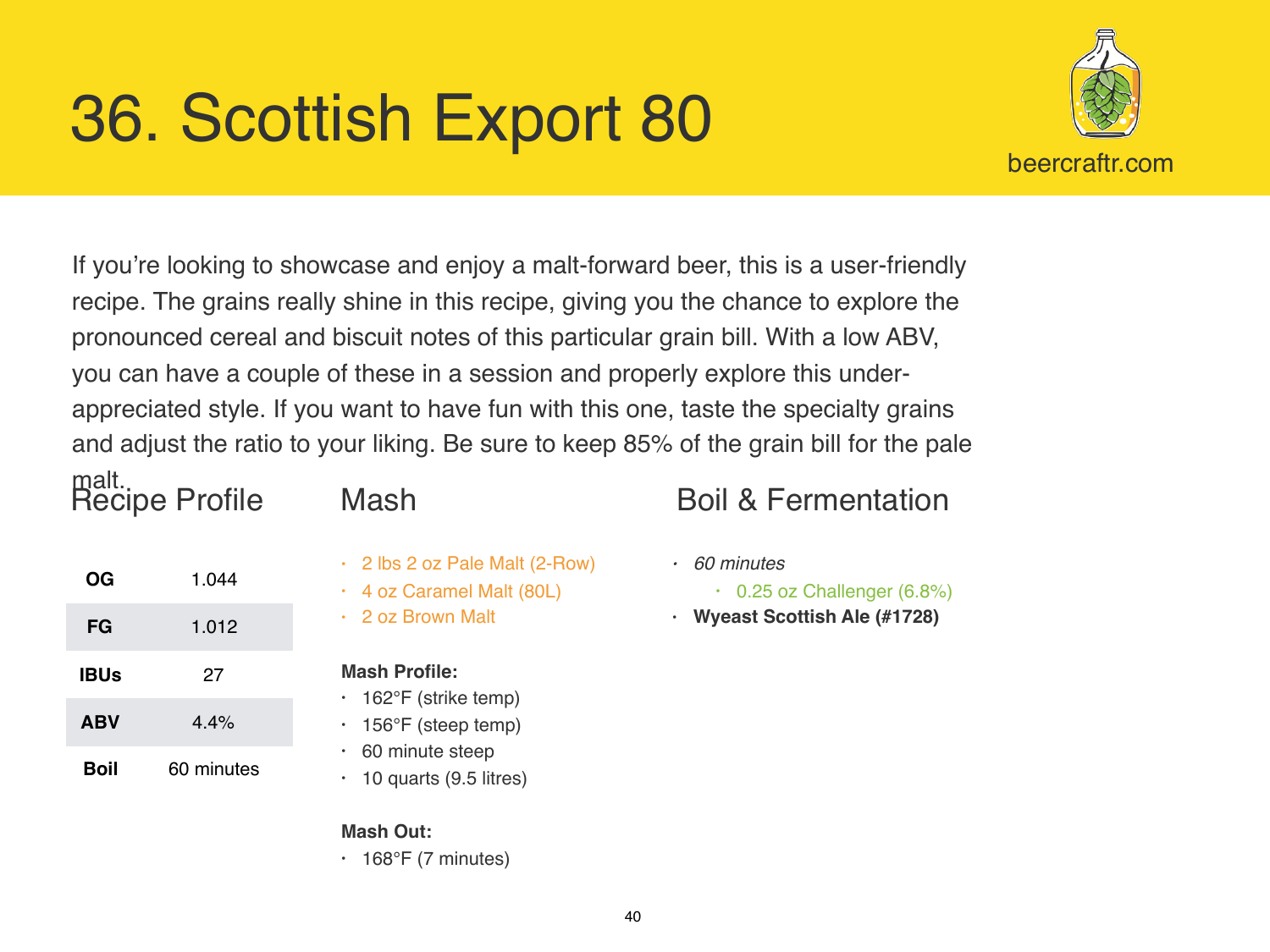# 37. Bog Myrtle Gruit



I have seen few breweries in Canada brew with these two herbs, but one brewery —Beau's—does it so well. When I first had [one](https://beaus.ca/beer/bog-water/) of their bog myrtle gruits, I was enchanted. This was my first attempt at making my own, and I couldn't be happier with the result. This beer is beautifully herbaceous, sweet, and peppery. It's one of my favourite recipes. You can order these special ingredients online. Let mine [here.](http://wildfoods.ca/)

# Recipe Profile

| ОG          | 1.070      |
|-------------|------------|
| FG          | 1.016      |
| <b>IBUs</b> | 20         |
| <b>ABV</b>  | 6.4%       |
| Boil        | 90 minutes |

- 
- 1 lbs 10 oz Pilsner Malt
- 1 lbs 3 oz Vienna Malt
- 7 oz Munich Malt
- 3 oz Acid Malt
- 2 oz Carafoam Malt

## **Mash Profile:**

- 165°F (strike temp)
- 156°F (steep temp)
- 60 minute steep
- $\cdot$  12 quarts (11.5 litres)

## **Mash Out:**

 $\cdot$  168°F (7 minutes)

- *• 90 minutes*
	- $\cdot$  0.15 oz Perle Hops (8.2%)
	- 7 g Bog Myrtle
- *• End of the boil*
	- 2.5 g Bog Myrtle
	- 9.5 g Labrador Tea
- **• Wyeast Scottish Ale (#1728)**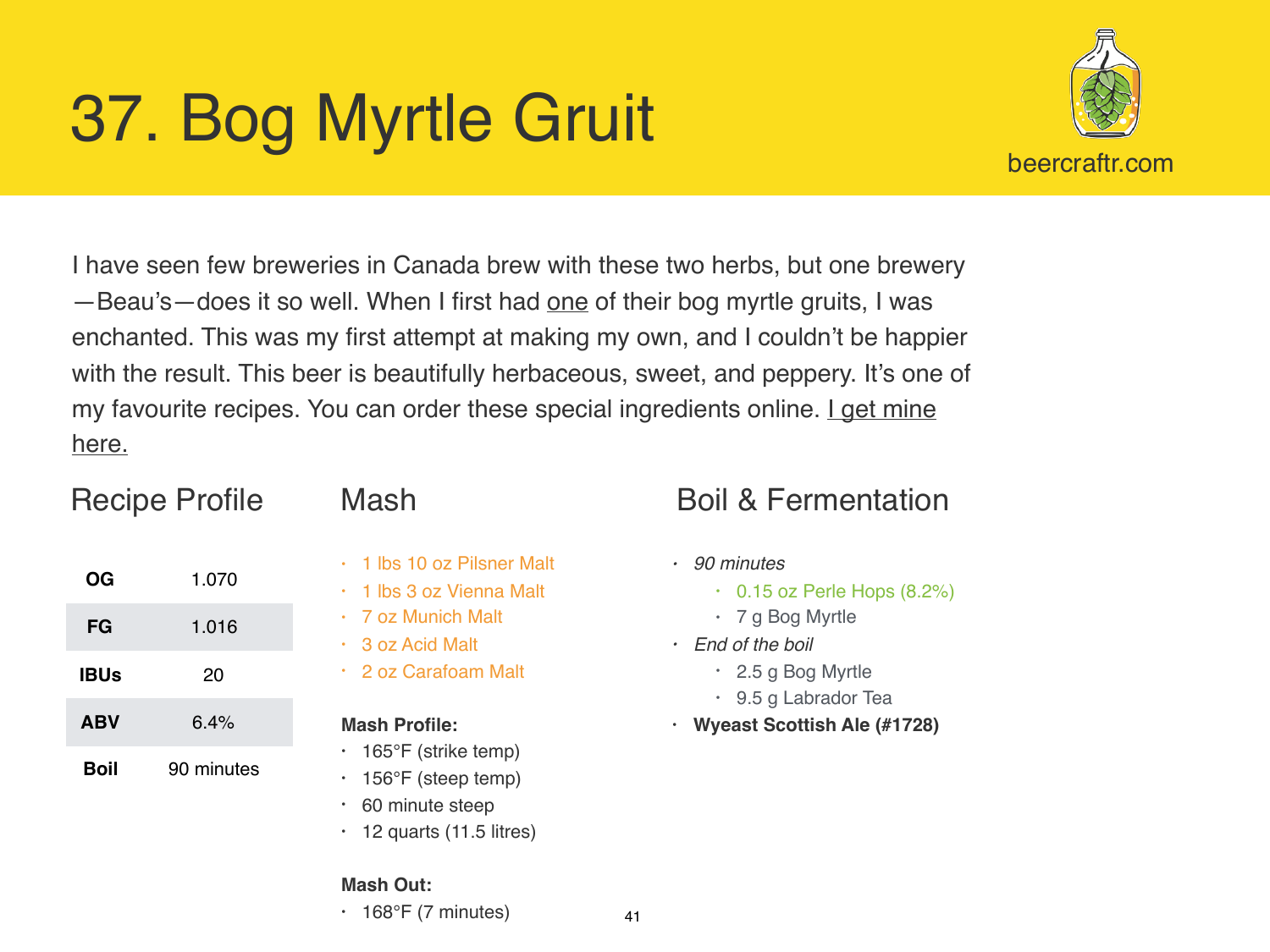# 38. Uncommon Lager



This beer gets its name for taking inspiration from California Common, but with a grain bill you would expect to find in a Vienna lager. This was also the first recipe in which I experimented with fermenting a lager on the warmer side, maintaining a fermentation temperature of 18ºC (64ºF). It worked incredibly well. I hope you enjoy this one, and the freedom to make a lager at a warmer temperature!

|             | i iuuipu i Tulliu |  |
|-------------|-------------------|--|
| ОG          | 1.054             |  |
| FG          | 1.017             |  |
| <b>IBUs</b> | 50                |  |
| <b>ABV</b>  | 5.0%              |  |
| Boil        | 60 minutes        |  |

Recipe Profile

- 2 lbs Vienna Malt
- 2.5 oz Munich Malt
- 2.5 oz Caramunich Malt
- 1.0 oz German Wheat Malt

### **Mash Profile:**

- 158°F (strike temp)
- 152°F (steep temp)
- 75 minute steep
- 9.5 quarts (9 litres)

## **Mash Out:**

 $\cdot$  168°F (7 minutes)

- *• 30 minutes*
	- $\cdot$  0.25 oz Perle Hops (8.2%)
	- 0.40 oz Hallertauer (3.8%)
- **• White Labs San Francisco Yeast (WLP810)**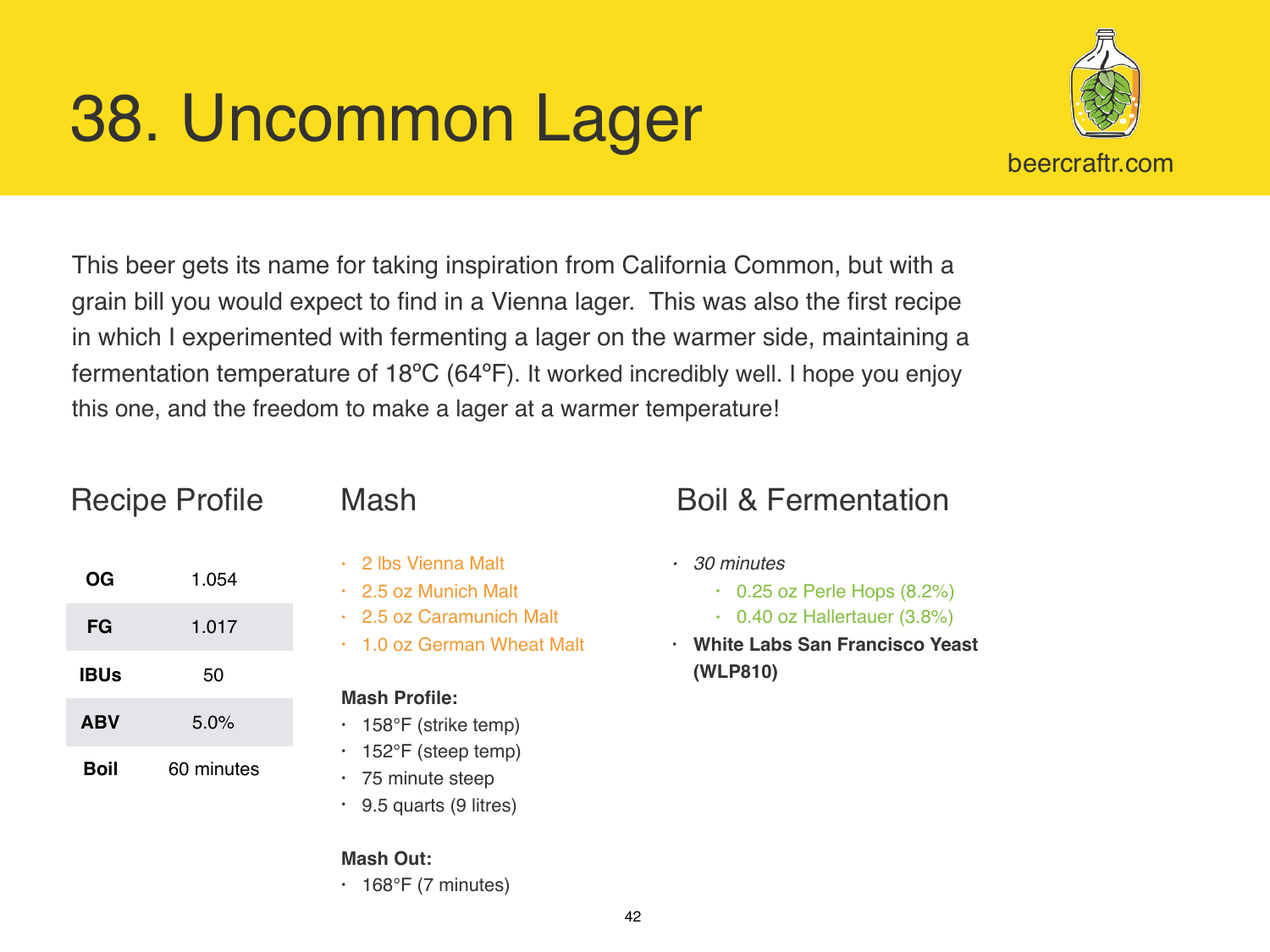# 39. Mojito Wit



This was a fun experiment. My former colleagues and I wanted to create a beer that would represent each of us in one recipe. So, we chose a grain bill and a Belgian yeast to represent our resident Belgian; hops with mint and lime aromas to represent our resident Cuban and Peruvian, a wit style for the white guys on the team. Designed for easy sipping on a hot patio, it can double as a beer cocktail base. Why not toss in some mint leaves and a dash of white rum?

## Recipe Profile

**OG** 1.051

**FG** 1.012

**IBUs** 20

**ABV** 5.1%

**Boil** 90 minutes

| Mash |
|------|
|------|

- 1 lbs Belgian Pilsner Malt
- 1 lbs Flaked Wheat
- 2 oz Flaked Oats
- 2 oz Acid Malt (optional)

## **Mash Profile:**

- 157°F (strike temp)
- 152°F (steep temp)
- 75 minute steep
- $\cdot$  11 quarts (10.5 litres)

## **Mash Out:**

 $\cdot$  168°F (7 minutes)

- *• 10 minutes*
	- $\cdot$  0.35 oz Perle Hops (8.2%)
- *• End of the boil*
	- $\cdot$  0.50 oz Motueka (6.10%)
- **• Wyeast Belgian Witbier (#3944)**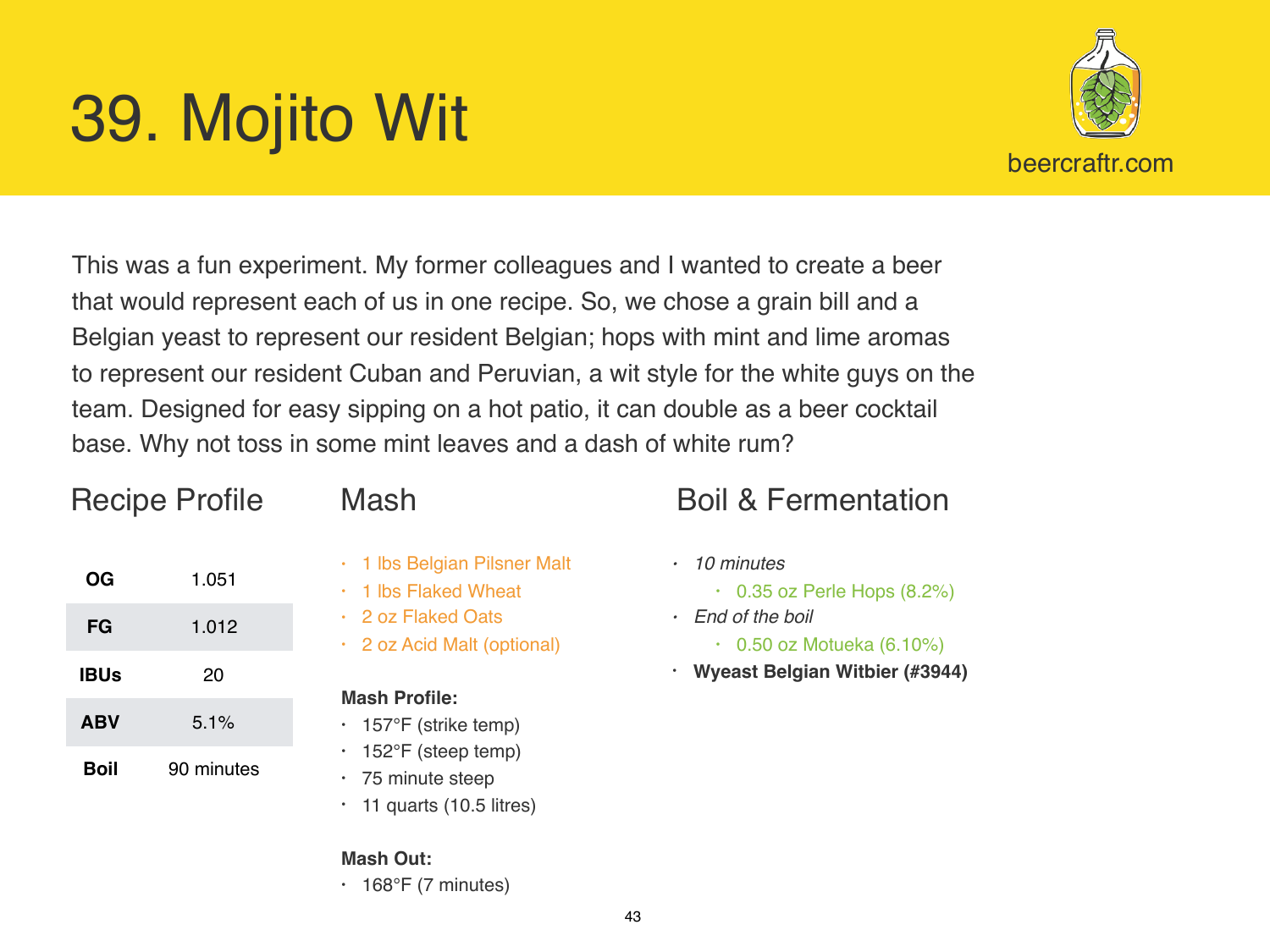# 40. Dark Kveik



Kveik is becoming all the rage for its amazing fermentation properties. This Norwegian yeast can tolerate very warm fermentation temperatures (well into the high 30ºC range) and is awesome if you struggle to keep your fermentation temperatures lower. I wish I had discovered this yeast years ago when I only had room on my warm kitchen countertop to ferment. This recipe would thrive in such a warm environment. And it's delicious.

## Recipe Profile

| Mash |
|------|
|------|

| OG          | 1.061      |
|-------------|------------|
| FG          | 1.015      |
| <b>IBUs</b> | 38         |
| <b>ABV</b>  | 6.1%       |
| Boil        | 60 minutes |

- 
- 1 lbs 8 oz Pale Malt
- 1 oz Chocolate Malt
- 1 oz Rye Malt
- 0.5 oz Roasted Barley

## **Mash Profile:**

- 162°F (strike temp)
- 156°F (steep temp)
- 60 minute steep
- 9.5 quarts (9 litres)

## **Mash Out:**

 $\cdot$  168°F (7 minutes)

# **Boil & Fermentation**

*• 20 minutes*

 $\cdot$  0.20 oz Apollo Hops (17.8%)

**• Voss Kveik (Omega #OYL-062) or your preferred Kveik strain**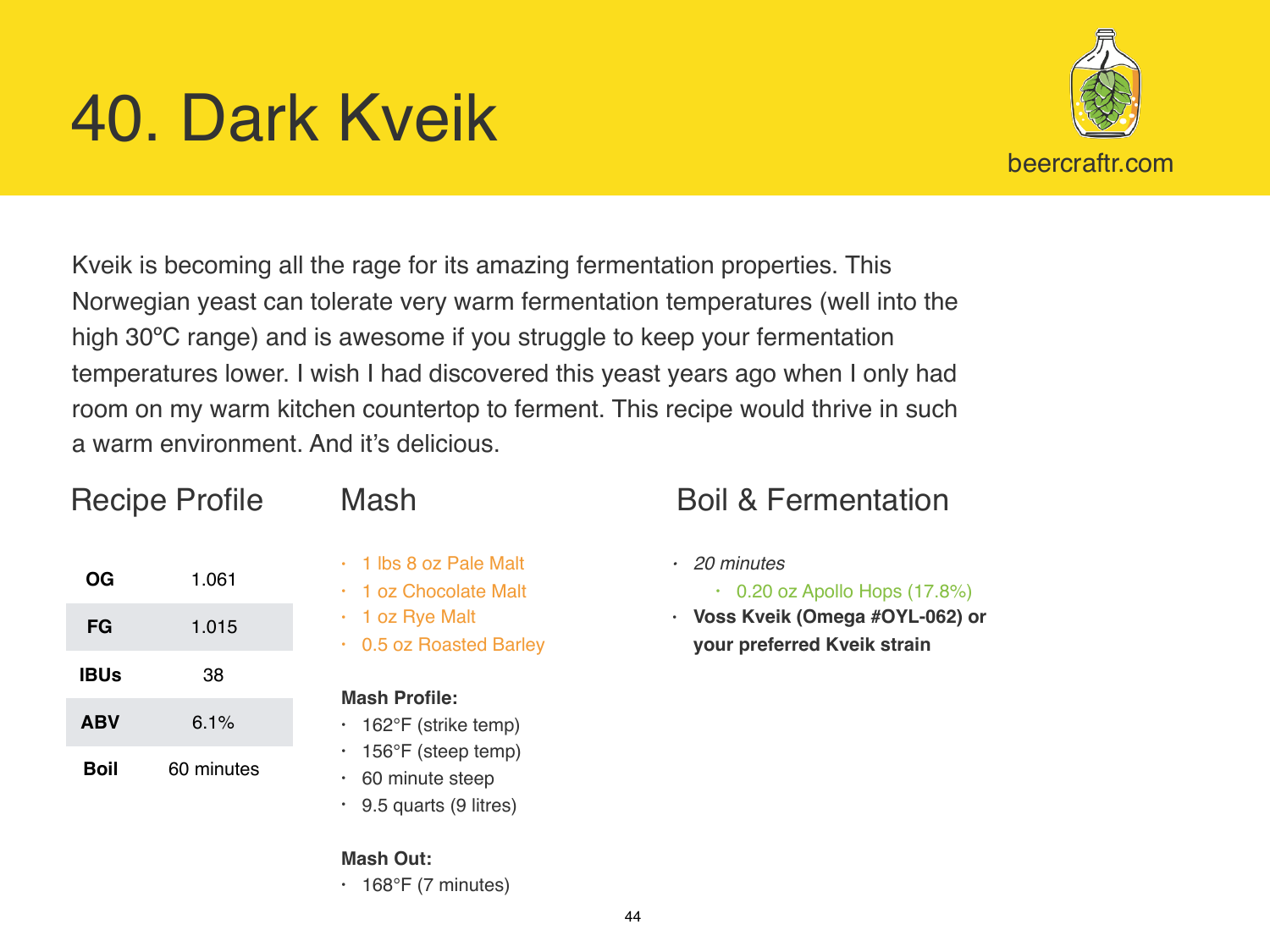# 41. San Diego Lager



If you take a second look at the Uncommon Lager recipe, you'll notice it shares the same grain bill as this recipe. It also shares an identical fermentation profile, having fermented warm (for a lager) at 18ºC for two weeks. Here I've simplified the hops to a simple boil addition, and have swapped in a different yeast. The changes are subtle, but noticeable if you have the two beers side-by-side.

| OG          | 1.054      |
|-------------|------------|
| FG          | 1.013      |
| <b>IBUs</b> | 27         |
| <b>ABV</b>  | 5.5%       |
| Boil        | 60 minutes |

Recipe Profile

- 2 lbs Vienna Malt
- 2.5 oz Munich Malt
- 2.5 oz Caramunich Malt
- 1.0 oz German Wheat Malt

## **Mash Profile:**

- 162°F (strike temp)
- 156°F (steep temp)
- 60 minute steep
- 9.5 quarts (9 litres)

## **Mash Out:**

 $\cdot$  168°F (7 minutes)

# Mash Boil & Fermentation

*• 60 minutes*

• 0.40 oz Hallertauer (3.8%)

**• San Diego Super Yeast (WLP090)**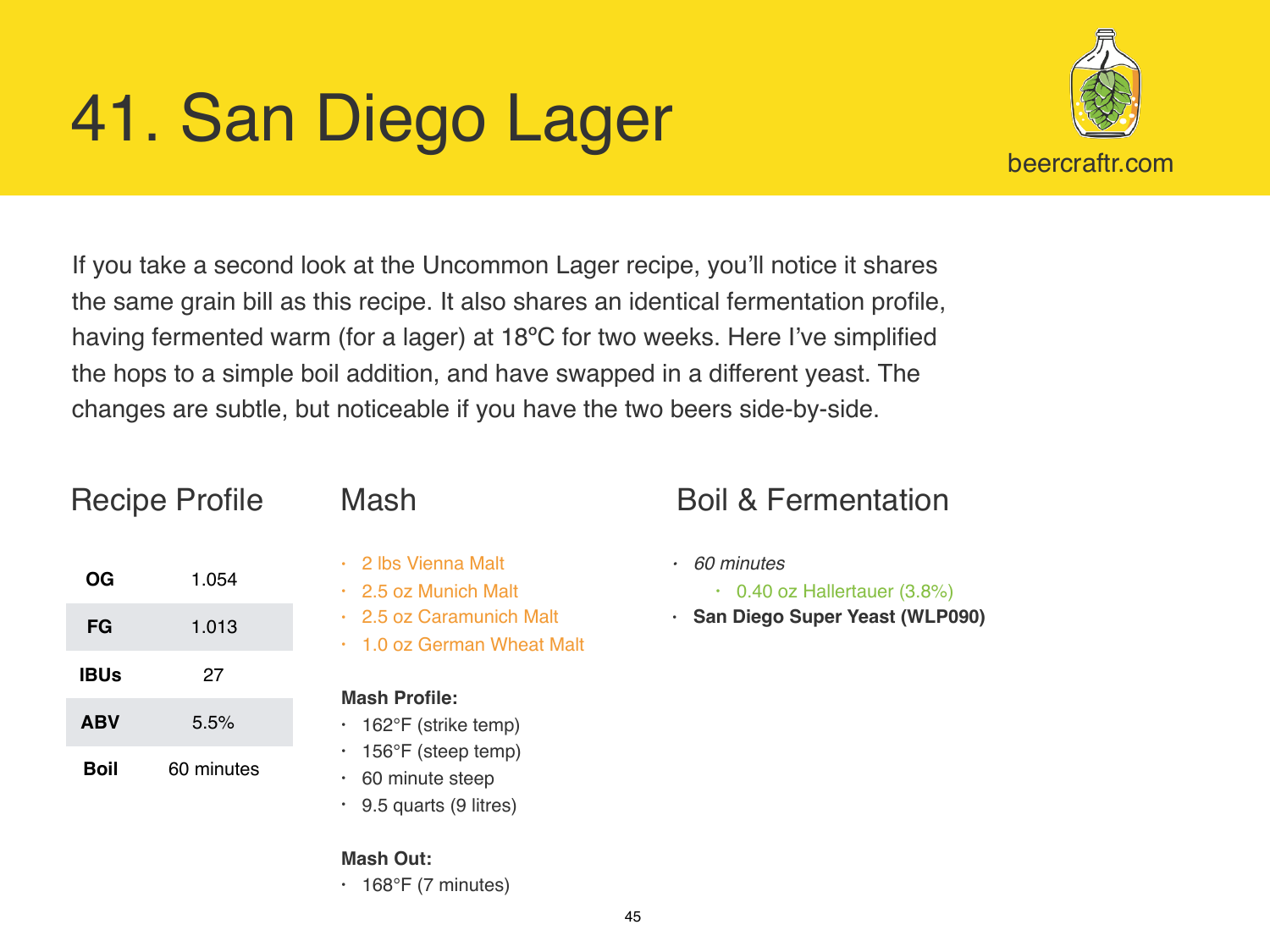# 42. American Pale Ale II



In the vein of simplifying an already tasty recipe, I tweaked my original APA recipe (p. 11) by reducing the grain bill to two grains, swapping out Amarillo for Perle, adjusting the hop schedule, and trying a different yeast strain. The changes were worth it—this version is superior to the original. It has become my new go-to APA recipe, so I thought I'd offer it here for your consideration. As a fun experiment, new the two APA recipes back-to-back and compare. One can never have too many APAs in the house!

**OG** 1.052

**FG** 1.014

**IBUs** 36

**ABV** 5.1%

**Boil** 60 minutes

## Mash

- 2 lbs US Pale Malt (2-row)
- 4 oz Crystal Malt 60L

### **Mash Profile:**

- 162°F (strike temp)
- 156°F (steep temp)
- 60 minute steep
- $\cdot$  9.5 quarts (9 litres)

## **Mash Out:**

• 168°F (7 minutes)

- *• 60 minutes*
	- 0.10 oz Perle (8.2%)
- 4*5 minutes*
	- $\cdot$  0.20 oz Cascade (6.3%)
- *• End of boil*
	- $\cdot$  0.30 oz Cascade (6.3%)
- **• California Ale Yeast (WLP001)**